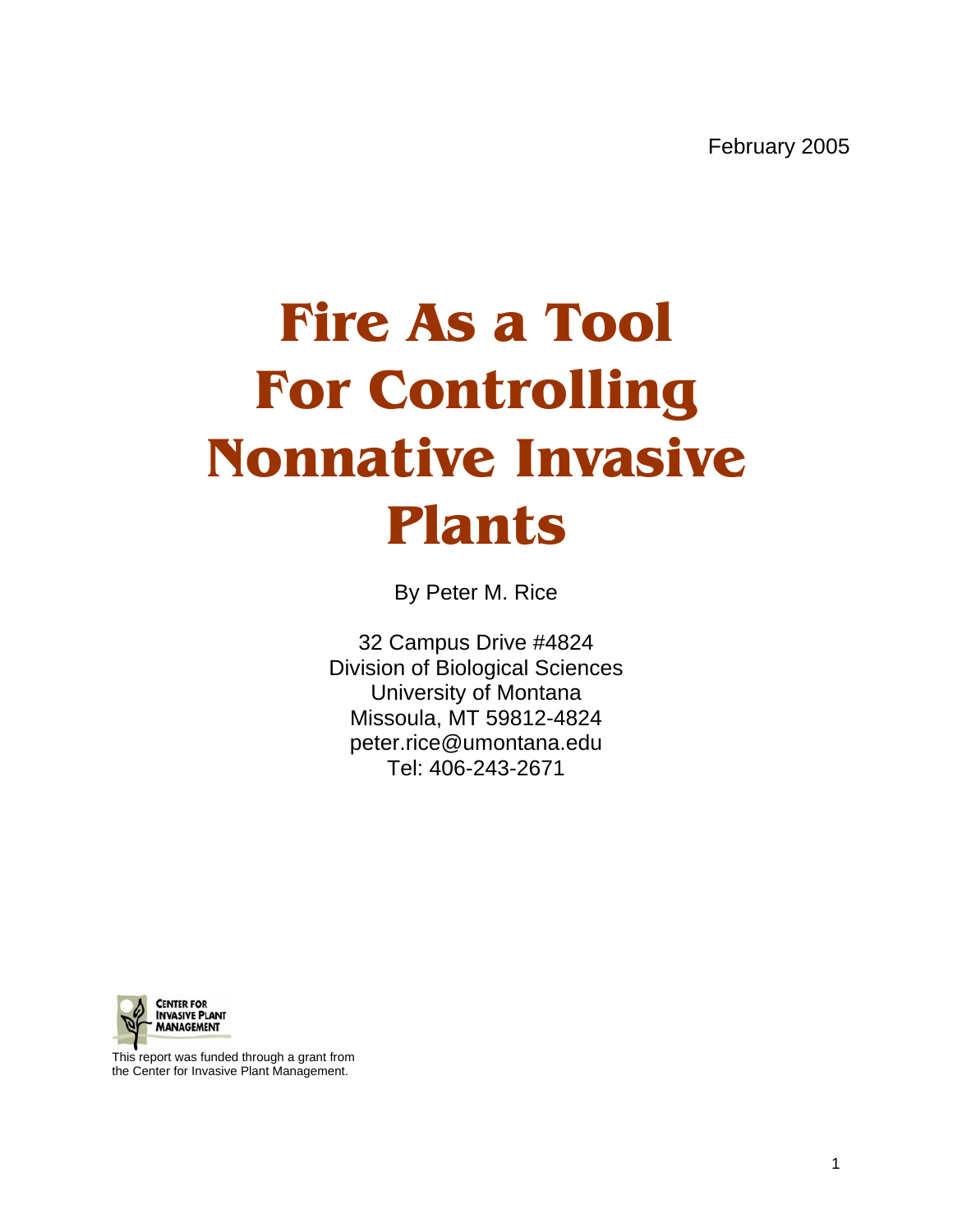# **TABLE OF CONTENTS**

Suggested citation: Rice, P.M. 2005. Fire as a tool for controlling nonnative invasive plants.<br>www.weedcenter.org/management/tools.htm#burning. Bozeman, MT: Center for Invasive Plant Management.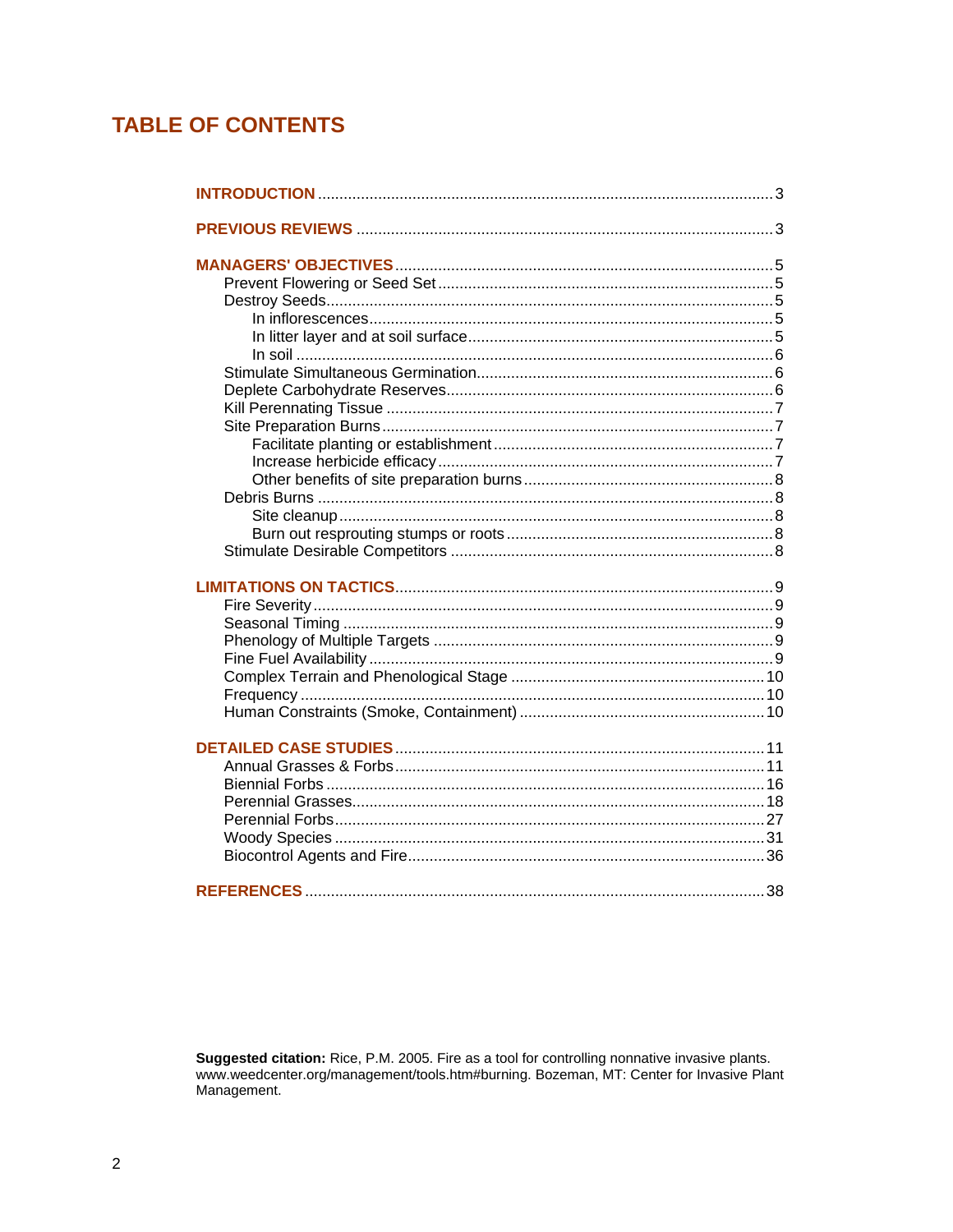# <span id="page-2-0"></span>**INTRODUCTION**

This review focuses on the intentional use of fire, alone or integrated with other methods, to control exotic plants in North America. The literature search was intended to retrieve all published articles and abstracts where fire was used to suppress exotic plants. Approximately 235 citations were available as of January 2004. The initial section on Managers' Objectives includes summary statements primarily from articles that do not include supporting data. The Detailed Case Studies section, organized by life form, relies primarily on publications that have data on target plant response but occasionally include unsubstantiated management suggestions.

Precise knowledge of invasive plant morphology, phenology, and life history is required to select a suppressive burn prescription (Pyke et al. 2003). Life history determines the direct susceptibility of weeds to fire. Optimizing longer-term control would include consideration of a burning regime that promotes desirable plants as well as injuring the target weeds. The potential to utilize prescribed burning for weed control varies by environment and habitat type. Fuel quality and quantity, fire behavior, and competing vegetation will influence the target weed response.

# **PREVIOUS REVIEWS**

A number of partial reviews of fire and invasive plants have been published. The most comprehensive has been by the Tall Timbers Research Station (Galley and Wilson 2001), especially the chapters on deserts (Brooks and Pyke 2001), temperate grasslands (Grace et al. 2001), California Mediterranean climate ecosystems (Keeley 2001), and coniferous forests (Harrod and Reichard 2001). A review of case studies testing experimental burning for weed control in varied habitats in North America and Australia summarizes five successful examples and 14 that failed (D'Antonio 2000). Two Australian reviews (Downey 1999; Johnson and Purdie 1981) are of interest as they include exotic weeds that are also problematic in North America. A short review of Japanese honeysuckle management has fire control citations (Evans 1982). A short manager-oriented summary of options to use fire to control herbaceous and woody exotics in the Midwest is based mostly on citations to the Illinois Nature Preserve Commission (Grese 1992). A review of 25 publications on the use of prescribed fire to control 8 species of exotic grasses common in Iowa tabulated 55 cases (53% of all cases) for which there was no change or an increase in exotic grass abundance and 48 cases (47% of total cases) for which the exotic grass abundance decreased (Rosburg 2001). An Integrated Pest Management review focused mostly on arable lands and some pasture-grassland settings includes thermal weeding as well as prescription burning (Hatcher and Melander 2003). There is a 1964 literature review pertaining to the opportunity for controlling downy brome (*Bromus tectorum*) by burning (Klemmedson and Smith 1964). The monograph by Wright and Bailey (1980) on Great Plains fire ecology includes a review of early work using prescribed burning to suppress exotics, primarily cool-season grasses in mixed and tallgrass prairie. Prescribed burning tactics, or the ineffectiveness of burning, are included in a restoration handbook for prairies and savannas (Solecki 1997). The handbook does not include supporting data. A second managers' handbook provides examples of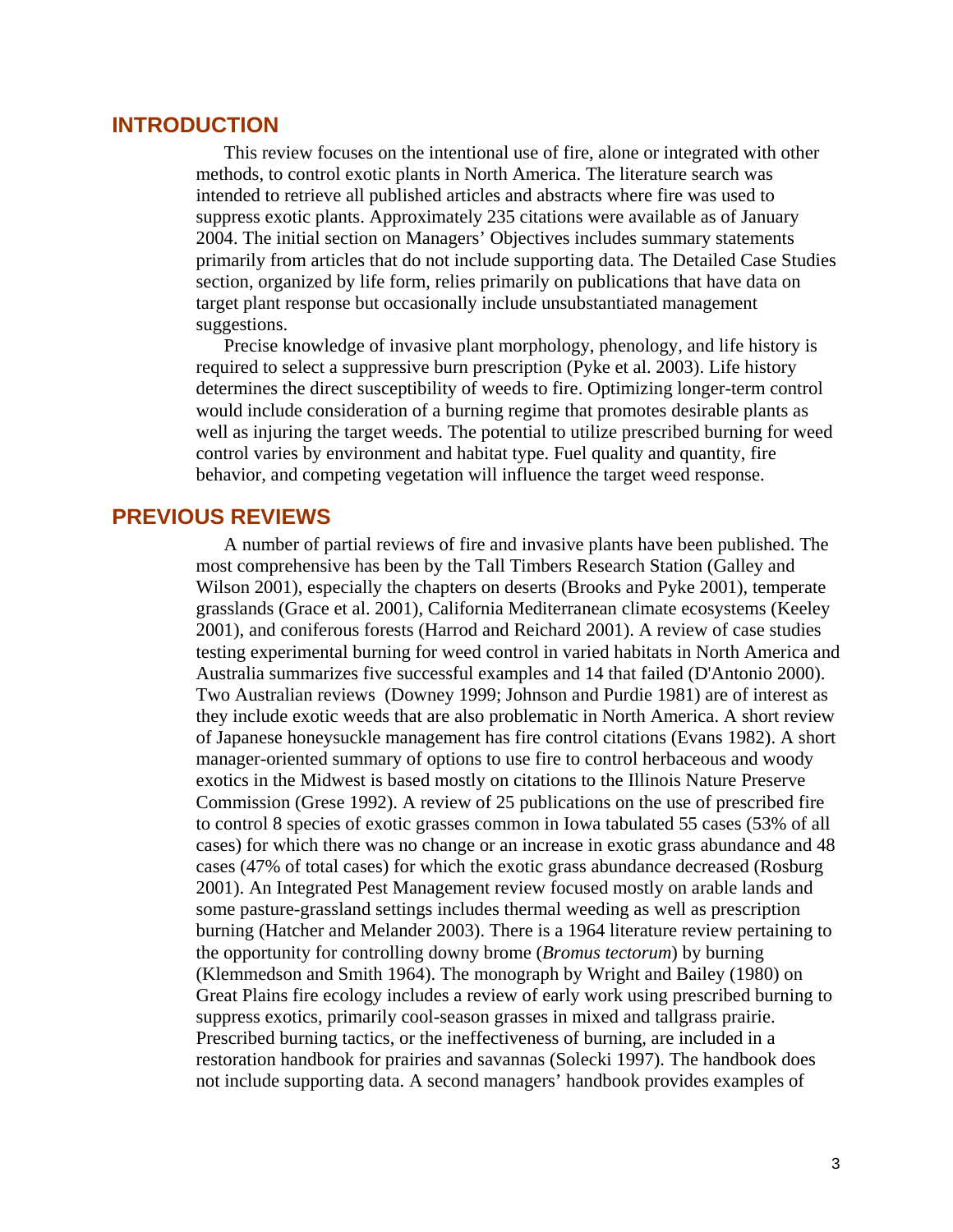weeds controlled by burning based primarily on manager observations (Tu et al. 2001).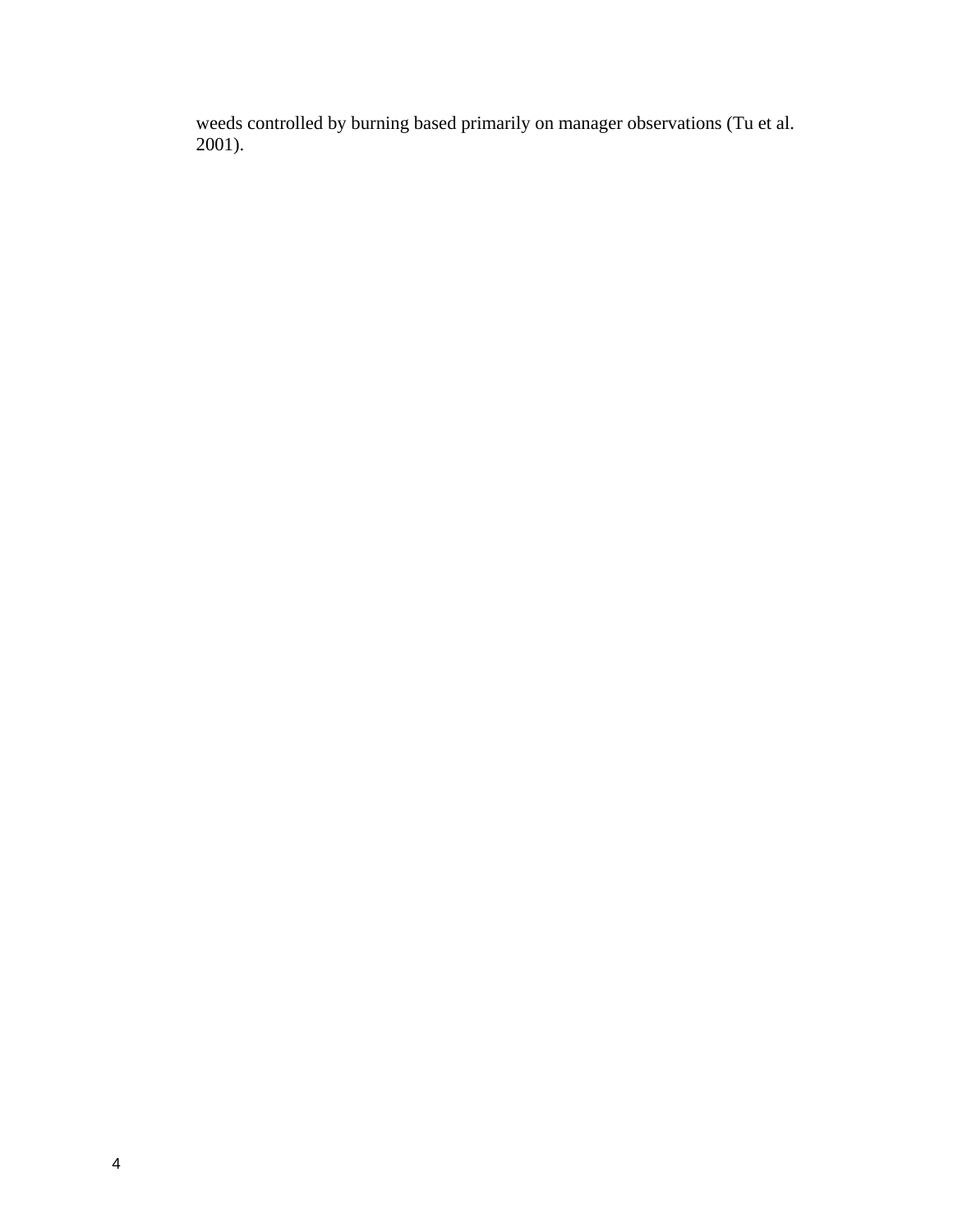# <span id="page-4-0"></span>**MANAGERS' OBJECTIVES**

# *Prevent Flowering or Seed Set*

Burning yellow starthistle at the early flowering stage can provide control (Thomsen et al. 1991). Cured annual grasses provide the fuel. Prescribed burning of second-year biennial sweet clover (*Melilotus* spp.) species is employed to prevent formation of a new seed crop (Kline 1983; Kline 1984).

#### *Destroy Seeds*

Seeds may be tolerant of certain temperatures and duration of heating or they may avoid heat by dropping to the ground.

#### In inflorescences

Greenhouse trials showed reduced germination of spotted knapweed (*Centaurea biebersteinii*) seeds heated in muffle furnaces at temperatures and durations obtainable in some grassland burns (Abella and MacDonald 2000). Data indicate that germination was significantly reduced for seeds heated to 392°F (200°C) for 120 and 240 seconds, or to 752°F (400°C) for as short as 30 seconds. The authors suggest that some reduction in germination could begin at temperatures somewhere above 212°F (100°C) and durations greater than 30 seconds. They state that spotted knapweed retains seed in the inflorescence until the early fall and suggest that it should be possible to control spotted knapweed if there is enough fine fuel to sustain an intense fire. However, Renney and Hughes (1969) state that burning is not a suitable tool for killing spotted knapweed seeds because the seeds are normally shed soon after they ripen. Renney and Hughes (1969) suggested that diffuse knapweed (*Centaurea diffusa*) seeds were possibly susceptible to prescribed fire because they are held in the flowerhead.

Burning the seeds of annual grasses before they shatter is a goal of many restoration managers (Allen 1995; Kan and Pollak 2000; Menke 1992). Burn temperatures are higher in a fine fuel canopy than at the soil surface. If the burn can be done before the seed is fully cured, the higher water content increases the embryo susceptibility to heating (Brooks 2001). Backing fires will increase the duration of heating of the seeds. Deferring grazing will allow more fuel for the burn (George 1992) and reduce seed shatter if the burn is made after seed maturation (Major et al. 1960). Major et al. (1960) provide a concise summary of using these timing and fuel factors for the suppression of medusahead (*Taeniatherum caput-medusae*).

#### In litter layer and at soil surface

Grassland fires seldom damage seeds on or near the soil surface (Daubenmire 1968a). A May burn was applied to remove annual grasses from a severely degraded coastal sage scrub site in California (Cione et al. 2002). Then various treatments (nitrogen, mulch, grass removal, or herbicides) were applied to facilitate reestablishment of seeded native species. The May burn was after seed dispersal by the exotic annual grasses. The investigators noted that there were many seeds of these exotic annual grasses lying on the soil surface after the controlled burn.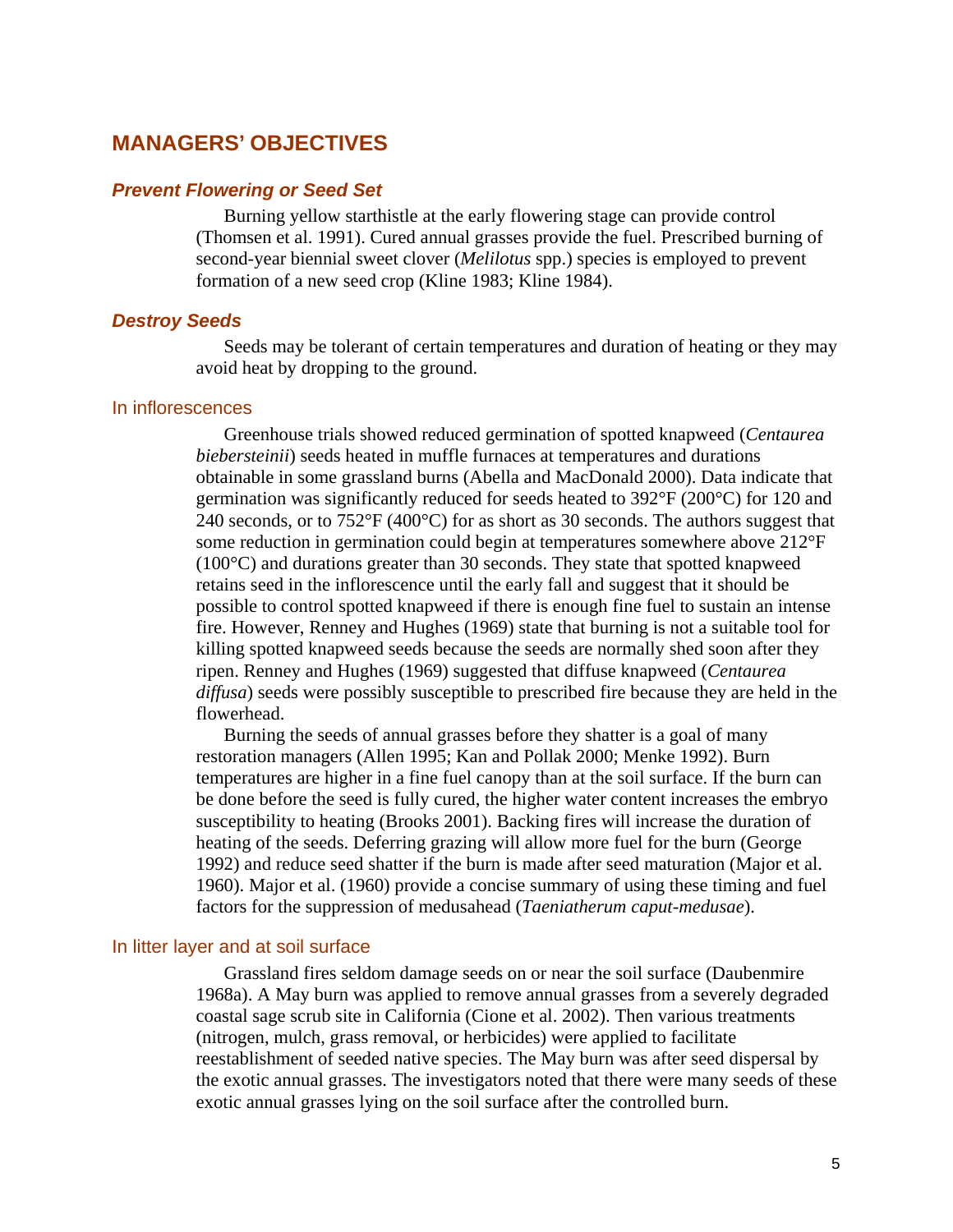<span id="page-5-0"></span>The seeds of downy brome begin to shatter shortly after the culms cure to the degree that they would carry a fire. Consequentially, for most of the year almost all the seeds are in the litter or on the surface of the soil, so considerable woody fuels are needed to destroy these seeds (Evans and Young 1987; Young and Evans 1978). Herbaceous fuels alone do not burn long enough to destroy downy brome seeds after they have shattered to the ground, but woody fuels can extend the duration of heating long enough to destroy seeds at the surface.

#### In soil

Post-fire soil nutrient conditions in California maritime chaparral allowed exotic Hottentot-fig (*Carpobrotus edulis*) to have faster growth and establish well (D'Antonio et al. 1993). The investigators suggest that prescriptions for burns in California chaparral that maximize soil temperatures ( $>212^{\circ}$ F or 100 $^{\circ}$ C) would cause mortality of the Hottentot-fig seeds while stimulating germination of native chaparral species. They also suggest that small burns would increase brush rabbit grazing of Hottentot-fig seedlings because the brush rabbits do not forage far from shrub cover.

# *Stimulate Simultaneous Germination*

Broom (*Genista, Cytisus*) stands are burned to stimulate germination from the persistent seedbank. Often the topgrowth is cut and allowed to dry first so the fire will carry. The heat of the burn scarifies the broom seeds and thus promotes subsequent germination. It takes two or three years before the new plants will set seed. A followup treatment with herbicides or fire is implemented before new seeds are produced. The repetition of prescribed burns before reproductive age is likely to result in a much higher fire frequency than the historic regime and thus may have an adverse impact on some native plants. It has been suggested, but not tested, that first burning exotic Lehmann lovegrass (*Eragrostis lehmanniana*) stands to stimulate seedbank-depleting germination, then a follow-up herbicide treatment to kill juvenile and surviving adult Lehmann lovegrass plants prior to seeding the desired natives would be a potential control strategy (Biedenbender et al. 1995). Burning is suggested to stimulate kudzu seeds so it can be controlled by follow-up treatments (Everest et al. 1991). Burning medusahead litter would bring seed into contact with the soil where it would germinate and could be subsequently destroyed (Torell et al. 1961).

#### *Deplete Carbohydrate Reserves*

 Repeated slash-and-burn and standing-burn fire treatments are used to suppress the amount of resprouting from woody species like saltcedar (*Tamarix* spp.) (Burke 1990). In eastern and mid-Atlantic ecosystems, most prescribed burning is done during the dormant season, but some foresters suggest that growing-season burns would be more effective in long-term suppression of woody exotics (Richburg et al. 2001; Richburg and Patterson 2003b). Dormant-season burns are usually followed by profuse resprouting from the rootstocks of many woody exotics. However, total nonstructural carbohydrate reserves are lowest during the growing season, and burning late in the growing season may not allow enough regrowth time to replenish depleted root carbohydrates. Cutting in early summer then burning late in the summer prevented full recovery of nonstructural carbohydrates for at least two years in some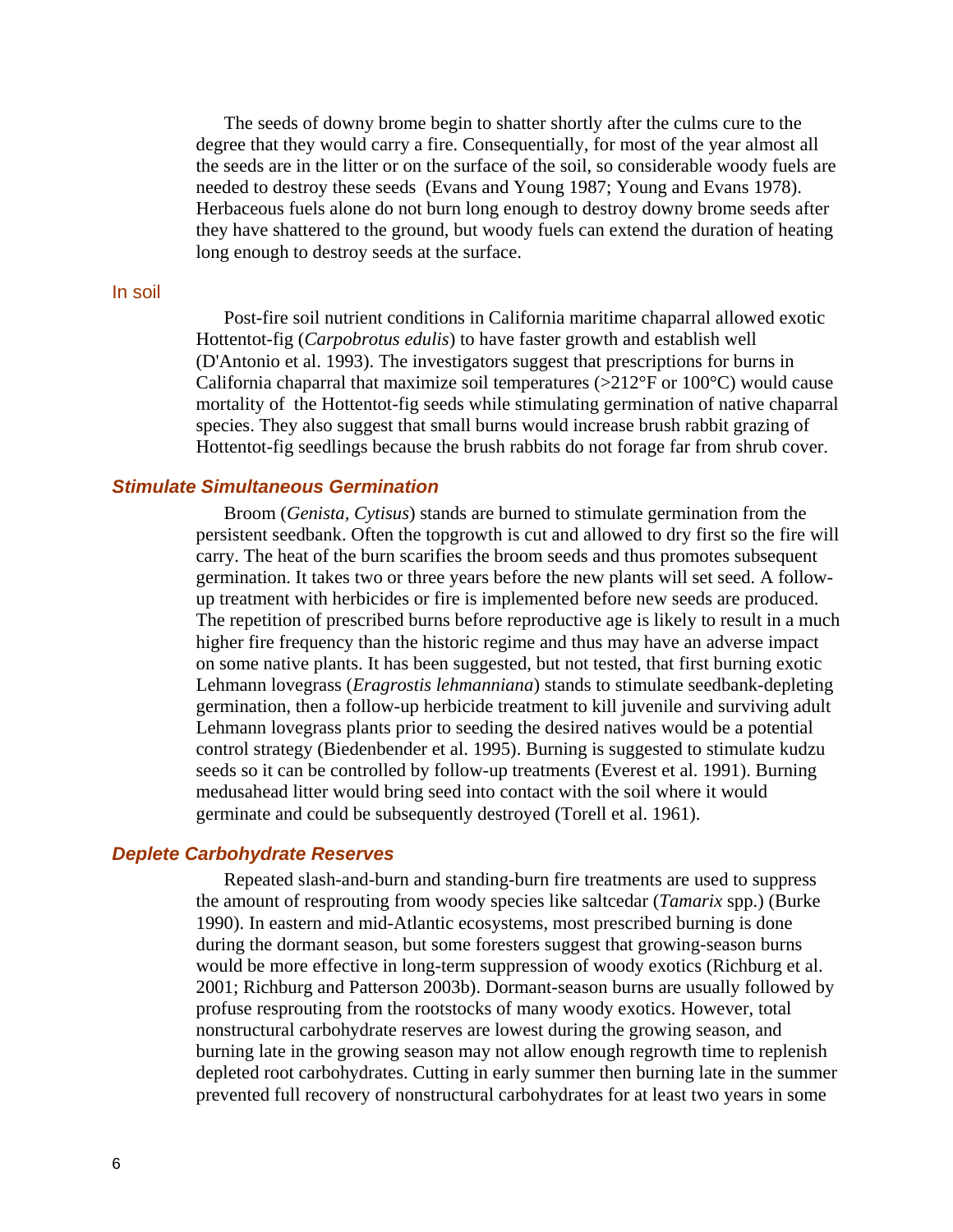woody exotics (Richburg and Patterson 2003a). Grace (1998, 2001) has also suggested that growing-season burns are more effective than dormant-season burns in suppressing resprouts in his studies of Chinese tallow (*Sapium sebiferum*).

# <span id="page-6-0"></span>*Kill Perennating Tissue*

It is generally not feasible to fire-kill perennating tissues because they are usually belowground. However, Steuter (1988) used repeat burning to effectively suppress absinth wormwood (*Artemisia absinthium*) for which the perennating buds are at or near the soil surface.

## *Site Preparation Burns*

#### Facilitate planting or establishment

Prescribed burning of annual exotic grasses may reduce competition long enough to allow establishment of desirable species by planting (Goodrich and Rooks 1999). If establishment is successful, the desirable plants may help resist increasing abundance of undesirable exotics. This IPM strategy is often constrained as a restoration method because of a lack of appropriate native plant materials.

Fall burning was used to prepare the seedbed of three grassland communities in the foothills of coastal Oregon (Maret and Wilson 2000). The late-September burns were applied to small plots in sites dominated by exotic annual grasses, an exotic perennial grass, tall oat grass (*Arrhenantherum elatius*), or native bunchgrasses. Seeds of exotic grasses, exotic forbs, native grasses, and native forbs present in the area were then sown into the burned and no-burn control plots two weeks after the burns. Seedling emergence and survival were followed through the next spring. The burning promoted exotics in the native bunchgrass site, but native grasses and forbs improved on the sites that were dominated by the annual and perennial exotic grasses.

Spring burning of abundant litter was done to facilitate drill-seeding of tallgrass prairie grasses in combination with herbicide treatments of leafy spurge and other exotic plant infestations (Masters and Nissen 1998; Masters et al. 1996).

#### Increase herbicide efficacy

Winter or early-spring burning is suggested as a pretreatment for herbicide suppression of Japanese honeysuckle (*Lonicera japonica*) and kudzu (*Pueraria montana* var. *lobata*) (Brender 1961; Everest and others 1991; Missouri Department of Conservation 2003; Moorhead and Johnson 2002; Shipman 1962). Some seedling and seed mortality may occur from the burn, but the goal is to remove canopy and litter so herbicides can easily contact leaves resprouting from the underground perennating tissues. Brender (1961) also suggested that winter burning of the litter layer could expose kudzu rhizomes to freezing injury.

Prescribed fire is used in dense saltcedar (*Tamarix* spp.) stands to remove the biomass and provide access for secondary herbicide application (Egan 1999; Friederici 1995). Burning heavy litter can increase visibility of target plants for spot spraying and is presumed to allow more chemical of soil residual herbicides to reach the root zone (Winter 1993).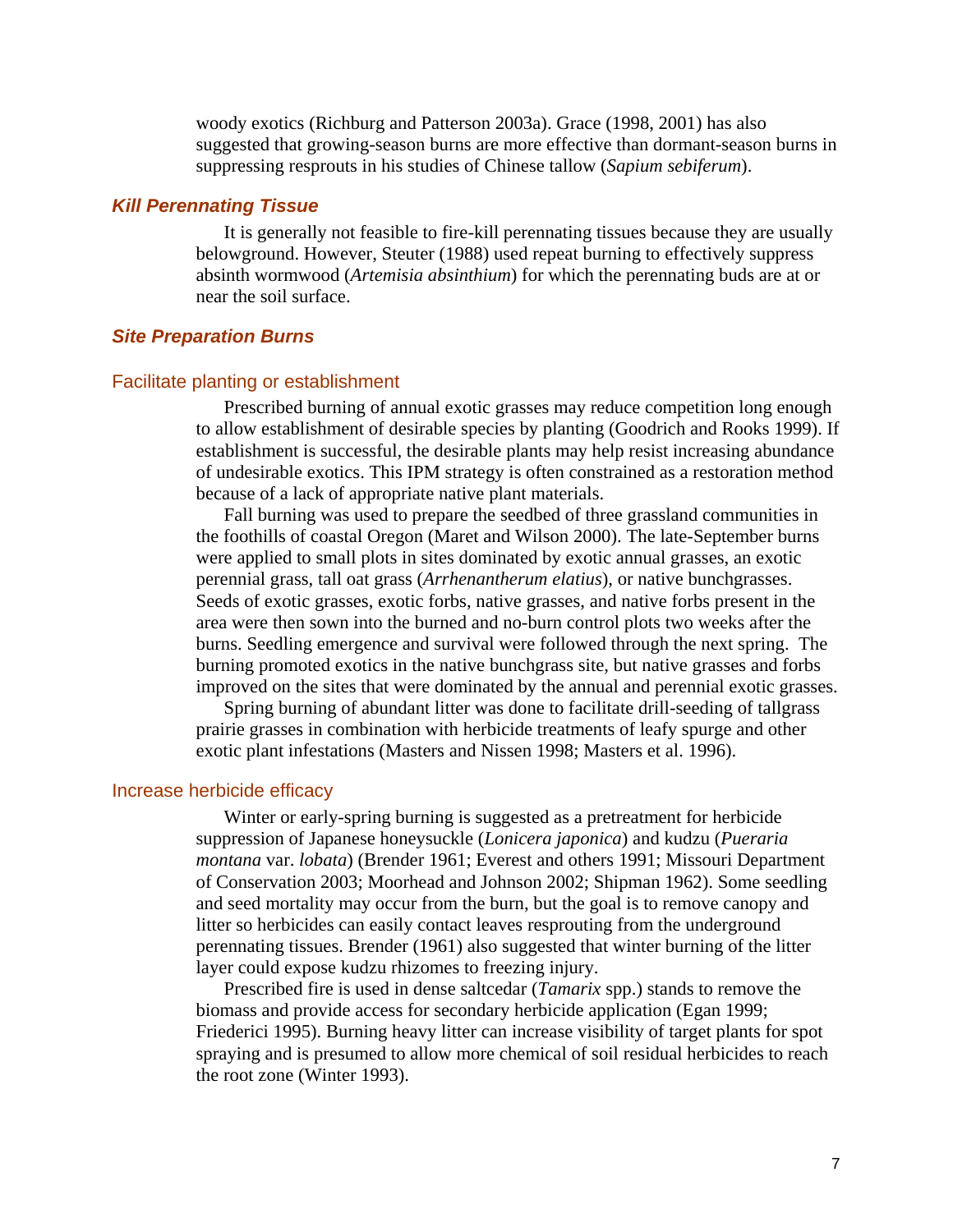<span id="page-7-0"></span>Late-summer burning was used to remove litter and thus increase soil contact of pre-emergence grass herbicides in California rangelands dominated by medusahead and barbed goatgrass (*Aegilops triuncialis*) (McKell et al. 1959; Torell et al. 1961). The pre-spray burning was also suggested as providing a benefit by concentrating weed seed, previously held in the litter layer, at the ground surface where it would germinate and be susceptible to the herbicide. Burning downy brome stands before applying imazapic (Plateau®) herbicide pre-emergence can increase efficacy and lower the herbicide rate required for good control (Vollmer and Vollmer 2004, personal communication). The greater the amount of plant residue or litter, the higher the rate of imazapic needed for sufficient herbicide to reach the soil to control emerging brome seedlings.

### Other benefits of site preparation burns

Early spring burning has been suggested to remove litter and speed emergence so it is easier to find wild parsnip (*Pastinaca sativa*) rosettes so they can be dug out (Eckardt 1987).

In wetland weed management, top-killing plants with fire before flooding allows water to cover resprouts and thus suppress regrowth. Examples are burning saltcedar along the Rio Grande prior to flooding (Friederici 1995) and Bahia grass (*Paspalum notatum*) in Florida (Van Horn et al. 1995).

Herbicides may be applied before a prescribed burn to facilitate desiccation and increase flammability of exotics that can be difficult to burn such as gorse (*Ulex europaeus*) (Rolston and Talbot 1980).

#### *Debris Burns*

#### Site cleanup

Although giant reed (*Arundo donax*) is highly adapted to fire and tends to increase fire frequency and intensity, burning is sometimes used to remove dead biomass after herbicide treatment or cutting so other species can occupy the site (Bell 1997; Dudley 2003).

#### Burn out resprouting stumps or roots

Cut, chained, or root-plowed debris from saltcedar stands is often piled before burning to prevent resprouting from adventitious buds (Taylor and McDaniel 1998). The pile burns are usually more effective than broadcast burning.

#### *Stimulate Desirable Competitors*

It has been suggested that repeat annual burning of leafy-spurge-infested tallgrass prairie in mid-spring may help suppress leafy spurge and promote these native grasses at least in conjunction with herbicide treatments (Masters 1992; Masters and Nissen 1998). A major benefit of burning tallgrass prairie infested with cool-season grasses is that the thatch removal increases the early growth rate and vigor of the native warm-season grasses because of solar heating of the soil (Ehrenreich 1959).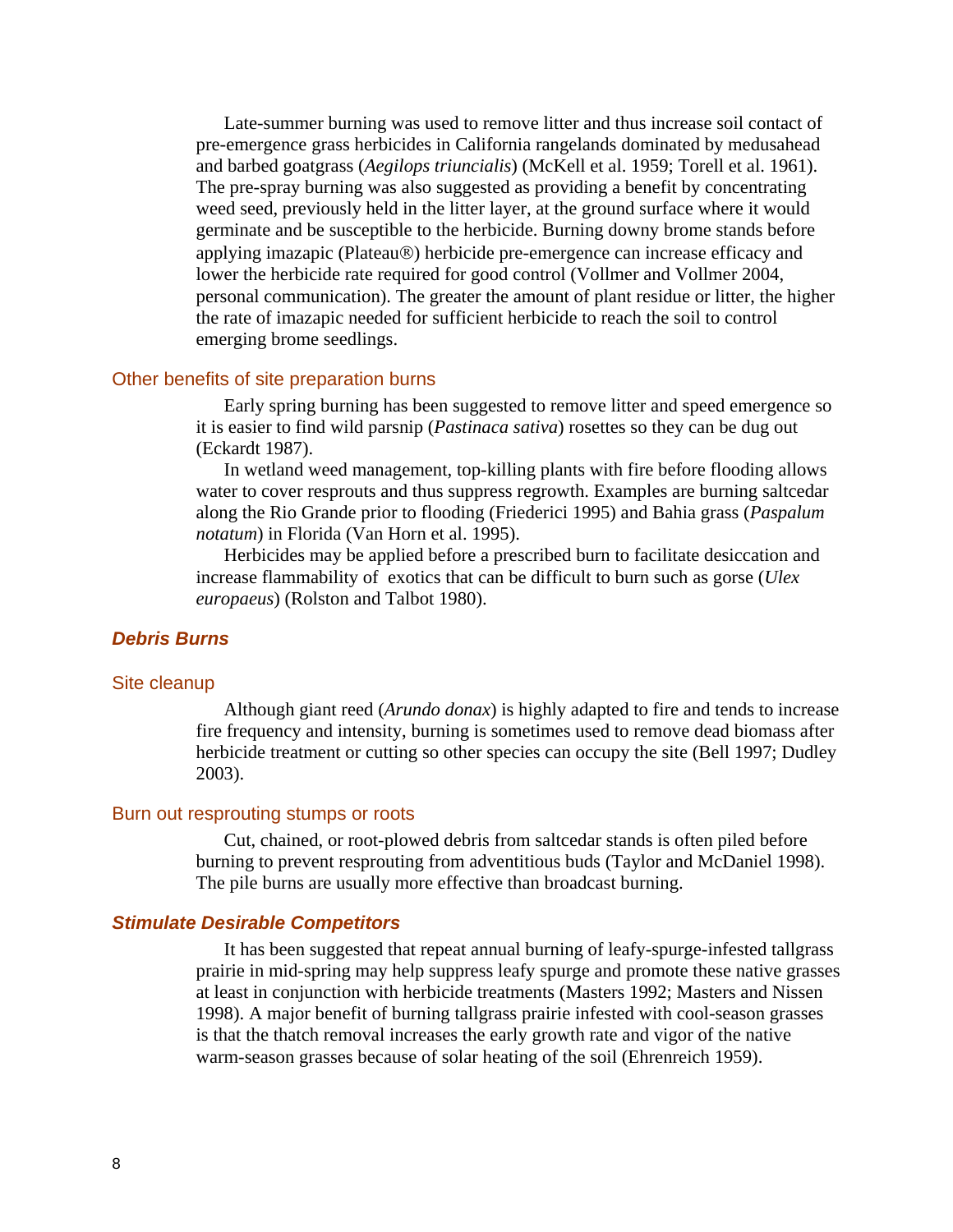# <span id="page-8-0"></span>**LIMITATIONS ON TACTICS**

D'Antonio et al. (2003) state: "Fire intensity can be manipulated to some extent by season of burn and pre-treatments that influence fuel load (including intensive grazing to reduce fuel or rest from grazing to increase fuel**)**, and by ignition strategies (i.e., using a headfire [driven by wind] versus a backing fire [burning into the wind]). Intensity is also influenced by factors that cannot be controlled, such as slope, soil texture, and humidity and temperature (Daubenmire 1968). Controlled burns tend to be less intense than wildfires, and small fires less intense than large fires."

# *Fire Severity*

Seeds in or near the soil surface are seldom damaged by the flames of grassland fires (Daubenmire 1968b; Vogl 1974). Fuel distribution in shrublands varies with the vertical and horizontal canopy structure. The subsequent impact of a shrubland burn on plants and seeds can have high small-scale spatial variability (Brooks 2002; Evans and Young 1987; Young and Evans 1978).

## *Seasonal Timing*

The optimal phenological timing for impacting the target weed is often outside the parameters for which a burn permit will be issued, or requires suppression capability that strains the manager's resources (Pendergrass et al. 1988; Pollak and Kan 1998). It may be possible to manage both exotic grasses and woody species in fire-adapted southeastern ecosystems by precise timing of burns during the lightning-caused-fire season (Platt and Stanton 2003).

# *Phenology of Multiple Targets*

Blankespoor (1987) was able to use late-spring burning to suppress Kentucky bluegrass (*Poa pratensis*), but co-dominant smooth brome (*Bromus inermis*) was not reduced because its tillers do not elongate into the fuel bed until several weeks or more after the Kentucky bluegrass growing points are susceptible. Old (1969) noted the same separation in optimal phenological timing when he was able to nearly eliminate Kentucky bluegrass by late-April burning but only slightly reduce smooth brome. Becker (1989) found that the optimal timing for repeat burning to suppress Kentucky bluegrass did not reduce quackgrass (*Agropyron repens*) canopy cover because of the relatively later tiller elongation of the quackgrass. An optimally timed burn for one target may result in increases of other exotics with different phenologies (Murphy and Lusk 1961).

## *Fine Fuel Availability*

Managers observe that invasive forbs and trees can reduce the amount and continuity of fine fuels (Abella 2001). The change in fuel characteristics at the later stages of invasion limits the opportunities for effective but still safe prescribed burns (Xanthopoulos 1986). The potential to use fire as part of an integrated control strategy may also be lost at advanced stages of invasion because the altered fuel structure will not carry a fire (Glass 1991; Grace 1998). Spraying yellow starthistle the year before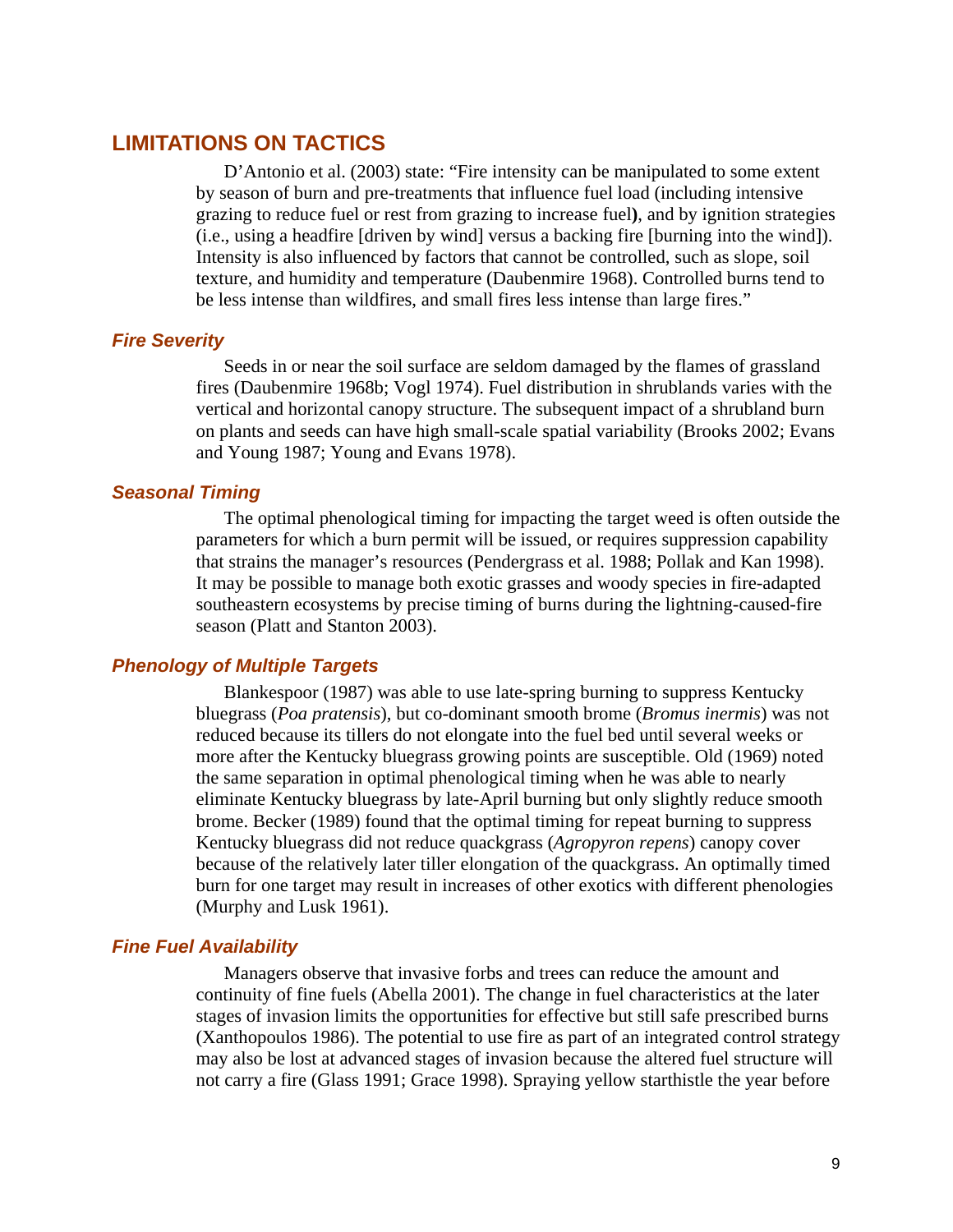<span id="page-9-0"></span>burning could increase fine fuels from annual grasses and the effectiveness of the burn (DiTomaso 2001).

Straw may be added to degraded tallgrass prairie sites to facilitate initial-year burning of cool-season exotic grass if the treatment areas are small (Schramm 1978). There is an anticipation that responding warm-season grasses will provide adequate fuel in succeeding years. In low-productivity ecosystems it may take several years of litter and standing dead accumulation before there is sufficient fine fuel to carry an effective fire (DiTomaso et al. 2001).

# *Complex Terrain and Phenological Stage*

Fire may be uniformly applied to large areas of annual grasses in the Great Basin, but plants of a single target species reach a given phenological stage on different dates in complex terrain.

# *Frequency*

Annual burning of tallgrass prairie greatly suppresses exotic species richness and abundance while stimulating the native  $C_4$  grasses (Smith and Knapp 1999; Smith and Knapp 2001). However, most ecosystems did not evolve with natural fire frequencies as high as that of tallgrass prairies. Fire frequency high enough to suppress target weeds in many ecosystems may exceed the natural regime and thus have undesirable longer-term impacts on native species composition. This suggests to some that other control methods need to be used in some years between burning (Kyser and DiTomaso 2002).

# *Human Constraints (Smoke, Containment)*

Air quality regulations are restricting the use of prescribed fire even for grassland ecosystems (McPherson 1995). Spring burning is prohibited on many wildlife refuges because of impacts on nesting birds. Burning parts of the refuge on a yearly basis can be beneficial to nesting birds. Increasing residential construction and roads adjoining wildland areas are constraining the use of prescribed fire as a vegetation management tool.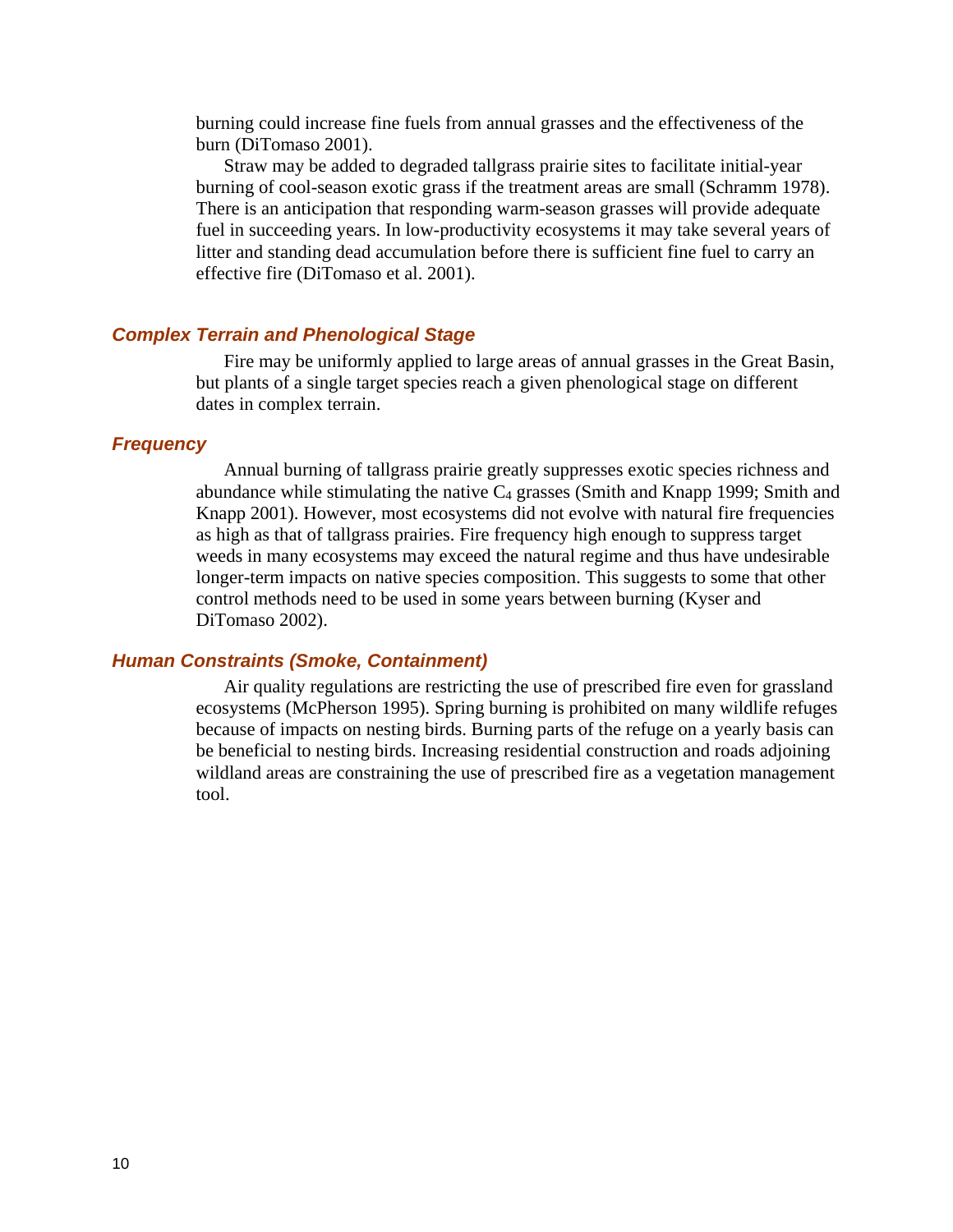# <span id="page-10-0"></span>**DETAILED CASE STUDIES**

# *Annual Grasses & Forbs*

Vertical and horizontal canopy structure and fuel load strongly affect heating patterns and seed mortality in shrublands. Differences in peak temperature cause spatial variation in control and succession of annual exotics in California creosote bush (*Larrea tridentata*) in the Mojave desert (Brooks 2002). These desert shrublands are infested with numerous exotic annuals, bromes [primarily foxtail brome (*Bromus rubens*)], Mediterranean grasses (*Schismus* spp.), and redstem filaree (*Erodium cicutarium*). Sites were burned in spring and summer. Flame length varied from 4 in (10 cm) at interspace positions to 102 in (260 cm) within creosote bush canopies. Burn temperatures under creosote bush canopy were high enough to kill exotic annual seeds belowground as well as aboveground. The exotics remained suppressed for four years. At the shrub canopy drip line, lethal temperatures were reached only aboveground, annual exotics were suppressed for only one year, and by the third year Mediterranean grasses and redstem filaree had increased. The burns had little effect on the interspaces. The investigator concluded that fire can temporarily reduce foxtail brome and may allow reseeded natives to establish, but Mediterranean grasses may quickly increase.

A competition study of the perennial native purple needlegrass (*Nassella pulchra*) and exotic annual grasses in the California Central Valley grasslands included grazing and burn treatments (Dyer and Rice 1997). The burns were made in early September when all the grasses were senescent. The investigators concluded that although burning has the potential to favor the native perennial, unfavorable conditions were not created for the exotic annuals by the late-summer burn timing.

An early report (Furbush 1953) stated that burning medusahead in California in early June when other annual grasses had cured but the medusahead seed was still in the milk to early dough stage provided good control for at least three years. However, the benefit may be patchy from some burns. Medusahead seeds were collected after a June burn in California (Sharp et al. 1957). Germination was zero from seeds for which the awns were consumed and the lemma tips charred. Germination was 87% from uncharred seeds although the fire had consumed the culm up to the seedhead.

Other annual exotics increase after well-timed and effective medusahead burns. Examples are broadleaf filaree (*Erodium botrys*), which disperses its seed in early spring, and soft brome (*Bromus hordeaceus*), which shatters while medusahead seeds are still green (Murphy and Lusk 1961). Soft brome is more desirable for livestock forage than medusahead. After a single prescribed fire, very little medusahead was present on a treated site in another California trial (DiTomaso et al. 2003). A June 28 burn greatly reduced medusahead a year later in a Central Valley experimental pasture (Pollak and Kan 1998). Native grasses as well as exotic and native forbs increased in this pasture. Medusahead matures later in the spring than most associated species, and has a seedhead moisture content of above 30% for approximately a month after leaves and stems begin to dry (McKell et al. 1962). High temperature was proven to be more injurious to seed viability when seed moisture content was high. Medusahead seed germination decreases as fire intensity or fuel loads increase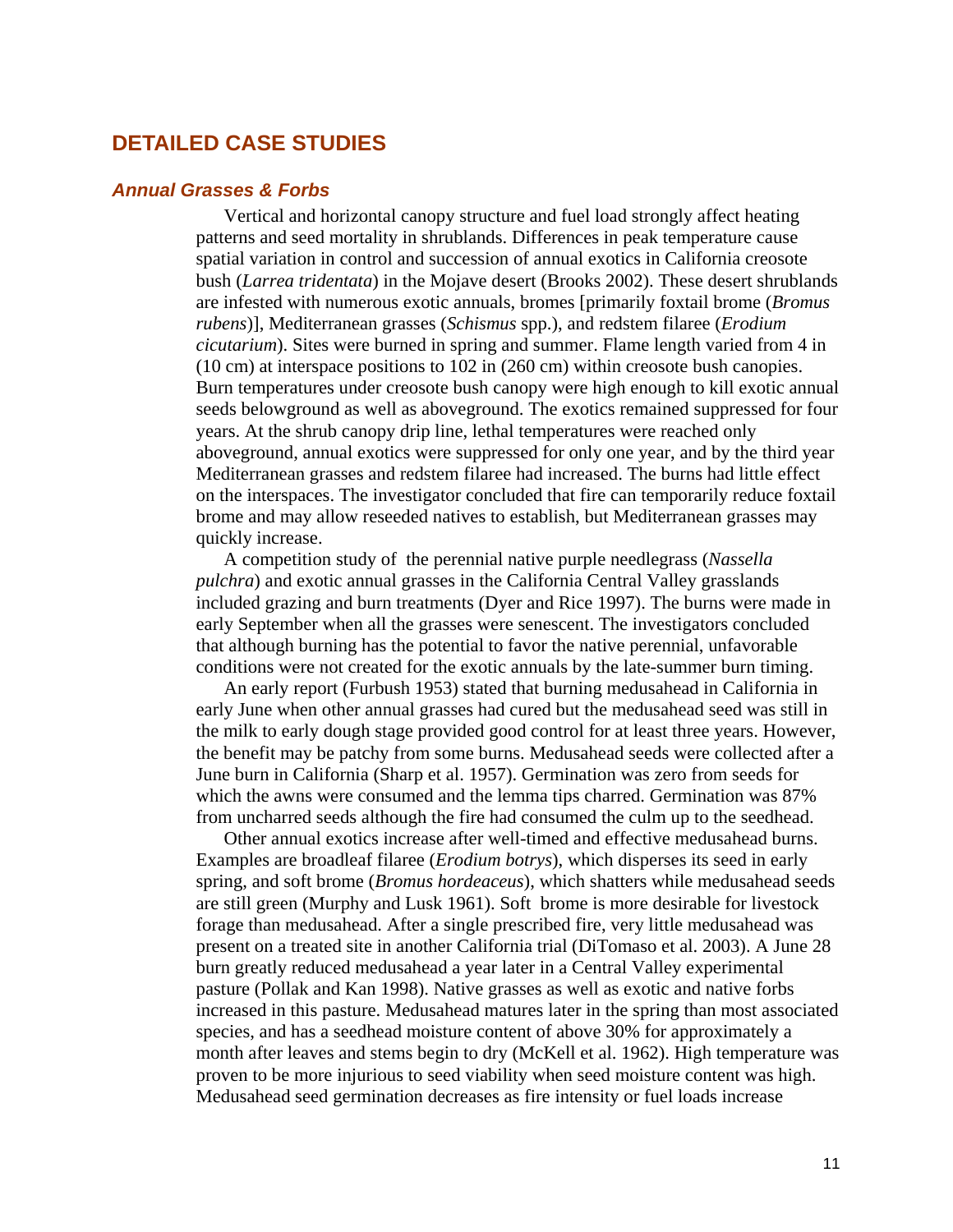(Murphy and Turner 1959). Controlled burns of medusahead-infested California rangeland were most effective in late afternoon when conducting a backing fire under mild wind, and at the soft dough stage of medusahead seed development. Fuel loads averaged 5,200 lbs/ac (5,828 kg/ha) in the Mckell et al. (1962) experimental burns.

One, two, and three successive summer (July-August) burns were used in medusahead-dominated native perennial grass stands in cismontane northwestern California (Young et al. 1972). A backing fire (2 to 3 ft/min or 0.6 to 0.9 m/min) with 1.5-ft (0.5-m) flame height was used the first year and it removed the standing herbage and scorched the litter in contact with the soil. Less fuel and increased poverty weed (*Iva axilla*) with green succulent leaves prevented the second- and third-year fires from carrying well and necessitated head fires. Medusahead seeds were in the late soft dough stage when the burning was done. The stand burned once had an initial increase in medusahead canopy cover, but it returned to a level similar to the control by the third year. There were significant medusahead increases after two and three years of successive burning. The perennial grasses at about 5% cover did not benefit because the medusahead, at 68 to 86% post-burn cover, was not suppressed. Downy brome, much less abundant (about 15% initial cover) than medusahead, declined with repeat burning even though these seeds had dropped to the ground before the burns. The investigators suggested that the burning gave medusahead a competitive advantage over downy brome.

A failed attempt was made to suppress medusahead and downy brome in an Oregon native bunchgrass biscuit-scabland habitat by spring burning in an initial year, followed by two years of glyphosate spraying or frequent mowing (Ponzetti 1997; Youtie 1997; Youtie et al. 1998). The burn was delayed until July 6 when the downy brome had begun to shatter and some of the medusahead was in an early kernel stage. Fire intensity was moderate with flame lengths of 1 to 3 ft (0.3 to 0.9 m). Although most of the medusahead seeds were consumed or charred, a small percentage were unburned and the litter was generally intact. The burning caused 15 to 18% bunchgrass mortality as these native species were actively growing at the time of the burn. Effects of the added herbicide or the mowing treatments were similar. Initially about one-third of the treatment area showed a decrease in annual grass abundance. These were the areas with the highest initial abundance of medusahead and downy brome. The total treatment area infested with medusahead increased at a rate similar to the untreated control area. The initial suppression observed in some areas was temporary and both annual grasses reverted to pretreatment levels after several years. The BLM in central Oregon has reported success in suppressing medusahead by late-spring to early-summer burning while the seed is still on the culms, glyphosate treatment (0.375 lbs/ac or 0.420 kg/ha) the next spring after remnant medusahead seeds have germinated, then reseeding with desirable grasses and shrubs (Miller et al. 1999).

Barbed goatgrass (*Aegilops triuncialis*) is invasive of even undisturbed grasslands in California (DiTomaso et al. 2001). Development rate of this winter annual can vary greatly depending on precipitation patterns. Optimal timing of burning is after desirable plants have senesced but before goatgrass seeds are fully mature and these soft seeds are still in the inflorescences. The optimum phenological burn dates in this study ranged from early May to early July. The pastures were burned in two years.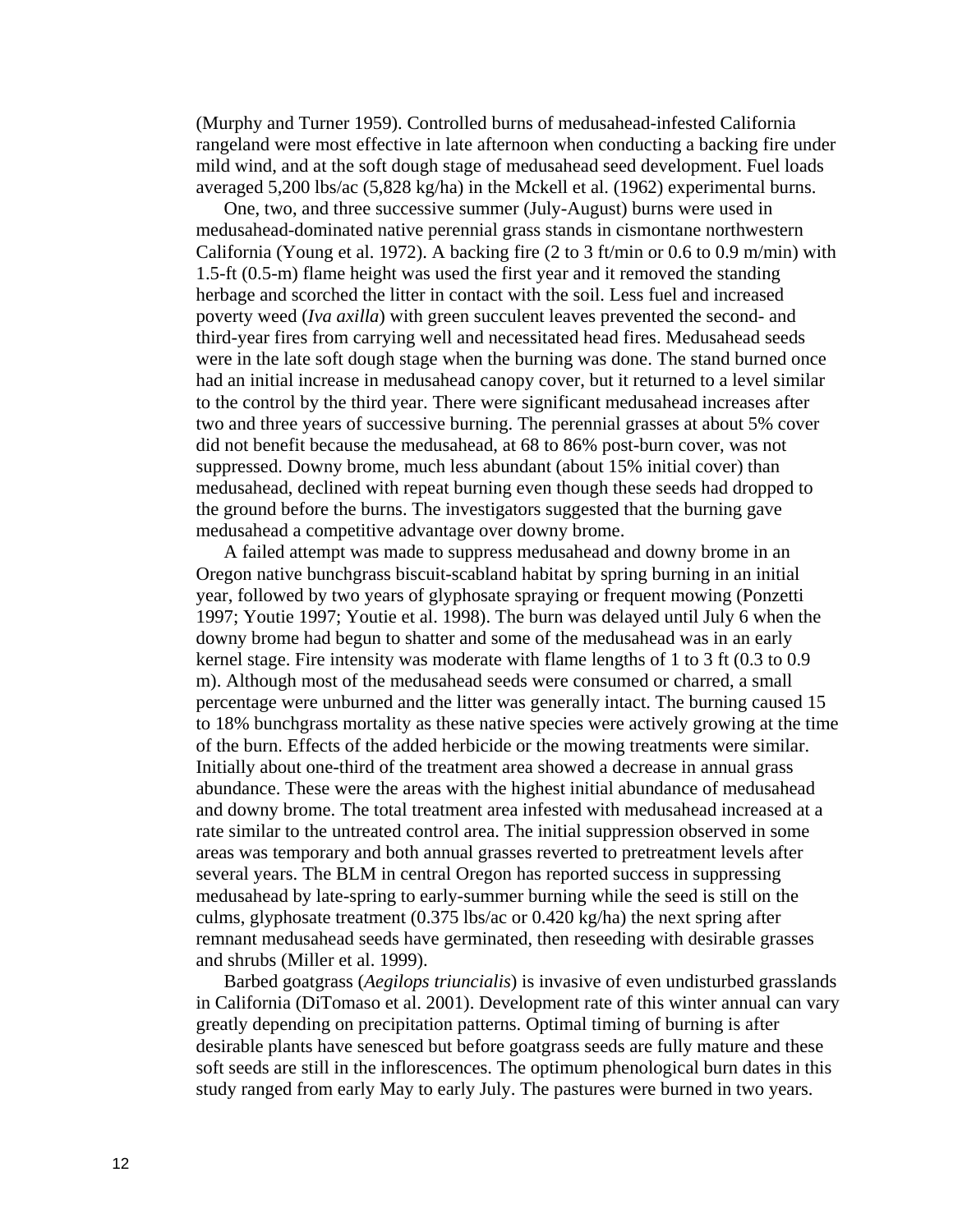Sufficient fuels were available the first year for burning 100% of the pasture areas. In the second year, the fuel load was not high enough for a complete burn in all three pastures. The second year, burned areas ranged from 75 to 100%. Barbed goatgrass seedbanks were greatly reduced after two years of burning, but the reduction correlated exactly with the completeness of the burns in the second year. Barbed goatgrass canopy cover did not decline significantly in the first year post burn, but in the year after the second burn the cover was reduced in proportion to the completeness of the area burned. Several natives increased in the burned pastures. The plant community was resampled three years after the last burn. The pastures that had obtained more complete second-year burns still had good suppression of barbed goatgrass and improved native perennial grasses.

Early summer burning of barbed goatgrass in central California, when the seeds were still in the inflorescences, reduced cover but not spread (Hopkinson et al. 1999). Cover in burn plots was reduced by approximately half, but infested acreage increased tenfold in three years. One of the two experimental burns was in July. The precise stage of seed maturation on the burn dates was not specified.

Jointed goatgrass (*Aegilops cylindrica*) is primarily a pest of small grain crops, but infests roadsides and has some capability to invade rangelands. Seed germination was reduced 72% by Bunsen burner flaming for one second and completely suppressed by a three-second exposure (Willis et al. 1988). Germination began to decrease at oven temperatures of 302°F (150°C) for 20 seconds and was completely stopped by a 120-second exposure. Temperatures of 392 to 752°F (200 to 400°C) for 120 seconds reduced germination 50 to 100% in a second oven test (Young et al. 1990). Wheat field burning destroyed enough seed or killed enough embryos in spikelets suspended in litter and at the soil surface to suggest post-harvest burning could suppress jointed goatgrass density in agricultural fields. Fuel loads in these wheat fields were very high (8,386 to 12,937 lbs/ac or 9,400 to 14,500 kg/ha) and some included supplemental straw.

Annual grassland pastures in the California Central Valley were burned in August to October because the mulch layer was driest at those times, but cooler temperatures and higher relative humidity facilitated control of the fires (Hansen 1986). Many of the burns reduced native and exotic annual grasses but increased native forbs and exotic annual forbs such as redstem filaree. Mulch coverage of the soil favored germination and establishment of the exotic grasses, while some forbs had seed burial mechanisms (lacking in the annual grasses) that were effective on bare soil. Others have demonstrated that mulch facilitates germination and vigorous growth of exotic annual grasses in California (Heady 1956). Removal of the mulch layer by fire or other methods retards germination and seedling establishment of downy brome and soft brome (*Bromus hordeaceus*) in California annual grasslands (Smith 1970).

Late spring, fall, and winter burning plus a mechanical mulch reduction treatment to simulate grazing were applied to California Central Valley annual grassland plots (Meyer and Schiffman 1999). The site was dominated by foxtail brome (*Bromus rubens*), hare barley (*Hordeum murinum*), barbed oat (*Avena barbata*), and wild oat (*Avena fatua*). The late-spring burn was most effective in suppressing the exotic grasses and promoting native forb species in the growing season after the treatments. The fall burn (late September) was also effective. The winter burn (after exotic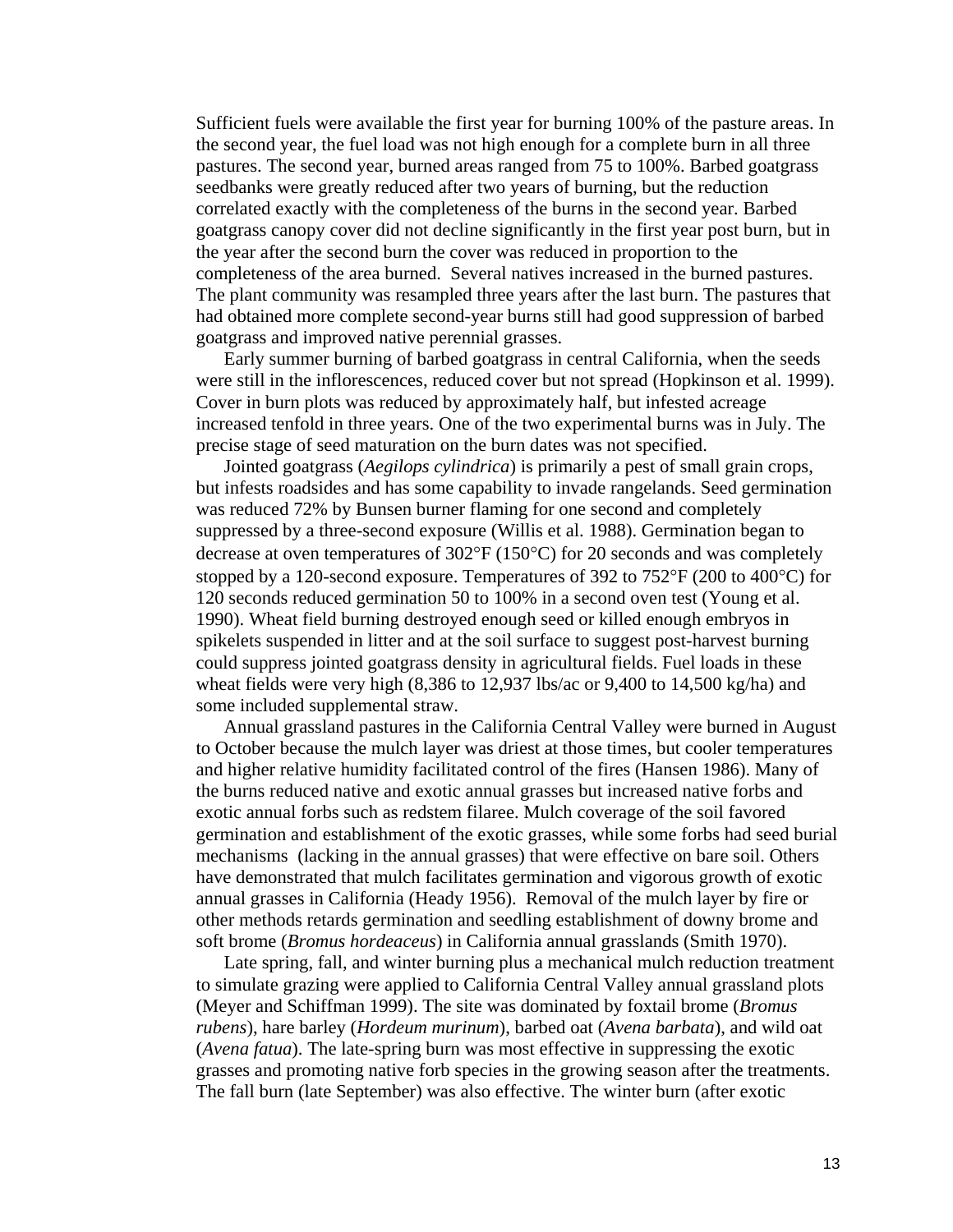grasses had emerged) and the mulch reduction treatment reduced exotic grass cover less than the two warm-season burns and did not provide any increase in native forbs. The warm-season fires were most beneficial because of differential phenology of exotic and native species, higher fire intensity, and removal of almost all the mulch. The investigators caution that the optimal date for implementing a late-spring burn is highly dependent on rainfall, which controls seed set of the annual grasses. These exotic annual grasses returned to pretreatment dominance while native forbs were rare by the second growing season after burning.

Fall or spring burns were applied for one, two, and three successive years to exotic-annual-grass-dominated sites in Sequoia National Park of central California (Parsons and DeBenedetti 1984; Parsons and Stohlgren 1989). Treatments were not replicated. Spring conditions were hotter and drier than the fall. Spring burns were early to mid-June when the annuals were dried out but before the natural fire season. Flame lengths were 2 to 5 ft (0.6 to 1.5 m) and spread rates were 13 to 66 ft/min  $(4.0)$ to 20 m/min). The fall burns were done in late October or early November and had flame lengths of 1 to 3.3 ft (0.6 to 1.0 m) and spread rates of 8.2 to 16.4 ft/min (2.5 to 5.0 m/min). Three successive fall burns decreased the biomass and frequency of exotic annual grasses, but changes following one or two burns were transitory. Spring burns were less effective than fall. Species richness in small plots almost doubled with the three-year fall sequence because of an increase in exotic and native annual forbs. The burn-induced shifts included increased abundance of Malta starthisle (*Centaurea melitensis*), a noxious exotic annual forb that was not found in the preburn sampling and remained rare in the control plots. No native grasses established during the study.

Community response to one to three successive years of spring or fall burning of annual grassland in a nature preserve in southern California was examined (Wills 2000). The data were not presented, but the author reported that spring burns reduced abundance of exotic grasses and some native forbs while increasing biomass of native perennial grass. The preserve included stands that still had good cover of native perennial grasses and these had more benefit from burning. Short fire return intervals reduced the annual grass cover and thatch build-up, but may have contributed to the native forb decline. Fall burns increased exotic grass biomass in contrast to the Parsons (1984, 1989) central California studies where fall burning decreased annual grasses. The Wills (2000) responses were not maintained when burning was discontinued.

A review of 28 studies and meta-analysis of 19 data sets on the response to burning and grazing of California grasslands indicated that prescribed burning temporarily reduced the exotic annual grasses, but also resulted in increased exotic forbs as well as native forbs (Bainbridge and D'Antonio 2003; D'Antonio et al. 2003). Single burns often decreased the exotic annual grasses, but they recovered by the third year. Grazing or follow-up burns retarded the recovery of the exotic annual grasses and maintained the forb cover. The burning did not tend to benefit the remnant native perennial grasses and tended to have an initial negative effect.

Downy brome seed under the shrub canopy can be destroyed by the heat generated by the woody fuel (Young and Evans 1978), but these areas must be planted with desirable species the year of the fire or they will be reinvaded by new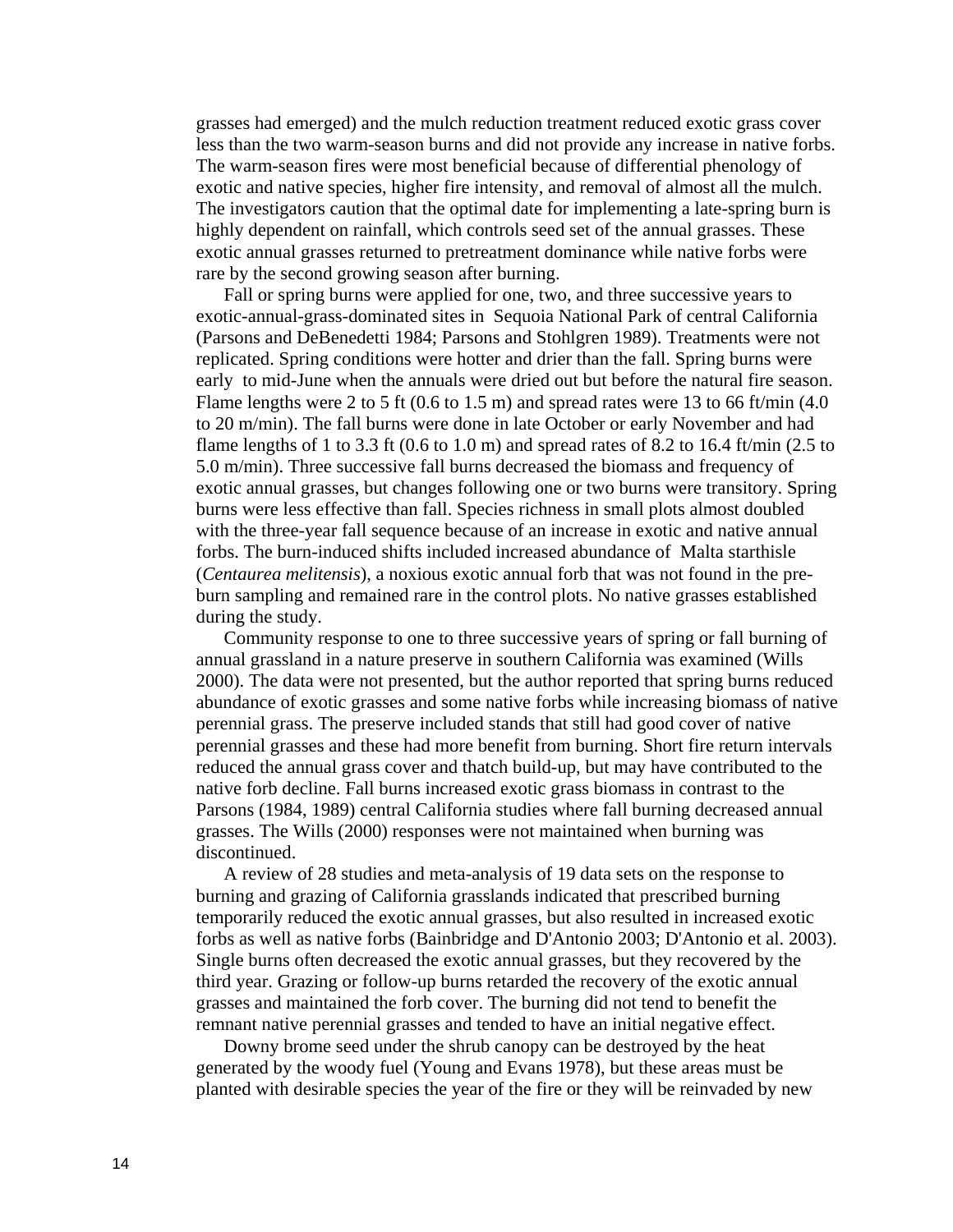downy brome seeds generated in the shrub interspaces where the herbaceous fuels alone could not deplete the downy brome seedbank (Evans and Young 1987). Burning downy brome, particularly in downy brome-dominated sagebrush steppe, is most useful as a seedbed preparation technique followed by seeding desirable species (Rasmussen 1994).

Japanese brome (*Bromus japonicus*) in South Dakota mixed-grass prairie was suppressed in the year following either fall or spring burns (Gartner 1975). The burns were set as headfires with 4,000 to 5,000 lbs/ac (4,483 to 5,604 kg/ha) of fuel. The spring burning was followed by increased production of western wheatgrass (*Agropyron smithii*), a native rhizomatous perennial. The same principal investigator (Gartner et al. 1979) observed similar results after late-winter or early-spring stripburning at several additional South Dakota mixed-prairie sites. High suppression of Japanese brome was measured through the second growing season post burn in this study. Burning can cause direct mortality to emerged seedlings of this winter annual. Japanese brome retains its seed in the inflorescence for an extended period compared to downy brome. Japanese brome in unploughed tallgrass prairie in Kansas increased over time since last burning of different areas of the preserve (Gibson and Hulbert 1987).

Three-by-three-meter-square plots of blue grama (*Bouteloua gracilis*)-dominated mixed-grass prairie in eastern Montana were burned in early October or early to mid-April while native species were dormant (White and Currie 1983). Downy brome and Japanese brome were codominants in these stands. The fall burn timing caused a 70% annual brome reduction relative to the controls in the growing season after the burn, and the spring burn had a 50 to 60% reduction. Mixed-grass prairie responses to season of burning were measured in Nebraska (Wendtland 1993). It was reported that annual grasses (*B. tectorum* and *B. japonicus*) generally decreased for two years after summer or fall burns, but spring burning was ineffective; however, the inferences are weak because of design and drought problems. These decreases were attributed to seed destruction and removal of the litter layer reducing germination success.

Native cool-season perennial Texas wintergrass (*Stipa leucotricha*) stands containing Japanese brome were burned in October, January, or March after the winter annual seedlings had emerged (Whisenant et al. 1984). Fine fuel loads were 2,500 to 3,000 lbs/ac (2,802 to 3,363 kg/ha) with 9 to 13% fuel water. Japanese brome standing crop in the first growing season after the March burn was 31 lbs/ac (35 kg/ha) compared to 212 lbs/ac (238 kg/ha) on the unburned controls. Japanese brome standing crop was only half that of controls in the second year after the March burn, but the suppression was not statistically significant.

Japanese brome response to one-time April burns in a western South Dakota mixed-grass prairie was reported for two years after burning (Whisenant and Bulsiewicz 1986), and a subset of these plots was followed for four and five years after (Whisenant 1990; Whisenant and Uresk 1990). One-time burning treatments were done in two different years in mid-April when the Japanese brome seedlings were 3 to 5 cm tall. A 1983 burn had 1,882 lbs/ac (2,110 kg/ha) of fine fuel with 18% fuel water and a 1984 treatment had 2,462 lbs/ac (2,760 kg/ha) of fine fuel with 23% fuel water. Litter consumption by the 1983 fire was 95%, and 92% by the 1984 burn.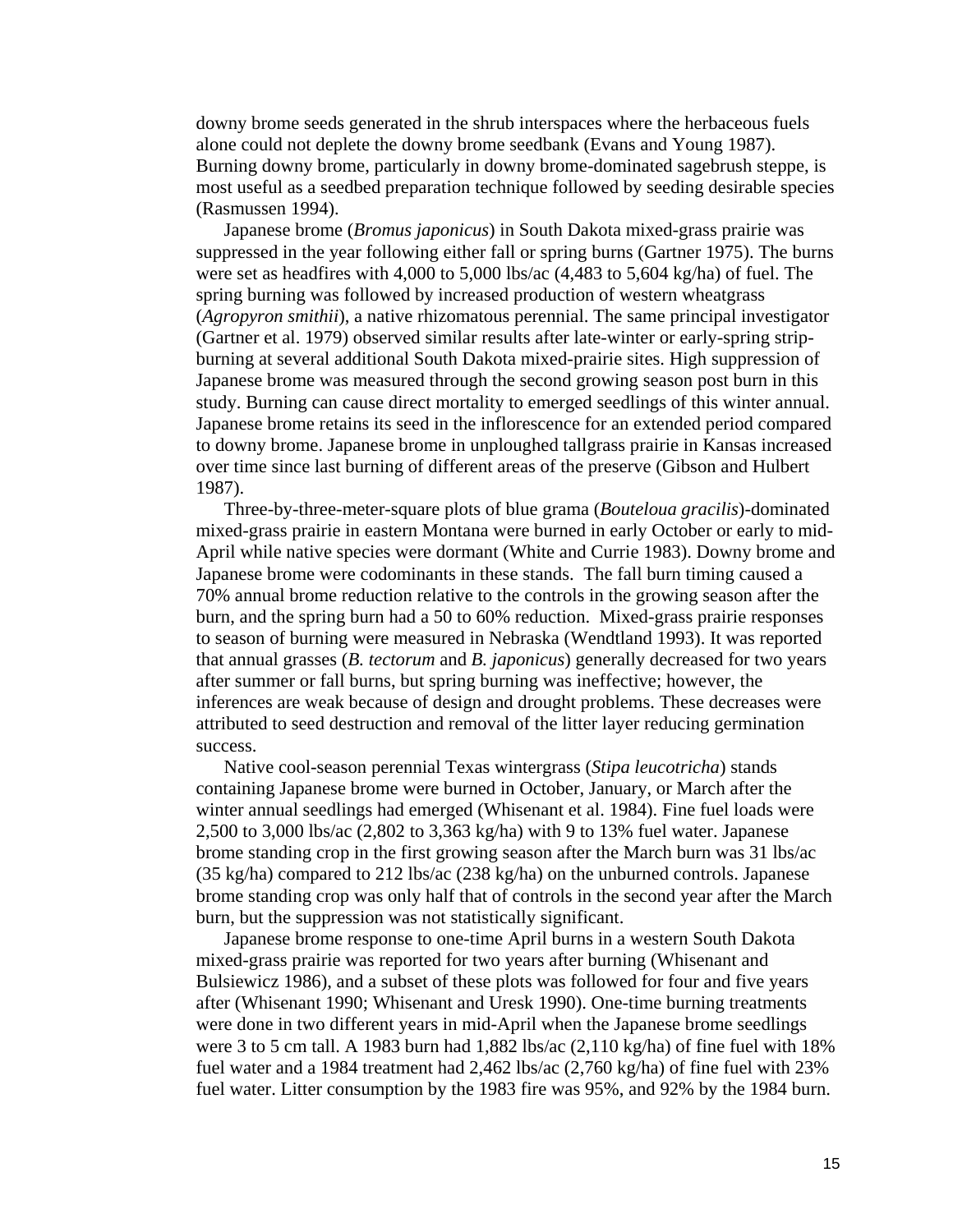<span id="page-15-0"></span>The fires reduced density and seed production in the first growing season after the burns. In the second post-burn growing season, density had returned to pre-burn levels. Seed production was still half of controls, but the number of seeds formed in the previously burned plots was very large  $[4,333/ft^2(46,644/m^2)]$  and the soil seed bank had been fully replenished. Seed production remained depressed for at least three years. Recovery rate was controlled by fall precipitation, allowing germination of this winter annual and new litter accumulation which promotes germination. Differences of one or two years control reported by different studies can thus be explained by post-burn fall precipitation with new litter accumulation contributing more to germination success in drier years. That is, burning will provide only one year of good control unless the burn is followed by a droughty fall. Half of the 1983 plots were burned a second time in April 1984 when available fine fuel was only 1,240 lbs/ac (1,390 kg/ha) with 20% fuel water (Whisenant and Uresk 1990). The second fire did not carry well and the Japanese brome density in 1984 was greater on the plots burned twice than those burned only once in 1984.

Multiyear annual prescribed burning has been used in California to suppress yellow starthistle abundance and nearly deplete the soil seedbank (Hastings and DiTomaso 1996; DiTomaso et al. 1999). Phenological timing was the very early flowering stage of the yellow starthistle in early July when the grasses were cured and most of the desirable species had dropped their seed. The backing fires produced 2- to 4.9-ft (0.6- to 1.5-m) flame lengths. The soil surface temperatures of the various yearly burns ranged from 300 to 572°F (149 to 302°C). Greenhouse germination tests of seeds collected from the soil surface confirmed that seed mortality was not a factor, but the burns caused nearly complete yellow starthistle mortality, which prevented new seed formation. After three years of burning, the seedbank and seedling density had been reduced 99% and the summer canopy cover was reduced by 91%. Native plant diversity and perennial grasses increased. Treatments were stopped in the fourth year and the yellow starthistle seedbank increased 30-fold that year (DiTomaso and Gerlach 2000). The yellow starthistle seedbank continued to rise dramatically during four years of measurement after cessation of burning (Kyser and DiTomaso 2002). Yellow starthistle seedling density and summer canopy cover also increased. Other forb cover and plant diversity decreased. By the third year, the plant community had reverted to its unburned condition.

A trial to repetitively burn yellow starthistle and conduct post-burn seeding of potentially competitive natives was begun in 1999 at Pinnacles National Monument in California (Martin and Martin 1999). A sterile wheat-wheatgrass hybrid (Regreen) was seeded after the first burn to supplement fine fuels. However, the project was suspended in 2000 because of concerns about fire containment (T. Leatherman, personal communication).

Winter season flaming of rosettes was tested for yellow starthistle control in eastcentral California (Rusmore 1996). Control was good in a dry winter but inadequate under wet winter conditions so the technique was discontinued.

# *Biennial Forbs*

In the Midwest, white sweet clover (*Melilotus alba*) and yellow sweet clover (*Melilotus officinalis*) in even-aged stands is often controlled by a two-burn sequence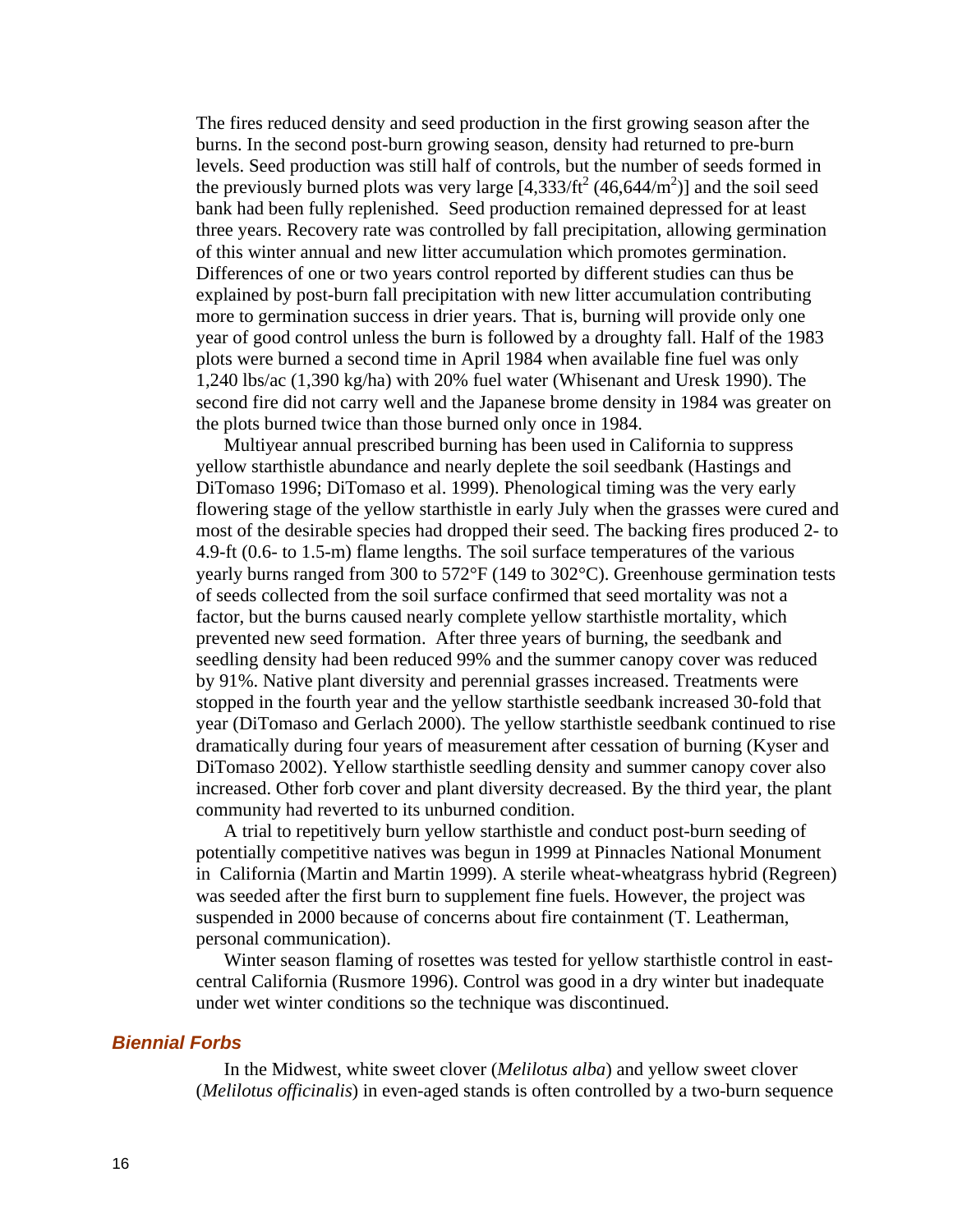(Cole 1991; Kline 1983; Kline 1984). A hot April burn in the first year scarifies seed and stimulates germination. A second-year burn in May kills the biennials before they finish bolting and replenish the seedbank. The first burn could be in late fall rather than April. If the infestation was heavy and the seedbank well-developed, the twoburn sequence may have to be repeated, leaving a two-year no-burn period between each series of two burns. This was the most effective burn treatment sequence in a Wisconsin tallgrass prairie study (Kline 1983). In uneven-age stands, the treatments may be less effective because some second-year plants escape the early first-year burn and set seed. Implementing the initial burn somewhat later in the spring could overcome this second-year plant susceptibility problem with uneven-aged stands. An initial late-spring (April 30) burn timed to reduce cool-season exotic grasses in an eastern South Dakota tallgrass prairie also caused an increase in germination and resultant biomass of sweet clover (*Melilotus* sp.), but then a decrease was measured after a second-year late-spring burn (Blankespoor 1987). The switch in meristematic activity from the crown buds in first-year plants to aboveground lower stem in second-year plants makes these bolting plants susceptible to fire mortality (Heitlinger 1975). The phenological timing suggested for second-year sweet clover burning by Heitlinger (1975) was refined by a study done on a planted tallgrass prairie site in southern Wisconsin (Schwarzmeier 1984). Plots burned on May 18 had only 4.8% sweet clover cover in July compared to 90.9% on controls. Optimal burn timing is seven to 10 days after sweet clover stem bases were fully shaded below 5 in (13 cm). In recently planted tallgrass stands, a lack of thatch or green growth >75% in the fuel layer can reduce fire intensity, so these should be burned five days after the suggested full-shade point.

A vegetation analysis was done of a number of tallgrass prairie sites in the southeast corner of North Dakota that were burned in May or June on one or two years (Olson 1975). Some of these sites had sweet clover, but the burn schedules were not chosen to specifically suppress sweet clover. However, as in the Midwest, there was increased germination in the first post-burn growing season and complete mortality of second-year plants burned in June.

Several burning prescriptions were tested for suppression of garlic mustard (*Alliaria petiolata*) in an Illinois upland oak forest (Nuzzo 1991). Spring and fall burns were conducted at mid and low intensities and some plots were burned twice. There was no replication of the treatments. Oak leaves were the primary fuel in this low surface fuel load ecosystem. Mid-intensity burns had flame lengths up to 6 in (15 cm) and good area coverage. The low-intensity burns had maximum flame lengths of only 1 in (3 cm) and the fire frequently died when it reached areas with high coverage of garlic mustard rosettes. Mid-intensity spring fires reduced garlic mustard rosette density and seedling frequency, but fall burns only impacted rosette density. The lowintensity burns were all ineffective. Garlic mustard remained a major herbaceous component even where reduced by these limited burn treatments. Burning was repeated for three years on two plots in another Illinois oak forest (Nuzzo et al. 1996). Most of these sequential burns were in the spring. All the fires were hot and fast with flame lengths of up to 4 ft (1.2 m), and 95 to 100% of the plot areas were burned. Garlic mustard increased after the first fire by resprouting from root crowns under the damp lower litter layer. Removal of leaf litter enhanced survival of seedlings that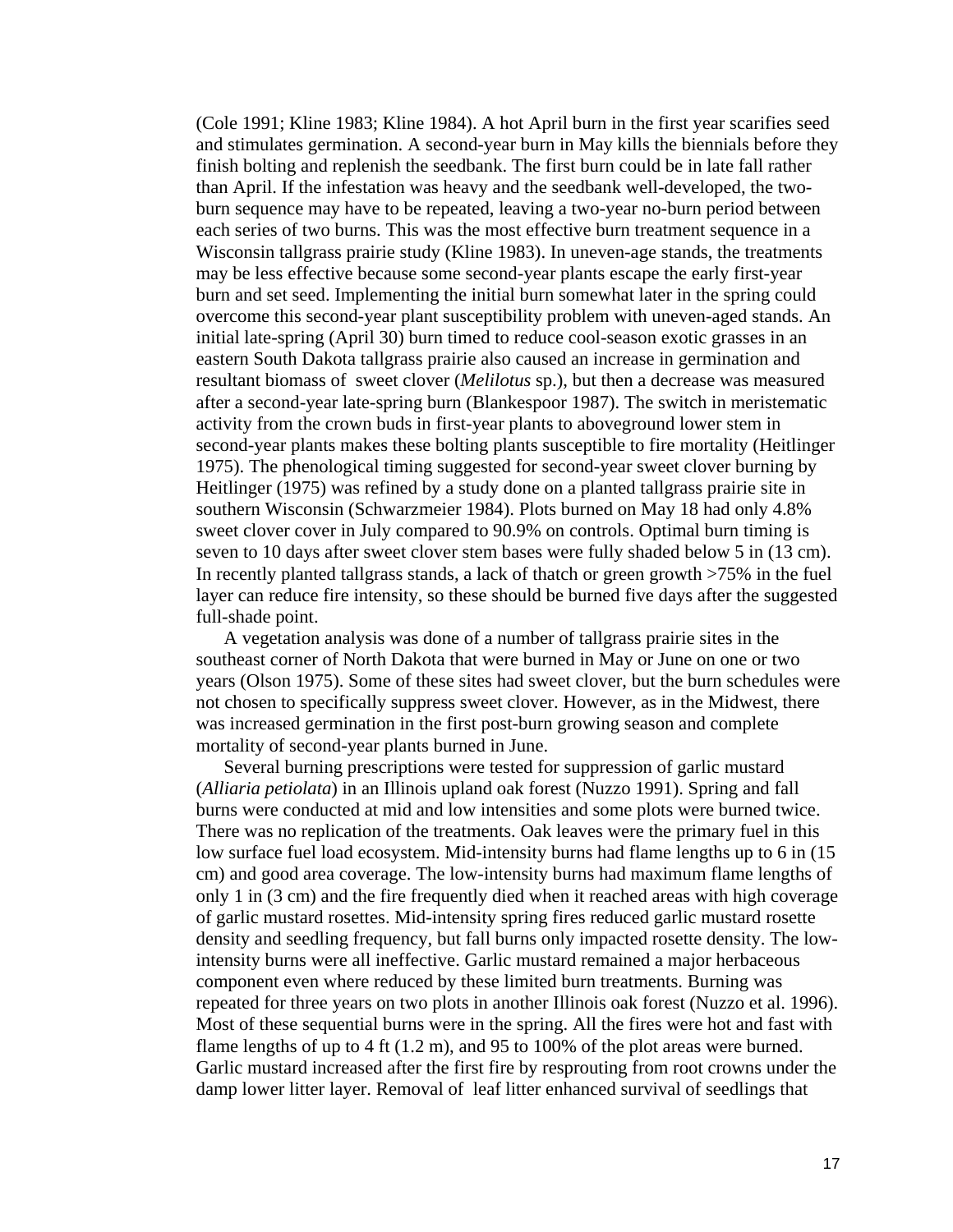<span id="page-17-0"></span>germinated after the fire. But the sequential burns suppressed the garlic mustard to 1.5 to 2.4% cover while it doubled every two years to 17% cover on the unburned control.

A northern Illinois dry-mesic upland forest, where slippery elm (*Ulmus rubra*) and northern white oak (*Quercus alba*) had the highest importance values, was burned in an attempt to suppress garlic mustard (Schwartz and Heim 1996). Single five-acre (2-ha) tracts were burned during the dormant season (early March) or during the early growing season (May). The dormant-season burn was of low to moderate intensity with 0.5- to 3.3-ft (0.15- to 1.0-m) flame lengths, a 4.3 ft/min  $(1.3 \text{ m/min})$ spread rate, and it burned 75 to 80% of the unit. The growing-season burn was of moderate intensity with 4- to 30-in (10- to 75-cm) flame lengths, a 5.6 ft/min (1.7 m/min) spread rate, and it burned 75 to 80% of this second unit. Garlic mustard cover declined on all units, including the control, in the two years after the fire, then resurged in the third year. The decline was greatest on the growing-season burn unit. However, declines in the native herbaceous layer were also most severe in the growing-season burn unit. The investigators suggested a burn in the narrow window between the dormant season. Initiation of growth by native herbaceous species may significantly reduce this winter biennial without adverse effects on the natives. However, implementing such early-spring burn timing at a larger scale would be difficult in this ecosystem, and repeat burning and/or incorporation of other methods would be required to suppress garlic mustard.

Repeated fall dormant-season burning was tested for suppressing garlic mustard in a northern Kentucky woodland understory (Luken and Shea 2000). One set of plots was burned for three years and another set for two years. The plots were burned going upslope with 6-in (15-cm) flame lengths. These repeated dormantseason burn treatments did not reduce the abundance nor relative importance of the garlic mustard. It has been stated that herbicide treatments combined with burning have been the most effective approach for suppressing garlic mustard, so replicated trials have been initiated to test this integrated approach (Martin and Parker 2003).

# *Perennial Grasses*

A large body of literature confirms that mid- to late-spring burning of tallgrass prairie is an effective technique to reduce the prevalence of nonnative cool-season grasses and promote warm-season native grasses. The optimal timing is when the tillers are elongating on the cool-season grasses but the warm-season natives are still dormant. Increasing the frequency of these spring burns increases the suppression of the nonnative grasses.

An early study reported the decline in exotic cool-season grasses on Wisconsin sites subjected to annual or biennial burns over a six-year period (Curtis and Partch 1948). March, May, and October timings were used on these Kentucky and Canada bluegrass (*Poa pratensis* and *P. compressa*)-dominated sites. All the burn treatments reduced exotic grass density to as little as one-fifth, but the May burns were most effective. Planted big bluestem (*Andropogon gerardii*) was among the native species that increased. Kentucky bluegrass canopy cover in eastern Kansas tallgrass prairie was greatly reduced by April burning (Abrams 1988). Kentucky bluegrass canopy cover was 30% on unburned sites, 7% on sites burned every four years, and was zero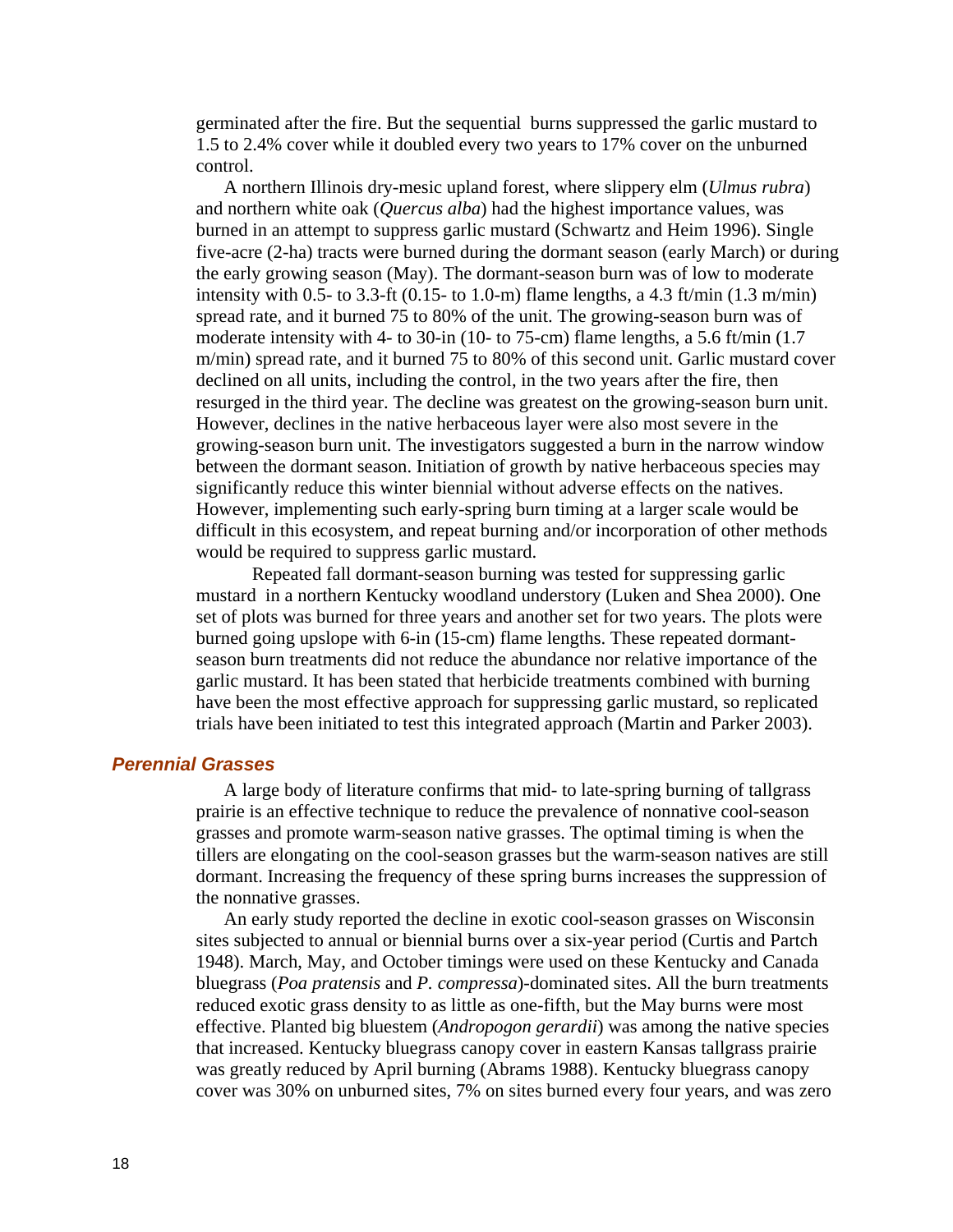on sites burned every year. The elimination of Kentucky bluegrass canopy cover by annual burning was measured for upland and lowland sites (Abrams and Hulbert 1987). The annual burns began in 1972 and 1978, respectively, and the reported canopy cover results were for 1984. The historic fire frequency since the mid-1800s was estimated as being every two to three years.

A burning program was sustained for 36 years in a Kansas tallgrass prairie except for one six-year suspension (McMurphy and Anderson 1965). Winter (~1 December), early spring ( $\sim 20$  March), mid-spring ( $\sim 10$  April), and late-spring ( $\sim 1$  May) burns were done on annual and biennial schedules. All burn schedules held Kentucky bluegrass to less than 0.5% of the plant cover in ungrazed plots while unburned controls had 6.4%. The exotic annual Japanese brome cover was 1% or less on the burn plots compared to 2.9% on the check plots. The same study sites were reappraised after 56 years of near annual burning (Towne and Owensby 1984). The longer-term analysis confirmed the near elimination of Kentucky bluegrass and demonstrated that the closer the burn date was to the initiation of spring growth by little bluestem (*Schizachyrium scoparium*), the bigger the benefit as measured by increases in total basal cover of warm-season natives. The early- to mid-spring burn dates were most favorable.

Watershed units of tallgrass prairie in eastern Kansas that were burned annually for 15 years had lower frequency and much lower cover and richness of exotic plants than unburned watersheds (Smith and Knapp 1999). Exotic forbs and annual and perennial cool-season grasses (including Kentucky bluegrass) were suppressed or absent from the burned watersheds. Exotic plant cover averaged 0.013% in the watersheds with the long-term annual burn regime and 22.8% in the unburned watersheds. Higher fire frequencies in watersheds managed over a 27-year period correlated with decreasing richness of exotics. These high-frequency burn regimes strongly favored  $C_4$  natives over predominantly  $C_3$  exotics.

Test plots on a tallgrass prairie site in northeast Iowa were burned as frequently as annually over a three-year period (Ehrenreich 1959). The burns were always about the first of March. Kentucky bluegrass declined and warm-season grasses increased. The shift was attributed to some direct injury to Kentucky bluegrass and earlier and more vigorous growth of the warm-season grasses because litter removal increased soil temperature. A Kentucky bluegrass-dominated tallgrass prairie remnant in Iowa was burned once on April 10 (Hill and Platt 1975). Kentucky bluegrass averaged 517 lbs/ac (580 kg/ha) at peak biomass on the burned plots and 1,918 lbs/ac (2,150 kg/ha) on the unburned plots in the first summer after the burn. Dominance shifted from Kentucky bluegrass to big bluestem (*Andropogon gerardii*).

Late-spring burns were used in trials to establish native grasses by planting seed into abandoned Wisconsin fields dominated by exotic bluegrass (*P. pratensis* and *P. compressa*) sod (Robocker and Miller 1955). Two successive years of spring burns were timed to suppress the actively growing bluegrass prior to dormancy break of the warm-season natives. Increases in density of warm-season grass species on the burn plots were attributed to reduction in competition from bluegrass.

A single late-April burn in an Illinois tallgrass prairie effectively eliminated Kentucky bluegrass in the growing season following the burn and significantly reduced the biomass of smooth brome (*Bromus inermis*) (Old 1969). The first-year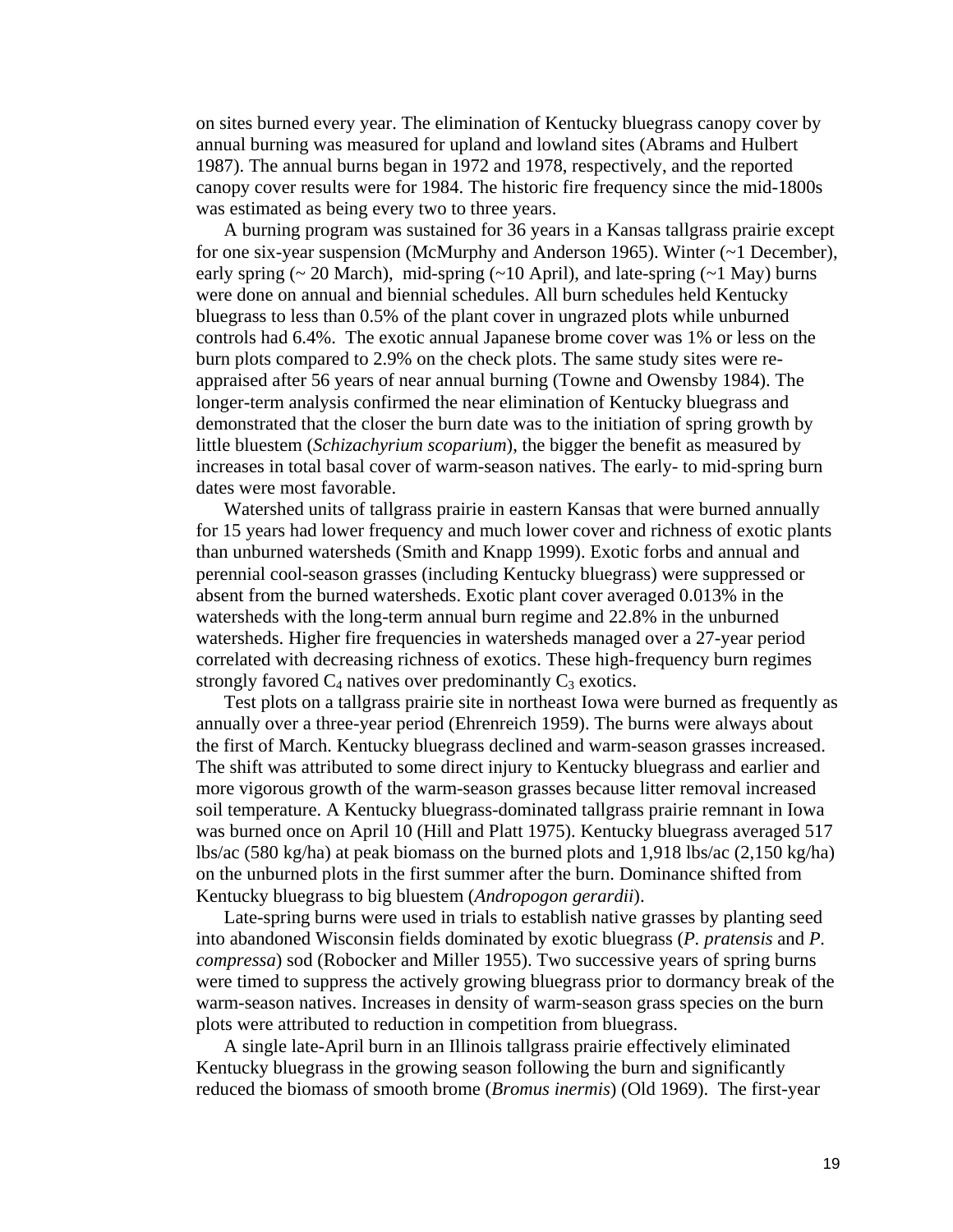suppression was attributed to the direct effect of the fire. The differential species response was attributed to the different phenology of these two exotics. Smooth brome does not begin growth until mid-April and peaks in mid-July, but the Kentucky bluegrass begins in early April and peaks by mid-May. Kentucky bluegrass was severely damaged by the late-April burn, but smooth brome was just inhibited. Competition of both exotics with the warm-season natives was reduced.

Smooth brome tiller elongation elevates the growing point to a height where it is susceptible to substantial direct injury from grassland fires. Smooth brome plots in Nebraska were burned by backing fires at three different stages of growth: tiller emergence (late March), tiller elongation (mid May), and heading (late May) (Willson 1992). Most of the litter was removed by the fires. The burns at the tiller elongation and heading stages reduced smooth brome tiller density by 50% relative to controls in the fall after the burns. Most northern prairie managers tend to burn earlier than the optimum timing for smooth brome suppression. The May burns used in this study were smokey, but the fire carried well in spite of the green biomass. Codominant big bluestem was enhanced by these burn timings. The actual dates need to be adjusted for latitudinal shifts in smooth brome phenology. The five-or-more-leaf stage was suggested as the optimal timing. The initial study was extended to allow for repeat burning of the same sites in consecutive years and consideration of burns at the flowering stage (mid-June) (Willson and Stubbendieck 1997). Burning at the flowering stage also suppressed smooth brome. Single burns at any timing allowed partial to full recovery in the following year. Repeat burning at tiller elongation was most effective in maintaining low smooth brome abundance. The optimal phenological timing -- tiller elongation -- was used for selecting late-May burn dates on two years (different plots) at a southwestern Minnesota site (Willson and Stubbendieck 1996). These two backing fires only reduced smooth brome densities by 16% and 37% -- nonsignificant results. The lower suppression in this Minnesota study was attributed to a lack of warm-season grasses compared to their codominance at the Nebraska site. Secondary tiller growth by smooth brome, in the absence of warm-season grass competition, allowed the smooth brome to recover. Wilson and Stubbendieck have used their experimental experience to develop a burning decision model for smooth brome suppression in tallgrass prairie (Willson and Stubbendieck 2000).

A single spring (mid-April) headfire under moist litter conditions was applied to an Iowa tallgrass prairie site (Richards and Landers 1973). The Kentucky bluegrass had begun growth before the burn. The burn significantly reduced yield and flowering of Kentucky bluegrass in the following growing season. Flowering was also significantly inhibited for creeping bentgrass (*Agrostis stolonifera*) and timothy (*Phleum pratense*). Bentgrass was designated a decreaser after a single spring burning in a western Washington oak woodland and based on a decline in frequency of occurrence from 79% to 59% using  $10.7$ -ft<sup>2</sup> (1-m<sup>2</sup>) microplots (Tveten and Fonda 1999). However, this shift was not significant.

Kentucky bluegrass in unploughed tallgrass prairie in Kansas increased over time since last burning of different areas of the preserve that received early spring fires at various frequencies (Gibson and Hulbert 1987). The burns were before the green-up of warm-season grasses which benefited from the fires. Forbs declined with the high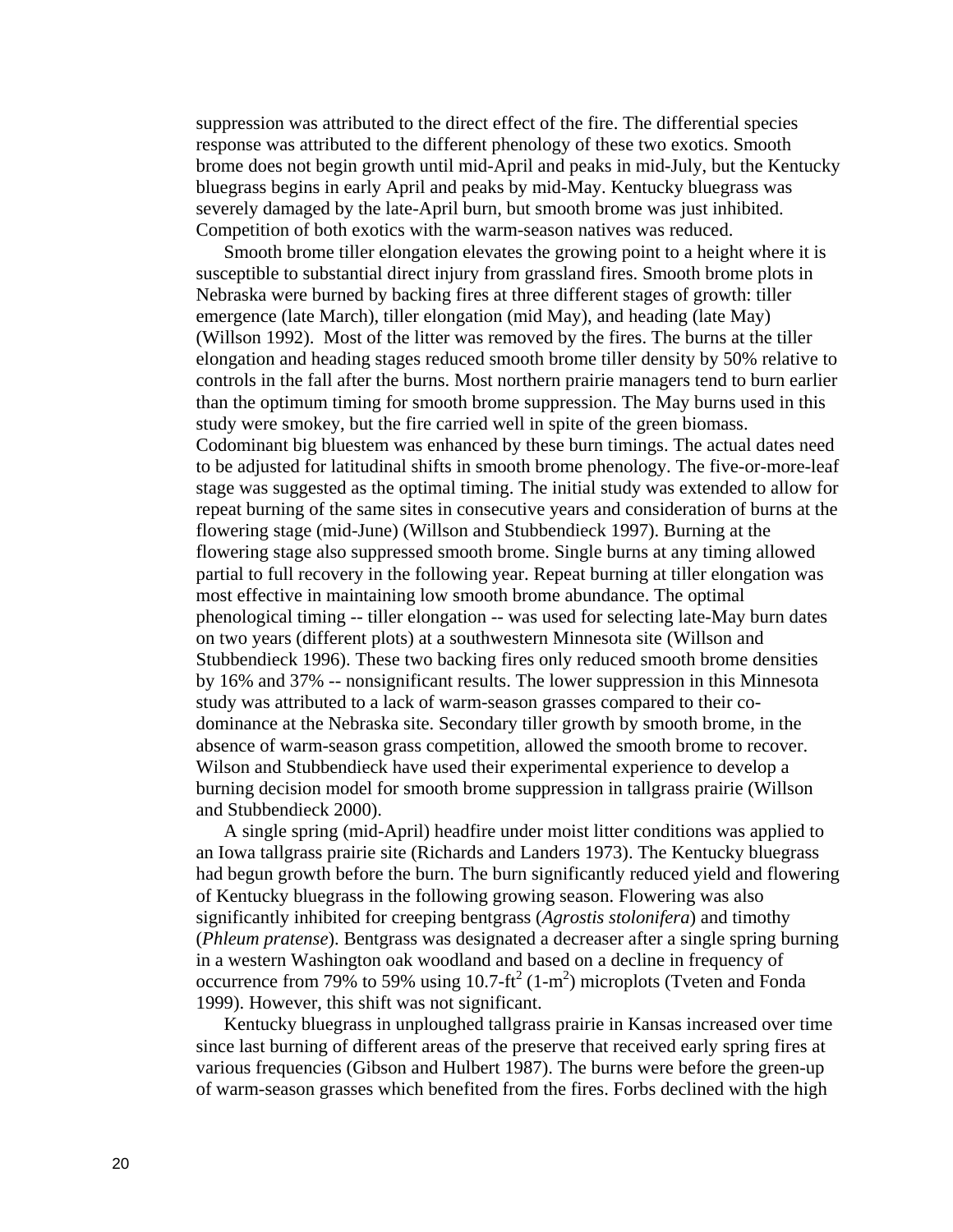fire frequencies in this ecosystem. Kentucky bluegrass and smooth brome abundance were lowest in annually burned plots in another detailed analysis of prescribed fire regimes in this preserve (Gibson et al. 1993).

Kentucky bluegrass was less prevalent in northeast Kansas tallgrass prairie that was being burned annually in April than sites that were burned every four years (Hartnett et al. 1996). Bison grazing on lowland sites significantly increased Kentucky bluegrass relative to ungrazed sites burned on a four-year cycle, but grazing under the annual burn cycle did not facilitate a significant increase in Kentucky bluegrass.

Native tallgrass big bluestem (*Andropogon gerardii*) prairie in eastern Nebraska was subjected to a single late-April burn (Hover and Bragg 1981). Kentucky bluegrass was at low cover values ( $\leq$ 2%) and declined even further in the first growing season after the burn in comparison to mowed control plots. Kentucky bluegrass was also just a minor component in a high-quality big bluestem tallgrass prairie in Kansas where an experiment was conducted to determine why burning increased production and flowering of the native grasses (Hulbert 1988). Tabular data indicated that Kentucky bluegrass biomass was lowest on burned plots.

A degraded prairie site in southwest Minnesota was burned annually for five years (Becker 1989). The grassland types were short- and mid-grasses on shallow soils and tallgrass prairie on deeper soil. Cool-season exotic grasses had invaded the preserve. The burns were conducted in mid-April to early May when the cool-season exotic grasses were 4 to 10 in (10 to 25 cm) in height. Fire intensity was low to moderate except for the first burn, which had more fuel. Over the five years of treatment, the burns increased the cover of the native warm-season grasses and forbs. Kentucky bluegrass canopy cover declined with the high-frequency burning. Although the early-spring burning reduced the height and flowering of quackgrass, the prescription did not reduce quackgrass canopy cover. Quackgrass tillers elongate later than Kentucky bluegrass, so the fire probably had less impact on quackgrass because of the phenologic timing. A mid-May backing fire reduced the first growing season post-burn biomass of quackgrass, prevented flowering, and also caused some reduction in quackgrass frequency in a prairie-oak savanna area in eastern Wisconsin (Diboll 1986). The site had an 8- to 12-in (20- to 30-cm)-deep mulch layer and the backing fire resulted in 54 lbs/ac (60 kg/ha) of litter left on the burn plots in July compared to 8,306 lbs/ac (9,310 kg/ha) on the control.

Near annual burns were made on test plots in a high-quality prairie remnant in southcentral Wisconsin (Henderson 1992). Timings were early spring (late March to early April), late spring (mid-May), or late fall (mid-November to early December). Kentucky bluegrass abundance was significantly reduced at all three seasonal timings with these annual burn regimes. Percent decline, based on frequency of occurrence, was 100% with late-spring timing, 81% with early-spring timing, and even 77% from the late-fall burns.

Burning, fertilization, and atrazine treatments were made in the spring to good condition tallgrass prairie sites in eastern Nebraska (Masters et al. 1992). The combined burning and spraying treatments did not suppress the cool-season grasses more than those treatments alone. Kentucky bluegrass, smooth brome, and annual bromes were minor components of these relatively high-quality tallgrass sites.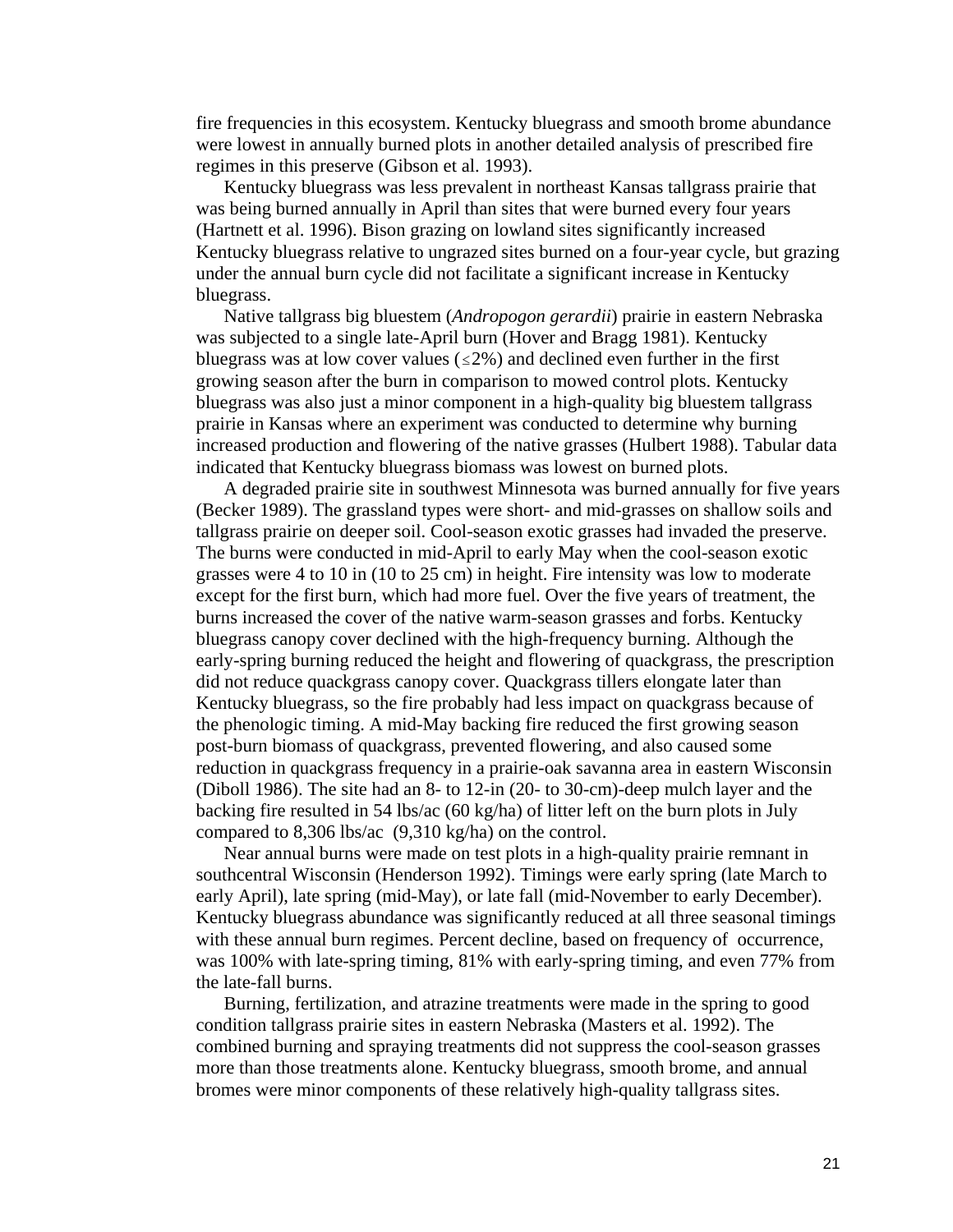A vegetation analysis was done for a number of tallgrass prairie sites in the southeast corner of North Dakota that were burned in May or June (Olson 1975). Some sites had been burned twice. Single May or June burns reduced Kentucky bluegrass abundance, but only for one year. On sites with two sequential burns, the Kentucky bluegrass reduction persisted into the second year post-burn. Smooth brome canopy cover was greatly reduced in the first post-burn growing season by the May burns, but recovery was apparent in the second year. Quackgrass canopy cover was reduced by May and June burns in the first growing season post-burn, but density was often greater in the first year and recovery was nearly complete the second year with apparent stimulation occurring on some sites. Crested wheatgrass (*Agropyron cristatum*) was reduced in the first year by a May burn, but it also recovered and was stimulated on some sites. Mixed crested wheatgrass and native grass stands in Saskatchewan were subjected to fall (late-October) or spring (early-April) burning and two phenological timings of wick application of glyphosate (Romo et al. 1994). Burning had no affect on the crested wheatgrass canopy cover.

Annual or biennial spring burns were carried out over a 13-year period in an eastern prairie-aspen forest transition zone in northwestern Minnesota (Svedarsky et al. 1986). Backing fires, timed to when the new growth of Kentucky bluegrass was 4 to 6 in (10 to 15 cm) high, were done in late April to early May. Both fire frequencies reduced Kentucky bluegrass cover from 70% to 35% over the 13-year treatment period. Big bluestem increased threefold and little bluestem (*Schizachyrium scoparium*) fourfold. The investigators noted that the fires burned hotter as bluestem litter replaced the more matted bluegrass litter. The benefits of burning peaked nine to 10 years after starting the burning program. Although recovery was more rapid with the annual burn frequency, the biennial burning was a lower-cost program and allowed better cover for groundnesting birds every other year.

Paired upland and lowland plots in eastern North Dakota were burned on May 8 (Hadley 1970). The study area was a transition zone from tallgrass to mixed-grass prairie. Production was estimated by clipping in August. The upland unburned plot had 184 lbs/ac (206 kg/ha) of *Poa* spp. while the upland burned plot had 85 lbs/ac (95 kg/ha) of *Poa* spp. The lowland unburned plot had 134 lbs/ac (150 kg/ha) of *Poa* spp. while the lowland burned plot had 95 lbs/ac (107 kg/ha) of *Poa* spp.

Mesic mixed-grass prairie, codominated by Kentucky bluegrass and native grasses, on mesic and xeric sites in northcentral South Dakota were burned once in mid-May or mid-June using headfires (Engle and Bultsma 1984). Drought conditions delayed plant emergence, but the Kentucky bluegrass was in a late growth stage on both dates. The mid-May burn preceded emergence of the warm-season grasses. On the mid-June burn date, the warm-season grasses were 2 to 4 in (5 to 10 cm) tall. Response measurements were made in the same summer as the burns and one year later. There were some site differences in response, but overall the mid-May burns gave the best reduction in Kentucky bluegrass production for both years. There was first-year injury to the cool-season native green needlegrass (*Stipa viridula*), but the burning increased warm-season grasses for both years.

A western wheatgrass/needle and thread grass (*Agropyron smithii*/*Stipa comata*) mixed-grass prairie in western South Dakota was burned on April 21 (Gartner et al. 1986). Large amounts of herbaceous fuel were present because of fire suppression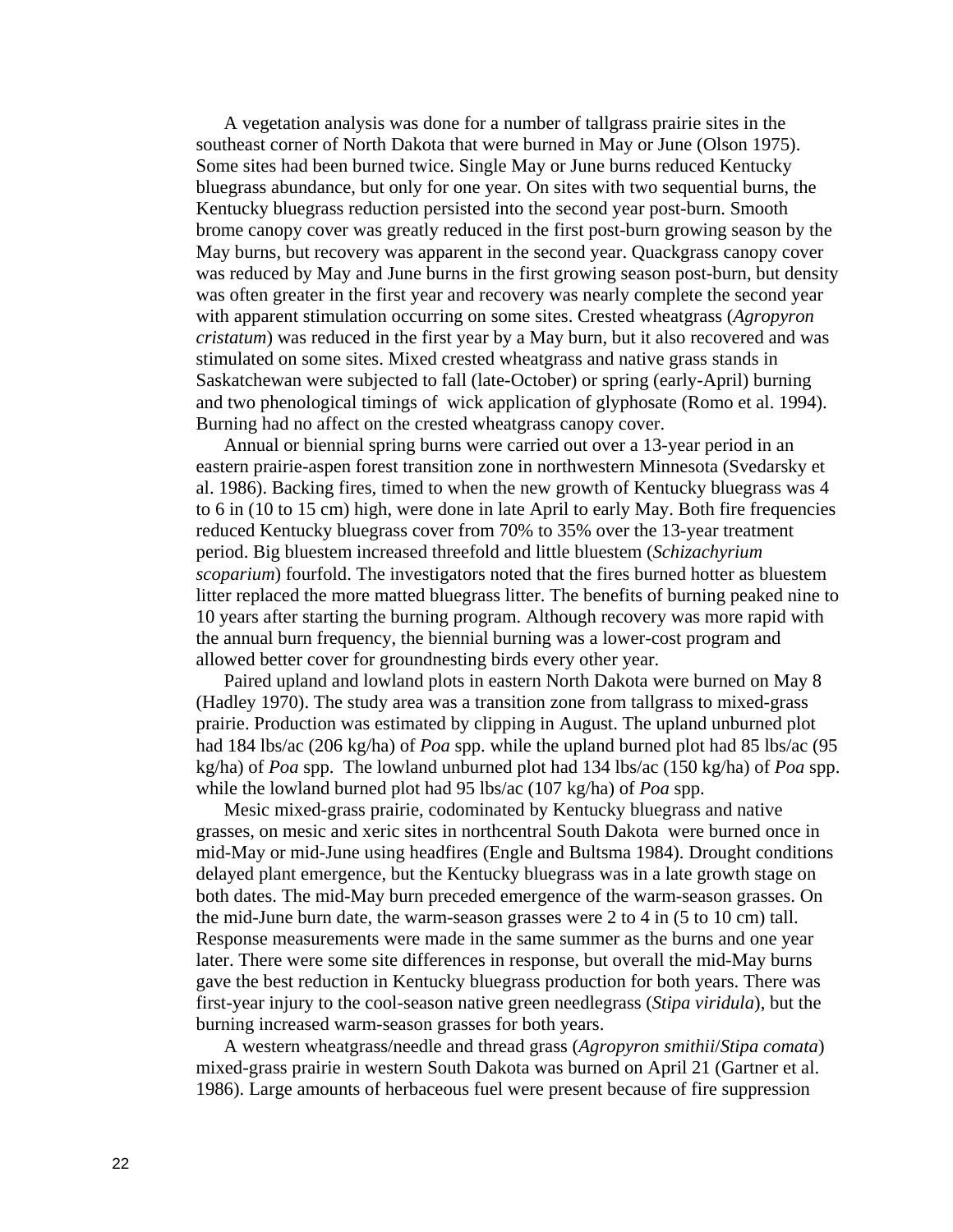and a moderate grazing regime. The strip-headfire under dry conditions consumed most of the mulch. In the first growing season, post-burn Kentucky bluegrass was 1% of the biomass on the burned plots and 25.8% on the controls. In the second growing season post-burn, Kentucky bluegrass was 2.8% of the biomass on the burned plots and 17.1% on the controls. The proportion of western wheatgrass and important short grasses increased.

Nebraska mixed-grass prairie plots with excessive Kentucky bluegrass were burned once in mid-April or once in mid-May (Nagel 1980). In the fall after burning, the Kentucky bluegrass biomass was significantly lower on all burned plots but the suppression was greatest with the May burn. A reduction in Kentucky bluegrass was still evident in the second growing season after the burns, but regrowth was much greater on productive soil sites than shallow soil sites.

Three southern Nebraska mixed-grass prairie sites with 4,760, 4,176, and 6,721 lbs/ac (5,335, 4,681, and 7,533 kg/ha) of fuel were burned by backing fires on April 25 (Schacht and Stubbendieck 1985). Two sites had a mix of warm-season natives and cool-season exotic grasses, Kentucky and Canada bluegrass, Japanese and downy brome. The third site was dominated by Kentucky bluegrass with a small component of western wheatgrass and native warm-season grasses. Relative species composition was determined for two growing seasons following the late-spring prescribed burn. The cool-season exotics were significantly suppressed and warm-season natives increased for two years after the burn at the two sites that had a high pre-burn component of native warm-season grasses. The cool-season component was not suppressed on the more degraded third site.

In the mountains of western Montana, Kentucky bluegrass frequency was reduced 27.5% by a single late-May (May 24) burn in a sagebrush/fescue bunchgrass habitat type (Bushey 1985). The Kentucky bluegrass had not recovered in the second growing season post-burn. The prescribed burn was intended to suppress Douglas fir encroachment. The reported reduction in litter (18.7%) indicates that this was a lowseverity spring burn.

May burns producing ground surface temperatures of 248 to 617°F (120 to 325°C) were conducted in Kentucky bluegrass and quackgrass-dominated residential acquisitions at the Indiana Dunes National Lakeshore (Choi and Pavlovic 1994). The burns did not decrease the targets on these exotic-grass-dominated sites.

Late-spring burning was initiated in an eastern South Dakota tallgrass prairie remnant to suppress Kentucky bluegrass and smooth brome (Blankespoor 1987). The April 30, 1982, burn greatly reduced the biomass of Kentucky bluegrass in the first growing season following the burn. However, the smooth brome biomass was not substantially reduced by the initial burn. Smooth brome growth is delayed relative to Kentucky bluegrass, so the investigator suggested it may be necessary to burn later in the spring to suppress smooth brome. The single-year late-spring burn treatments were most effective in reducing Kentucky bluegrass when soil moisture was low; adequate or above-adequate water can compensate for the initial fire-induced biomass reduction (Blankespoor and Bich 1991). Small plots where smooth brome was the only cool-season grass were selected in the same eastern South Dakota tallgrass prairie remnant studied by Blankespoor in his 1987 report. Selected smooth brome plots were burned in late spring (May 9), then some were given supplemental water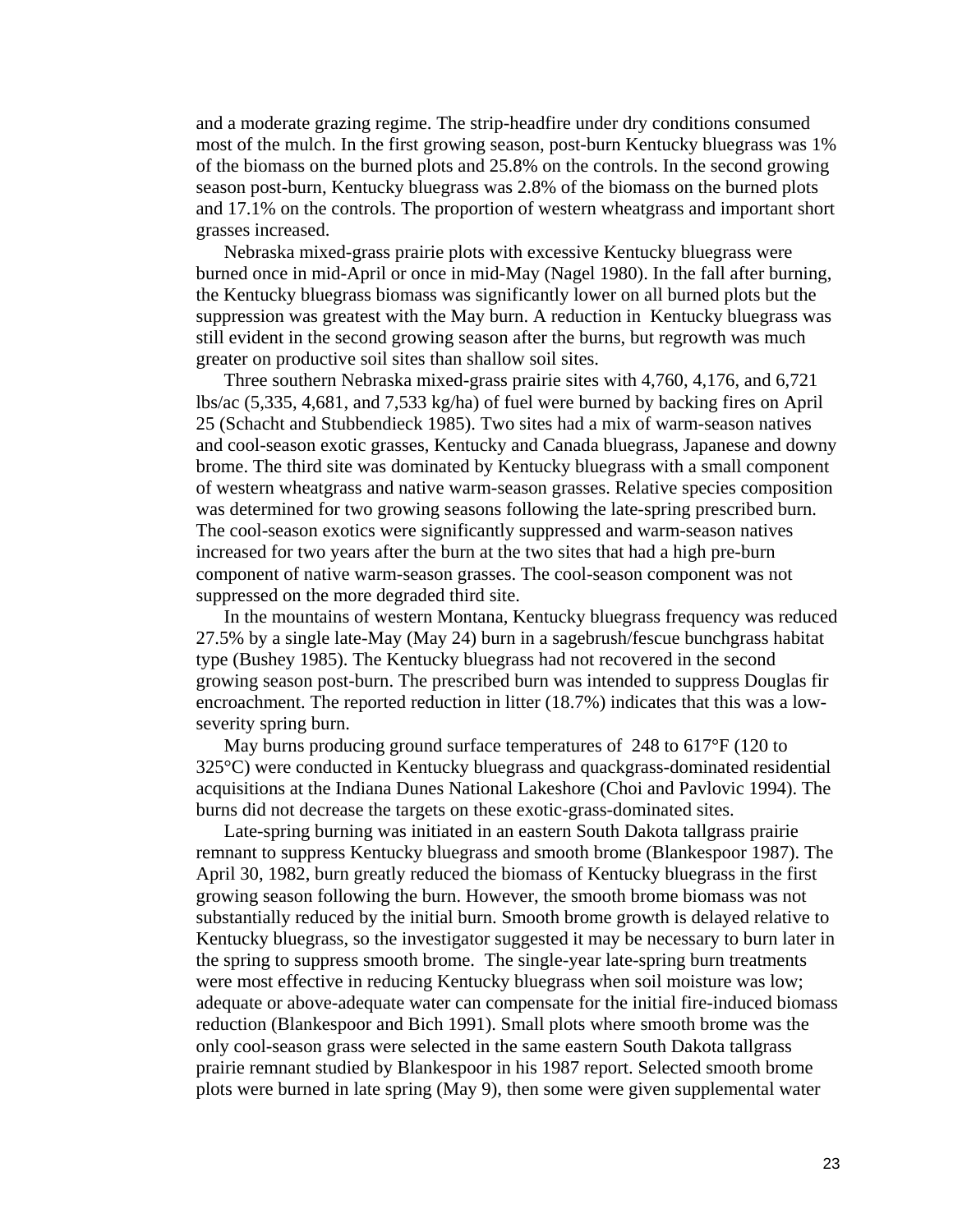and other plots had rainfall excluded in the growing season following the burn (Blankespoor and Larson 1994). At the end of the first growing season, smooth brome had declined in burned plots but increased in the unburned plots. Smooth brome was less abundant on the high-water burned plots than the low-water burned plots. The investigators concluded that high soil moisture promoted native warmseason grasses that suppressed smooth brome recovery from the burning. Burninduced suppression of smooth brome was more effective in plots that had a substantial warm-season grass component.

Single burns of smooth-brome-infested Fescue Prairie in central Saskatchewan did not reduce the exotic rhizomatous perennial (Grilz and Romo 1994). The burns were done in late October and early spring to minimize fire injury to the native bunchgrasses which were dormant at those timings. Spring burning followed by wick application of glyphosate to the smooth brome gave good control, but the herbicide treatment also reduced native species.

A spring burn treatment was included in a factorial trial to convert a monotypic smooth brome (*Bromus inermis*) pasture in eastern Nebraska to native warm-season grasses. The other factorial treatments were spring atrazine, spring drill-seeding of the native grass mix, and glyphosate in the fall preceding the other treatments (Anderson 1994). The smooth brome was green and 3 in (8 cm) tall when burned in late April. The pasture had been grazed the previous year and burned poorly because of low fuel load. The late-April prescribed burning did not suppress smooth brome production nor aid in establishment of the warm-season grasses. However, the investigator stated that there was a significant burn by glyphosate interaction. The burn was more thorough on the glyphosate plots. The investigator suggested that burning may be more effective if more fuel is present.

Mixed-grass prairie responses to spring, summer, and fall burning were measured in Nebraska (Wendtland 1993). The results of this study support the contention that fire can influence the production of smooth brome. All seasons of burning reduced the production of smooth brome (average 40%). Overall, it appears that smooth brome is most sensitive to summer burning. Annual prescription burns during the summer and possibly the fall might be the most effective fire treatments in reducing smooth brome.

Mixed-grass prairie in central North Dakota was burned on May 22 to study prescribed fire influence on bird habitat (Kirsch and Kruse 1973). Cover was measured in May two years after the burn. Smooth brome was reported as a decreaser while quackgrass and Kentucky bluegrass were reported as "no change" in this study.

 Aspen (*Populus tremuloides*) parkland in east-central Alberta was burned annually in April for at least 24 years (Anderson and Bailey 1980). The native coolseason bunchgrass rough fescue (*Festuca scabrella*) was the dominant herbaceous species and smooth brome was a minor component. The 0.2% canopy cover of smooth brome in the burned-area transects was significantly  $(p<0.01)$  less than the 1.2% canopy cover in the unburned-area transects. However, the annual fires halved rough fescue cover from 36% to 18% (p<0.005). Others (Antos et al. 1983; Redmann et al. 1993) have measured decreased production of rough fescue after burning.

A factorial design was used to assess the response to prescribed burning and atrazine treatments of 11 heavily grazed pastures in southern Iowa (Rosburg and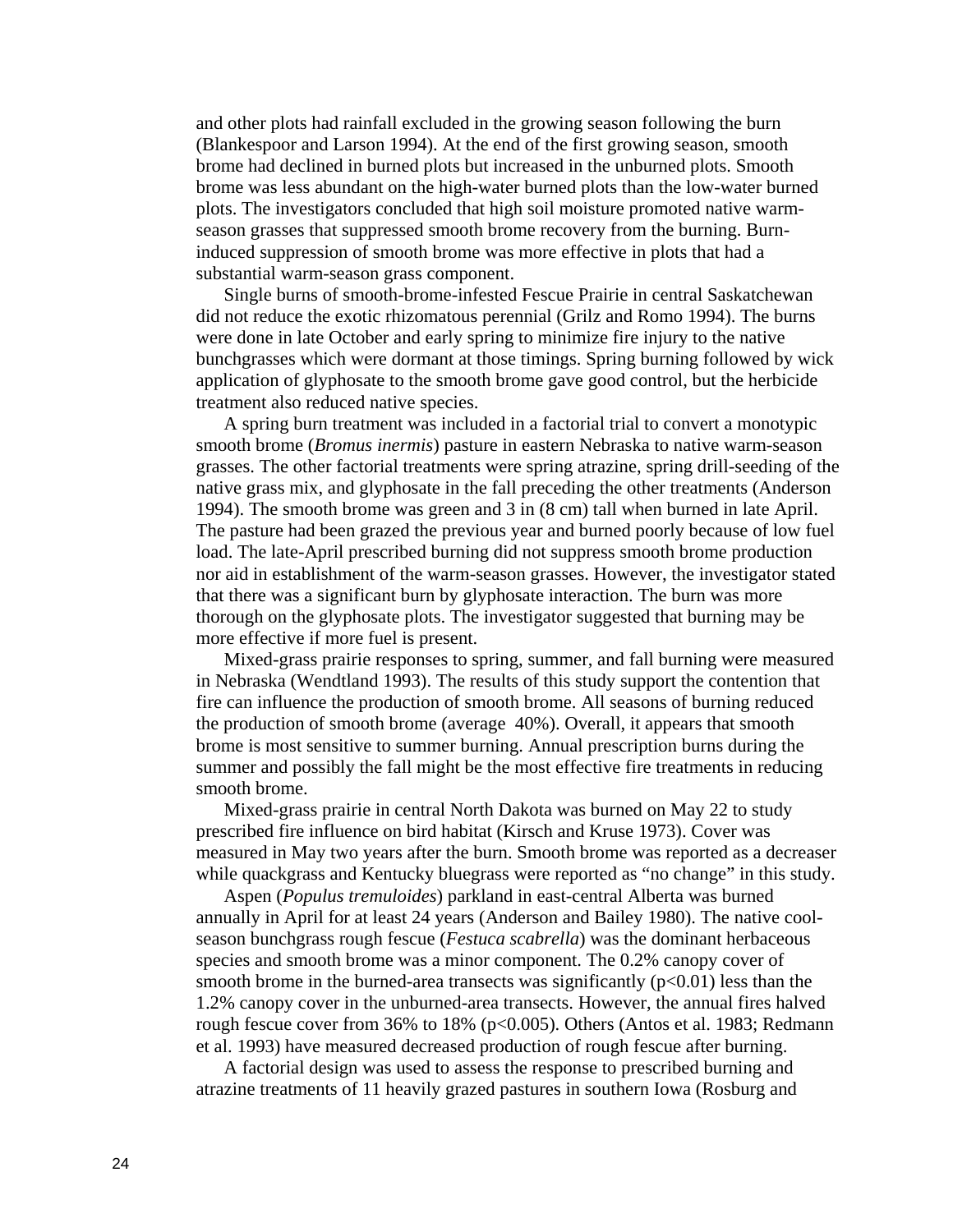Glenn-Lewin 1992). The investigators were interested in conversion of these pastures dominated by exotic cool-season grasses to native warm-season grass pasture. Exclosures were built, baseline community measurements made, and treatments to small plots initiated in the following year. Backing fires were used to burn the plots between late March and mid-April in a single year or twice with an intervening notreatment year. Atrazine at 1.0 lbs/ac (2.2 kg a.i./ha) was applied approximately a week after the burn dates. Most of the cool-season perennial grass species decreased in response to the atrazine. The burning generally did not decrease the exotic coolseason grasses except in a drought year, nor did the fires benefit the warm-season perennial grasses. The investigators suggested several reasons why they did not obtain the benefits of burning demonstrated by so many other trials. Heavy grazing prior to exclosure construction had prevented heavy thatch build-up. The March burn in the first year of treatments was too early to cause direct injury to the cool-season grasses. Most of the studies reporting favorable responses have been conducted in prairie settings where the warm-season natives were still a major component of the system as well as having a heavy thatch layer. Remnant natives were sparse and patchy in these pastures and believed to be essentially absent from the seedbank.

Treatments of spring burning only, spring burns followed by glyphosate herbicide then drill-seeding warm season grasses, or spring burning followed by imazapic (Plateau®) herbicide then drill-seeding warm-season grasses were tested on 10 Kentucky sites with monotypic stands of the exotic cool-season tall fescue (*Festuca arundinacea*) (Washburn et al. 1999). The burning was done from March 7 to April 3 using strip head fires. The herbicides were applied one to two months later when the 6- to 8-inch (15- to 20-cm)-high tall fescue was actively growing. Methylated seed oil and nitrogen fertilizer were included with imazapic spraying. The drill-seeding was done from mid- to late-May. The spring burn followed by Plateau® was the most effective treatment. In September, tall fescue cover was absent at seven sites and less than 10% at the other three. The 10-site average cover for spring-burn-only was 87.3% and 92.8% on the controls, but burn-only reductions on two sites (to 65% and 75%) were statistically significant. The spring burn and glyphosate treatment was also effective in reducing tall fescue to an average cover of 5.7%, but the seeded warmseason grasses failed to establish. Establishment was 26.6% cover on the spring burn plus Plateau® (12 fluid oz/ac or 0.21 kg a.i./ha) sites.

A sequence of fall or spring burning, spring glyphosate, drill-seeding warmseason grasses, then applying imazapic after seeded grass establishment was tried at three tall-fescue-dominated sites in Kentucky (Washburn et al. 2002). Burning did not improve the generally high level of tall fescue suppression obtained after the 2 lbs/ac (2.24 kg a.i./ha) glyphosate-alone treatment, and this first stage of herbicide control was significantly less in some treatments that incorporated a burn. The spring imazapic spraying at 12 fluid oz/ac Plateau® (0.21 kg a.i./ha) was done two or three growing seasons after the drill-seeding. Tall fescue suppression was complete or nearly complete in the growing season after this second-stage herbicide treatment except at one site where tall fescue had 26% cover on the fall burn/spring glyphosate plots. Re-infestation from untreated edges may have influenced the measured responses on some plots. Overall, incorporating the burning did not improve tall fescue control beyond that obtained by the typically recommended rates of the two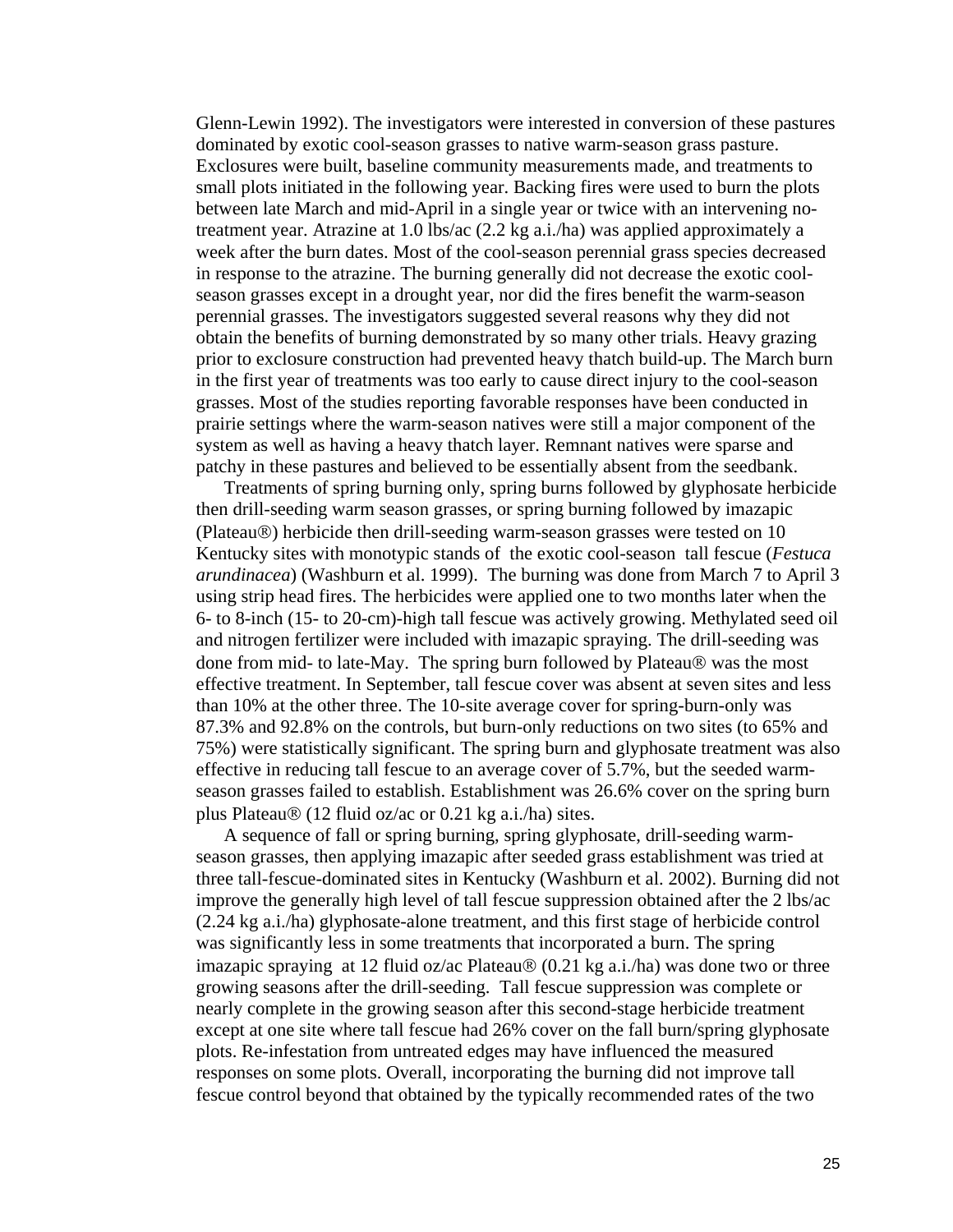herbicides. The burning also did not contribute a consistent or large improvement in the warm-season grass establishment, which was generally quite successful.

Spring burning, imazapic (Plateau®) herbicide, and burning plus herbicide, were tested for release of native warm-season grasses in a tall fescue (*Festuca arundinacea*)-dominated abandoned pasture in the Kentucky barrens ecosystem (Rhoades et al. 2002; Washburn et al. 2002). The burning was done in late March by setting initial backing fires, then a headfire. Dry grass fuels averaged 5,505 lbs/ac (6,170 kg/ha) with close to 100% litter coverage. The burn consumed 95 to 100% of the grass fuels, but none of the woody debris. Maximum air temperatures were 482 to 752°F (250 to 400°C) at 4 in (10 cm) and 302 to 572°F (150 to 300°C) at 15.7 in (40 cm). Soil temperatures increased 90 to 180°F (50 to 100°C), but only to a maximum depth of 0.5 in (1.2 cm). The herbicide at 10 fluid oz/ac of product  $(0.18 \text{ kg a.i./ha})$ was applied one month later when the tall fescue had began to resprout. In the first growing season after the treatments, tall fescue cover was 46% on the controls, 29% on burn only, 18% on herbicide only, and 8% on the combination treatment plots. Imazapic efficacy was reduced by high litter cover. Initial warm-season grass response was greatest on the combination treatment plots, but warm-season grass cover did not differ significantly between burn-only and control plots.

The exotic Lehmann lovegrass (*Eragrostis lehmanniana*) shows fire adaptation by increased germination from the seedbank after burning (Ruyle et al. 1988; Sumrall et al. 1991). However, Lehmann lovegrass stands in southeast Arizona Chihuahuan desert shrub were burned to remove the canopy and kill adult plants prior to seeding native warm-season perennial grasses (Biedenbender et al. 1995). An August burnthen-sow treatment allowed the best establishment of native green spangletop (*Leptochloa dubia*). Juvenile Lehmann lovegrass was also most abundant on these burn plots. The investigators suggest that a two-step process would be necessary to replace Lehmann lovegrass: first, burning to stimulate seedbank-depleting germination, then a follow-up herbicide treatment to kill juvenile and surviving adult Lehmann lovegrass plants prior to seeding the desired natives.

Common reed (*Phragmites australis*) comprised 91% of the biomass in a marsh along Lake Manitoba (Thompson and Shay 1989). Portions of the marsh were burned by headfires in August at peak growth, in October after dormancy was established, or in May before growth began. All three burn dates increased shoot density in the summer after the burns. Aboveground biomass of common reed declined on the summer burns, was unchanged by the fall burns, and was increased by the spring burning. The reduction by summer burning was from 5,567 lbs/ac (6,240 kg/ha) on the controls to 3,711 lbs/ac (4,160 kg/ha). Species richness and Shannon-Weaver diversity increased significantly with the summer burns, but not the fall nor spring timings. Common reed is not reduced by fire unless root-burn occurs, but this is unlikely because water or mud usually covers the rhizomes (Marks et al. 1993; Marks et al. 1994). Burning after spraying may promote germination and initial establishment of other species because of increased light penetration. Common reed (*Phragmites australis*)-dominated marshes in southeast Virginia were treated by spraying for two years, and spraying followed by dormant-season burning and then a second herbicide application (Clark 1998). Quantitative measurements of density and frequency were made for treated and control stands. Common reed abundance was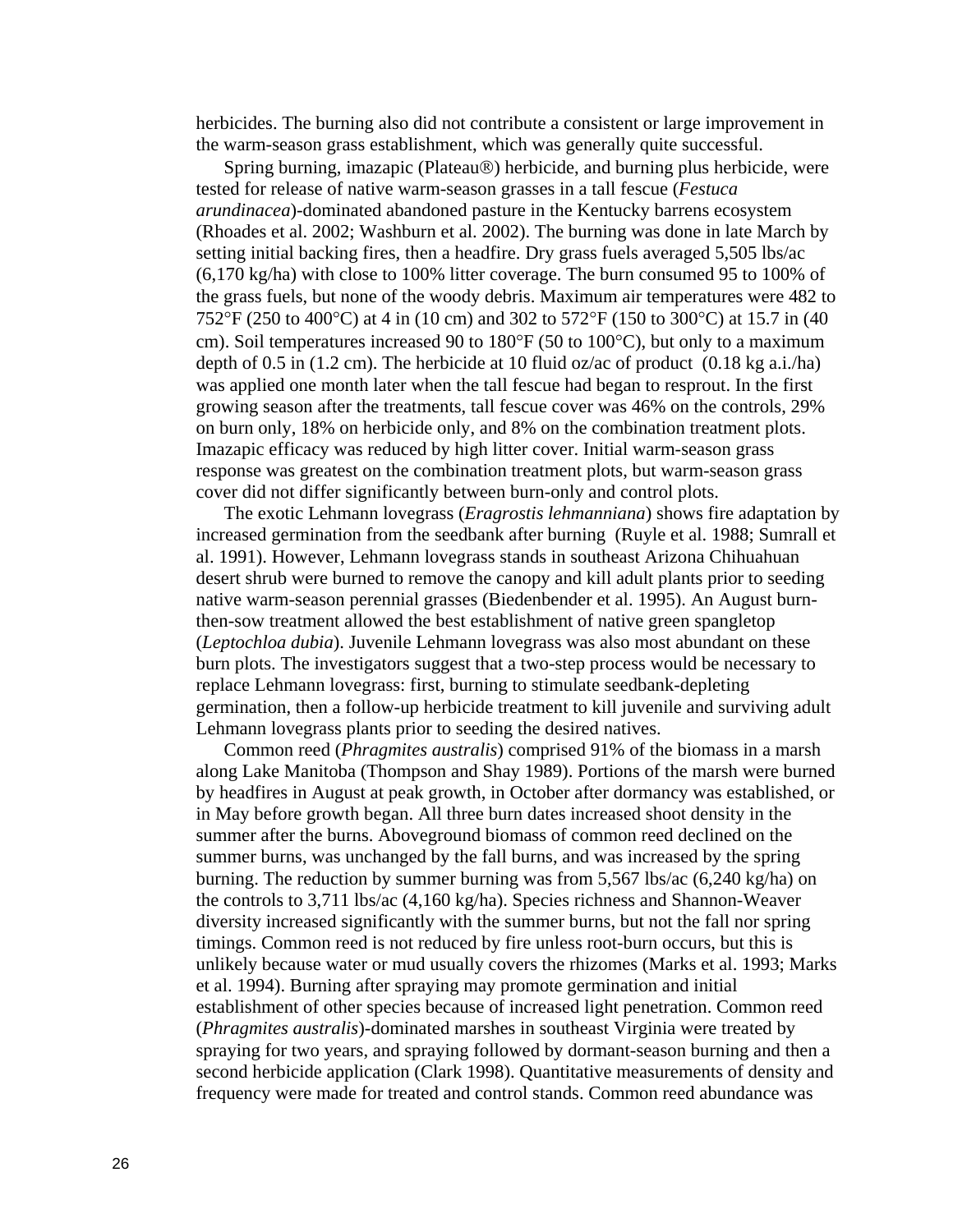<span id="page-26-0"></span>significantly reduced in the spray-burn-spray stands, but not in the spray-only stands. The proceedings abstract does not include the data, nor does it specify what herbicide was used.

Attempts to use fire to control reed canarygrass (*Phalaris arundinacea*) have been reported as not successful (Henderson 1990) by some operational managers, but effective by others (Grese 1992). These reports do not include data. Bahia grass (*Paspalum notatum*) cover in a Florida wetland was reduced 25% to 11% by burning prior to reflooding the site.

Exotic-dominated pasture plots in Great Smoky National Park (Tennessee and North Carolina) were subjected to a sequence of treatments to promote native species dominance (Price and Weltzin 2003). The dominant exotics were meadow rye grass (*Lolium pratense*), timothy (*Phleum pratense*), sericea lespedeza (*Lespedeza cuneata*), buckhorn plantain (*Plantago lanceolata*), and clovers (*Trifolium* spp.). The plots were mowed in late October, then glyphosate was applied while remnant warmseason native grasses were dormant but the cool-season grasses were still growing. Native forbs were drill-seeded the next spring. The plots were burned for four years in early spring. Meadow ryegrass was lower than controls for the first two years, but after four years its abundance in treated and control plots was similar. Buckhorn plantain and the clover declined about one-third relative to the controls. The natural vegetation of the site would be a closed-canopy deciduous forest.

# *Perennial Forbs*

Leafy spurge (*Euphorbia esula*) plots in Minnesota were treated with various rates of herbicides followed by burning along with a burn-only treatment (Biesboer and Koukkari 1990). The plots were burned again in the second fall. The investigators were hoping to reduce herbicide usage. Burning alone was the least effective treatment. The highest herbicide rate (picloram at  $0.25 \text{ lbs/ac} + 2,4-\text{D} 1.0 \text{ lbs/ac}$ ) plus burning gave the best control, but there were no treatments of herbicide alone. The abstract did not include the data. Fall burn only, fall burn then two spring herbicide treatments, and spring herbicide-only treatments were made to leafy spurge plots in North Dakota (Prosser et al. 1999). The burn was done in October 1994 and the spraying in spring 1995 and 1996. The burning alone did not affect leafy spurge stem density. The herbicide spraying was at a normally recommended combination rate of 0.25 lbs/ac picloram plus 1.0 lbs/ac 2,4-D (0.28 kg/ha picloram plus 1.1 kg/ha 2,4-D) and a heavy rate where the picloram was double normal. The combination of burn plus normal herbicide rate gave better leafy spurge suppression than the normal spraying rate alone.

Herbicide alone, burning alone, and combination treatments were applied to leafyspurge-infested prairie plots in southwestern North Dakota (Wolters et al. 1994). Spray or burn applications had fall timings and some were in spring. Leafy spurge seeds were separated from soil samples that included the mulch layer. Laboratory trials indicated significantly lower germination from treatments that included a burn. Maximum germination, which occurred with the controls, was less than 5%, rather low for leafy spurge. Burning alone did not reduce the leafy spurge density nor did its combination with spraying increase suppression beyond that obtained by herbicides alone. A standard recommended rate [picloram at  $0.25$  lbs/ac  $+ 2,4$ -D 1.0 lbs/ac  $(0.28)$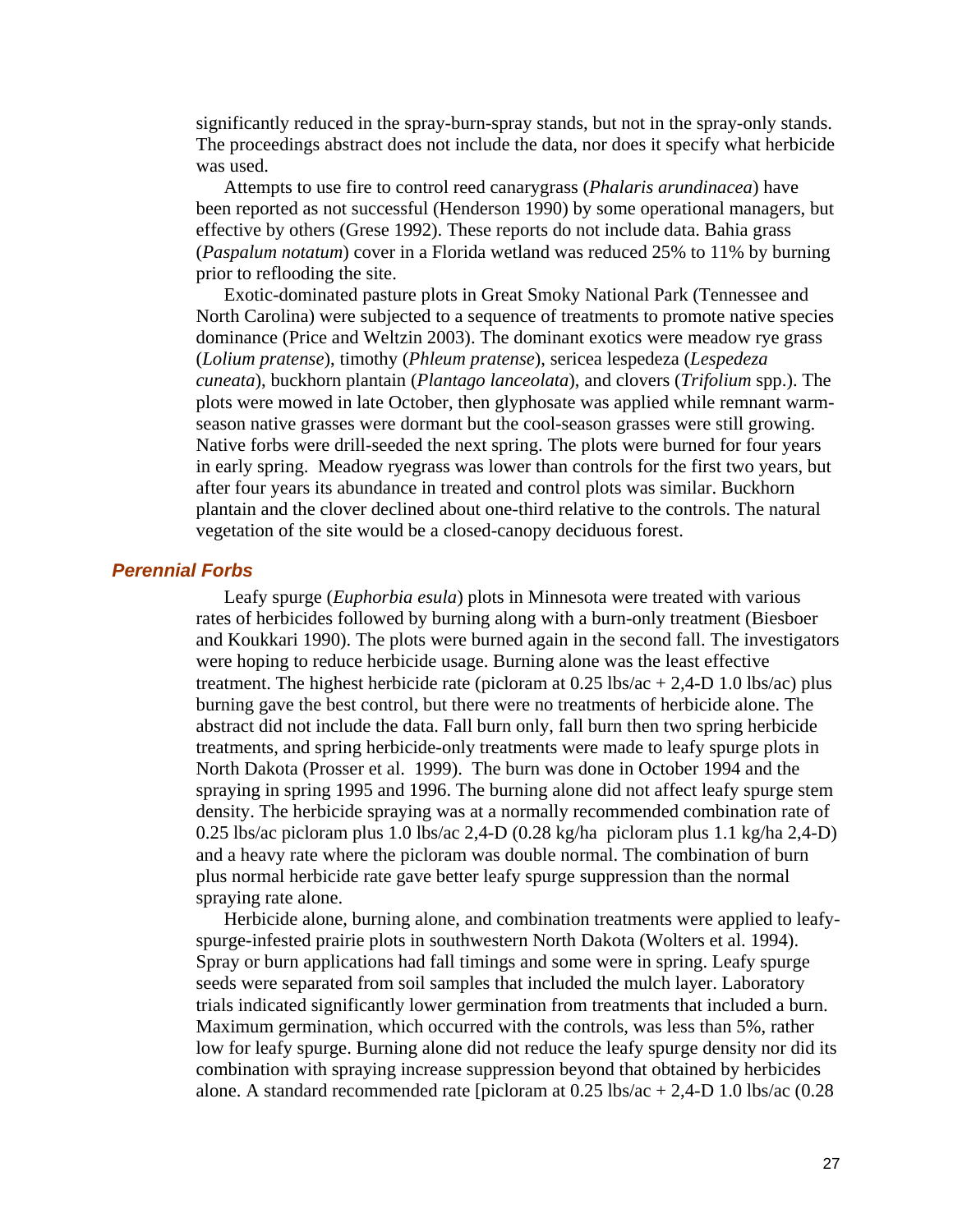kg/ha picloram  $+ 1.1$  kg/ha 2,4-D)] was used. The investigators concluded that a fall herbicide application followed by a spring burn would be the most effective treatment. This suggestion discounts the relative importance of vegetative reproduction by leafy spurge.

Frequencies of various species were measured in paired burned and unburned stands three years after a September wildfire in a western North Dakota grassland (Dix 1960). Leafy spurge frequency was 17% in the unburned stand and absent in the burned stand, but this probably was a pre-existing site difference as this retrospective study did not have pre-burn data. A North Dakota study designed to examine the interaction of prescribed fire and a leafy spurge biocontrol flea beetle (*Aphthona nigriscutis*) showed very large increases in leafy spurge stem density in the growing season following the burns (Fellows and Newton 1999). The burns were done in mid-October when the leafy spurge was dormant and mid-May when it was actively growing at 3 to 12 in (8 to 30 cm) high. Ninety-five to 100% of the standing vegetation and litter were removed at both burn timings. The increase in stem density was not significant in the second growing season after burning.

Spotted knapweed (*Centaurea biebersteinii*)-infested grassland plots in western Montana were subjected to a backing fire in April to remove litter (Carpenter 1986). In May these burn plots were sprayed with picloram (Tordon®), clopyralid (Transline®), and metsulfuron methyl (Escort®) herbicides at rates that were a fraction of the standard recommended rates for controlling spotted knapweed. Including burning with spraying did not improve knapweed control over that obtained by the same fractional rate of herbicide without burning.

A simulated burn was conducted for spotted knapweed seeds and seedlings in clay pots in a greenhouse (MacDonald et al. 2001). Three phenological stages were tested – pre-germination, cotyledon (1 week), and primary leaves (2 weeks) – and three fuel loadings – low, high, and a no-burn control. Dried grass clippings were used as fuel. Germination and seedling survival were measured until seedling densities stabilized. Seedling establishment was significantly reduced by burning at all three phenological stages including pre-germination. Timing, rather than fuel load, had a significantly greater effect on seedling establishment, with the greatest reduction caused by burning at the primary leaf stage. Reduced seedling establishment after the pregermination burn was directly related to reduced germination, while lower seedling establishment after burning at the cotyledon and primary leaf stages was caused by the death of the burned seedlings. Seedlings that established after the cotyledon and primary leaf stage burns were almost entirely the result of post-fire germination rather than survival of burned seedlings. Seed germination in this experiment was higher than in the muffle furnace test done by Abella and MacDonald (2000), suggesting that the pot temperatures reached were lower than expected in an actual grassland fire with higher fuel loadings. The authors suggest that spring (April to early May) prescribed burns timed to kill recently emerged knapweed seedlings would be effective in reducing seedling recruitment. However knapweed seed germination is not synchronous even in laboratory plot trials. They also speculate that charred organic material might suppress allelopathic effects of spotted knapweed. This technique would be most effective for restoring communities in which warm-season grass species are stimulated by burning. Spring burns would injure many western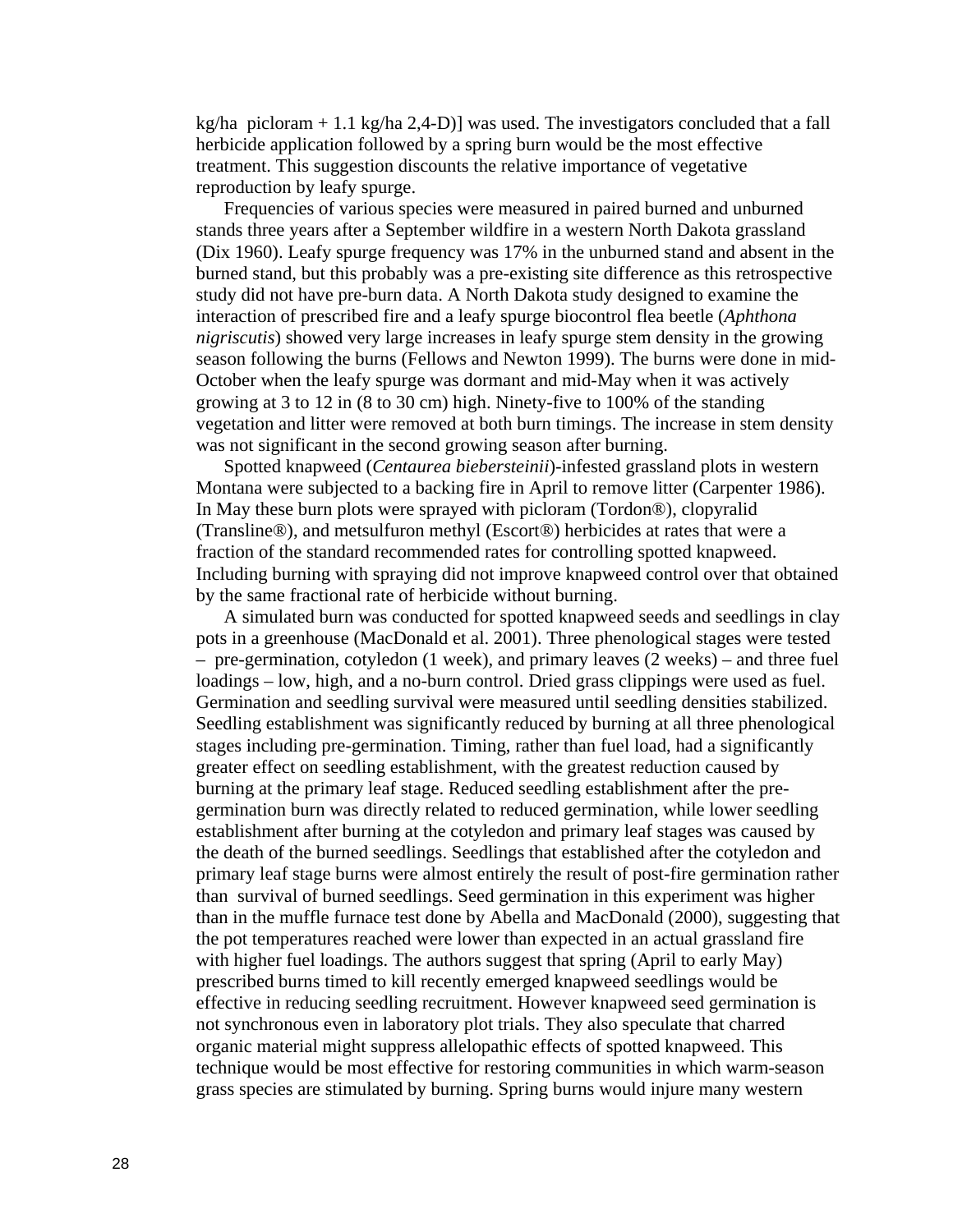bunchgrass species (Antos et al. 1983; Redmann et al. 1993; Weddell 2001; Wright and Klemmedson 1965).

A spotted-knapweed-infested prairie site in Michigan was burned in spring, summer, or fall on an annual or biennial schedule for four years (Emery and Gross 2003). The spring and fall burns did not affect the spotted knapweed. The annual summer burns reduced total production and fall seedling establishment. The biennial summer burns only reduced fall seedlings in the year of the burn and the knapweed population recovered in the no-burn year. The data are not included with the abstract. The investigators suggested that annual summer burning may potentially control spotted knapweed if the burning could be sustained long enough.

It has been reported that prescribed burning showed some promise to reduce diffuse knapweed (*Centaurea diffusa*) seed viability because the seeds are retained in the flowerhead for a long period while spotted knapweed seeds are released soon after they ripen (Renney and Hughes 1969). No data were presented.

In a review (Sheley et al. 1998) of spotted and diffuse knapweed it is stated: "A single low-intensity fire increased the cover and density of both weeds in northern Washington without altering the residual, desirable understory species." A citation is given to an abstract of a control study using various treatments (Sheley and Roché 1982), however, the abstract does not present any data, does not directly discuss response to prescribed burning, and simply states: "Treatments which did not include a herbicide generally yielded the greatest amount of weeds and least amount of forage."

Fall-applied picloram (0.25 to 0.5 lbs/ac or 0.28 to 0.56 kg/ha) plus 2,4-D (0.5 lbs/ac or 0.56 kg/ha) was reported as 98 to 100% effective in suppressing squarrose knapweed (*Centaurea triumfettii*) in Utah 32 months after spraying on a site that had burned in an August wildfire, but control in unburned areas was only 7 to 20% (Dewey et al. 2000). Investigators also reported a second study where fall-applied herbicides were more effective in wildfire areas than nonburned plots. Spring-applied herbicides did not perform better in wildfire areas. The abstract does not include the data nor study designs.

The Nature Conservancy manager reports give highly varied responses of Canada thistle (*Circium arvense*) to prescribed burning (Rice and Randall 2001). These reports usually do not include actual data on response nor descriptions of the burns. A report from an Illinois manager suggests that annual spring burns (May – June) control Canada thistle, but early spring burning promotes sprouting (Hutchison 1992). This report does not contain any data. Mixed-grass prairie in central North Dakota was burned on May 22 to study prescribed fire influence on bird habitat (Kirsch and Kruse 1973). Cover was measured in May two years after the burn. Canada thistle was reported as a decreaser (-50% or more) in this study. Canada thistle canopy cover in an Alberta wetland was not changed by using propane torches to simulate spring burns of low and high severity (Hogenbirk and Wein 1991). A mesic tallgrass prairie in a Colorado bottomland was infested with Canada thistle (Morghan et al. 2000). Small plots were burned in the spring five times over a seven-year period. The Canada thistle density was reduced by these repeated spring burns, but the investigators suggested that although frequently burned plots may be more resistant to invasion, repeat burning alone may not be enough to control this weed. Canada thistle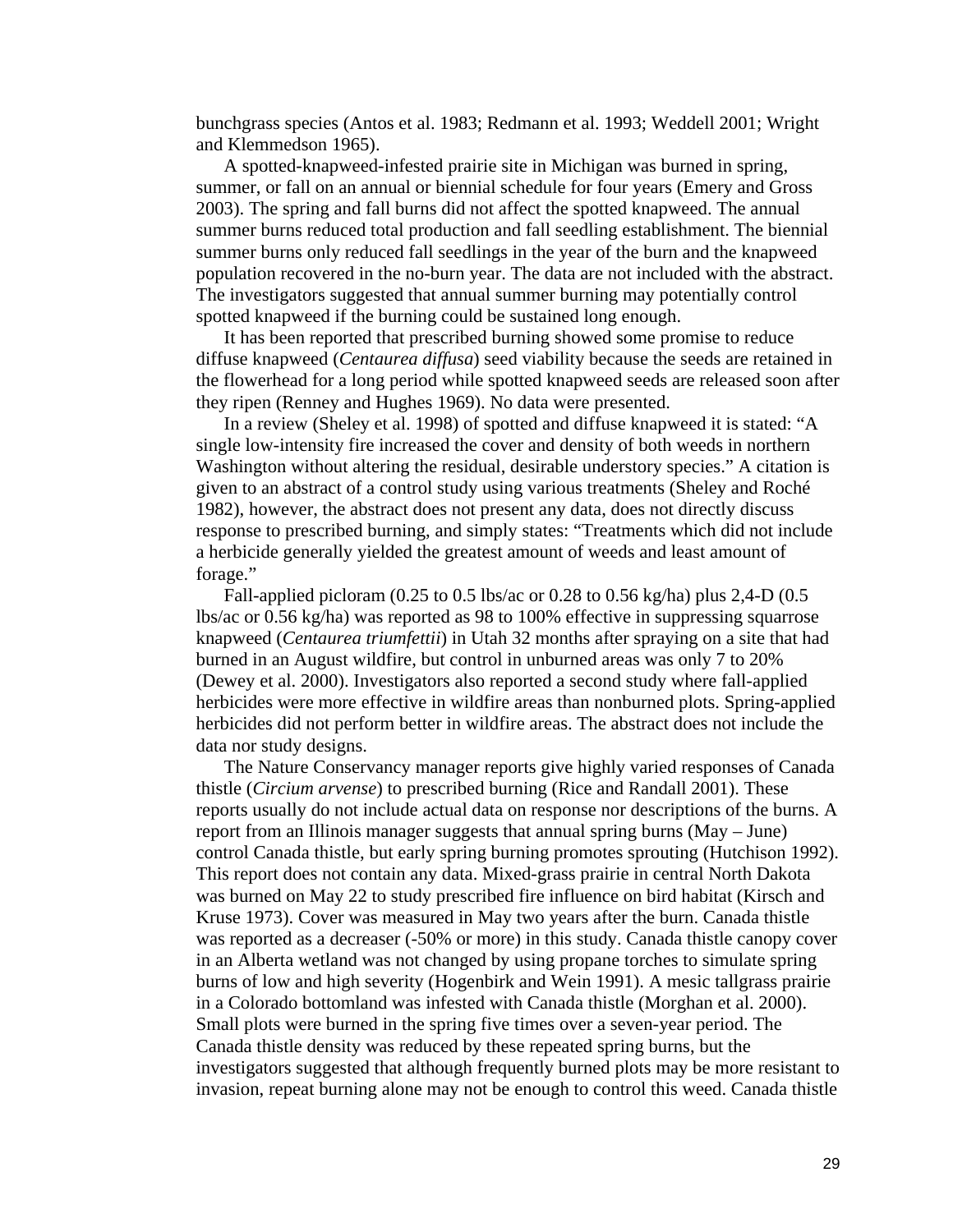density increased rapidly in a surrounding area after burning once. Canada thistle density increased 160% in the fall immediately following a summer burn directed at common reed in a Lake Manitoba marsh (Thompson and Shay 1989). Summer- and fall-burned common reed stands had significantly greater densities and biomass of Canada thistle stands than controls. Smaller increases in spring-burned stands were not significant. These increases in Canada thistle may be attributable to burn consumption of common reed thatch, increased light, and stimulated new bud formation. A post-wildfire recovery study in Yellowstone Park showed that Canada thistle increased with fire intensities in these coniferous habitats that burned in summer and fall (Turner et al. 1997). Canada thistle is a frequent invader of slash pile burns in conifer forests (Masters et al. 1992).

Mid-March burns were conducted in Montana big sagebrush/bluebunch wheatgrass (*Artemisia tridentata/Agropyron spicatum*) habitat types that were infested with Dalmatian toadflax (*Linaria dalmatica*) (Jacobs and Sheley 2003a). The burns were intended to improve wildlife habitat by reducing woody species including encroaching conifers. Flame lengths were 3 to 5 ft (1 to 1.5 m) and rates of spread were only 0.05 to 0.06 ac/hr (200 to 250 m<sup>2</sup>/hr). Dalmatian toadflax response was measured in the fall after these late-winter burns. The fires did not affect density nor cover of toadflax, but seed production and biomass per plant was increased as well as biomass per unit area. A factorial experiment using spring burning, two herbicides (chlorsulfuron and picloram) applied the fall before burning and two weeks after the burns was conducted in the same habitat type (Jacobs and Sheley 2003b). Responses were measured in late summer of the treatments. The burns doubled the biomass and cover of the Dalmatian toadflax. All herbicides reduced toadflax to 90% of the control, so if there was a first-year interaction of fire with the herbicide treatments, it may have been masked by the high suppression obtained by the herbicides alone.

Experimental plots on Santa Cruz Island, California, annual grasslands containing fennel (*Foeniculum vulgare*) were treated by burning and/or spraying with triclopyr (Klinger and Brenton 2000). Burning alone did not reduce the fennel. Fennel cover was drastically reduced in the plots that were just sprayed. The burn-spray combination treatment virtually eliminated the fennel and there was a significant increase in the cover and number of native species. The investigators concluded that the burning enhanced the effectiveness of the herbicide. The abstract does not include treatment specifics nor the response data.

Burning and herbicide treatments of sulfur cinquefoil (*Potentilla recta*) were studied using a small-plot complete factorial design in a northwest Montana rough fescue (*Festuca scabrella*) grassland (Lesica and Martin 2003). Picloram (0.25 lbs/ac or 0.28 kg/ha) was applied in June and burns were done the following fall (October) and the next spring (April). The density of small sulfur cinquefoil plants on burn plots increased in the first year after the burns. Under the drought conditions that prevailed during the study, this did not lead to a sustained increase in population growth of the weed. The herbicide was highly effective, but sulfur cinquefoil seedling density after five years was higher in sprayed plots that also had been burned. The authors suggested that thermal decomposition reduced the soil residual of the herbicide. However, this is unlikely with a bunchgrass community burn as the decomposition point for picloram is 419°F (215°C) (Vencill 2002).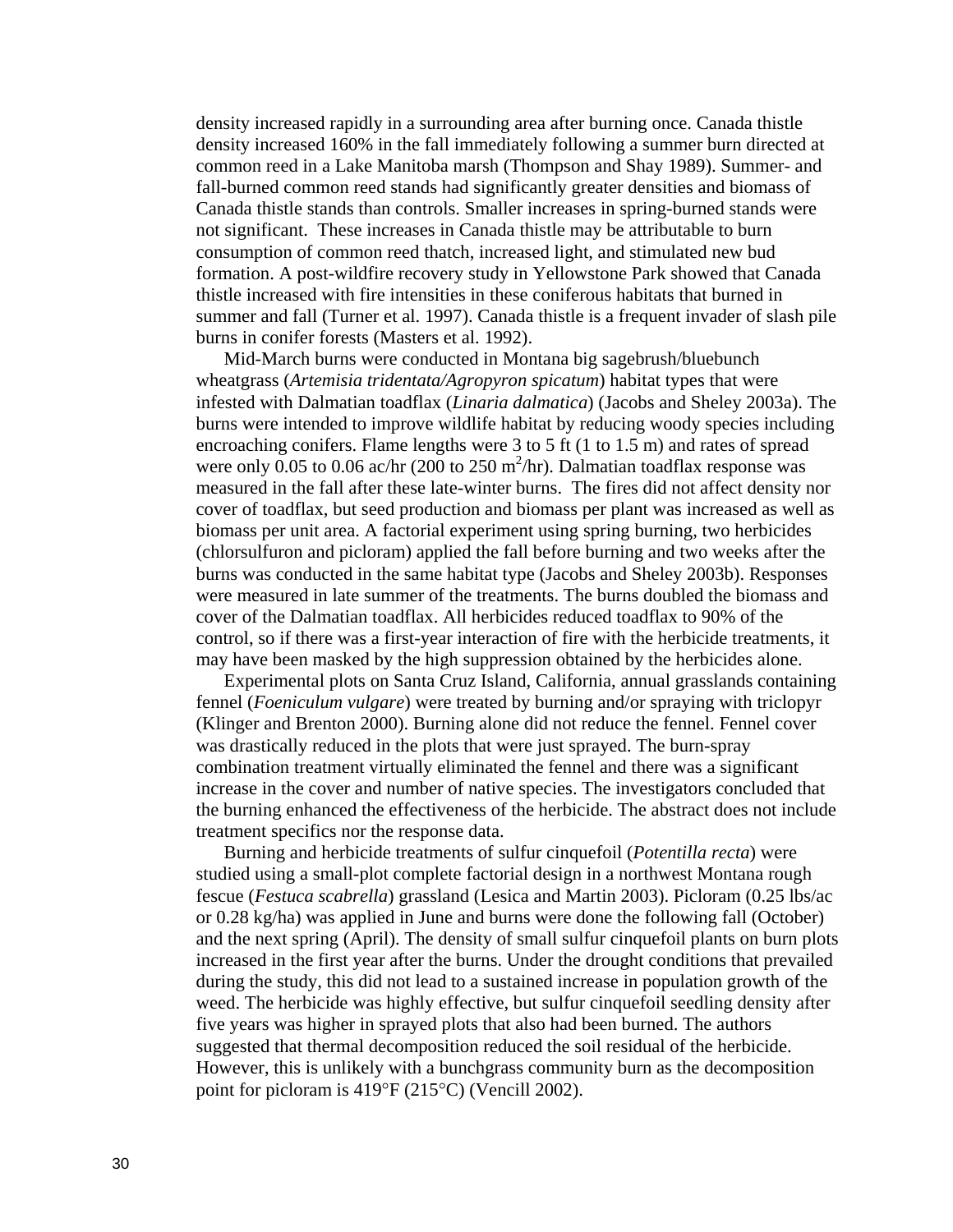<span id="page-30-0"></span>Spring burning at two- to three-year intervals did not restrict the spread of daylily (*Hemerocallis fulva*) in a tallgrass prairie remnant in Illinois (Solecki and Taft 1989). The daylily colonies did not have enough litter to carry the fires.

Repeat spring burning killed 96% of the absinth wormwood (*Artemisia absinthium*) plants in a South Dakota mixed-grass prairie (Steuter 1988). The perennating buds are at or near the soil surface. Burning was done in early May in four years over a five-year period. Senescent fine fuels in this habitat are 1,784 to 2,141 lbs/ac (2,000 to 2,400 kg/ha). Early green-up in some years can reduce intensity of early May burns. Summer (August) headfires of moderate intensity were also effective in killing absinth wormwood, but this timing had negative impacts on many native species (Steuter 1981).

Illinois vegetation management guidelines suggest that late spring prescribed burning can be used to control heavy infestations of trailing crown vetch (*Coronilla varia*) in the fire-adapted communities where it is invasive (Heim 1990). Several years of burning may be necessary. Data to support the recommendation are not given.

#### *Woody Species*

French broom (*Genista monspessulana*) and Scotch broom (*Cytisus scoparius*) have persistent seed banks, so management strategies need to consider depleting these reserves with a long-term burning program (Swezy and Odion 1998). Burning can kill some seed and stimulate germination by seedcoat scarification. Artificial heating of Scotch broom (*Cytisus scoparius*) seeds in soil to 149 and 212°F (65 and 100°C) for 60 seconds stimulated germination, and temperatures of  $302^{\circ}F(150^{\circ}C)$  for 60 seconds made most seeds nonviable (Bossard 1993), suggesting to the author that prescribed burns could be used to flush germination and thus deplete the seedbank. The intermediate heating range increased susceptibility of emerging seedlings to fungal pathogens. The same author later reported that on a California Sierra Nevada foothills site, spring burning of dried Scotch broom cut the preceding fall killed the resprouts, killed the seed near the surface, and stimulated germination of deeper seed (Bossard 2000a). The spring post-burn seedlings then died in the summer drought. Overall reduction of the soil seedbank was 97%. At a wetter site in the Redwood National Park (California), the same treatment sequence only reduced the seedbank 52% and considerable follow-up treatment was required. Scotch broom seeds were added to small plots before and after burning (Parker 2001). Subsequent emergence of broom seedlings was higher on the plot where the seeds were added before burning, indicating that the fire promoted germination.

Small plots of young and old French broom stands in central California were burned twice in October to study the seed bank response (Odion and Haubensak 1997). It was necessary to cut the broom and leave the slash dry before it would carry an effective but controllable fire. The fuel on some plots was increased fourfold by addition of broom slash from adjacent areas. The young slashed stands had flame lengths of 1.6 to 5 ft (0.5 to 1.5 m) and 90 to 100% light ground char. Fuel-added young stands had 10- to 13-ft (3- to 4-m) flame lengths, longer residence (4 to 5 minutes) of flaming combustion, and 100% moderate ground char. The old broom slash plots had 1.6- to 8-ft (0.5- to 2.5-m) flame lengths, 2- to 4-minute residence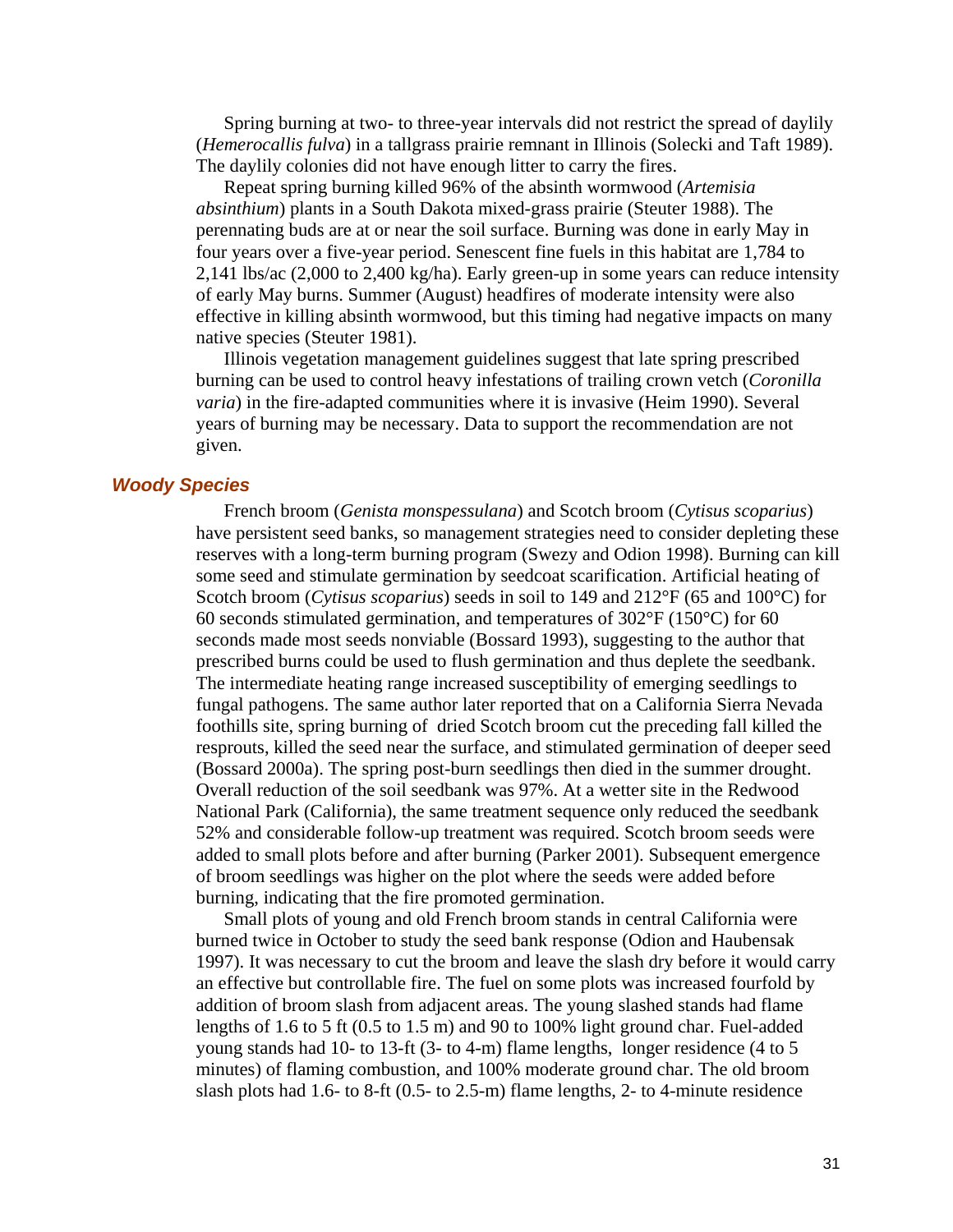times, and resulted in 80% moderate ground char and 20% deep ground char. In the old stand fuel-added plots, there was 4 to 6 minutes of flaming combustion, smoldering combustion continued long after, and deep ground char resulted. Secondyear October burns had only limited fuels from sparse grasses and new broom seedlings. These second-year fires left 90% of the soil surface unburned. All of the first-year fires resulted in high densities of French broom seedlings and promoted spread into adjacent grasslands, confirming the need for repeat burning. The fuel additions to the old stands did not increase seed bank depletion and had a negative effect on reestablishing native plant cover. However, the investigators suggested that fuel additions to young stands might deplete the seed bank more rapidly. A retrospective seedbank survey was conducted of different-age French-broom-infested coastal grasslands in northern California where fire was being used to suppress the broom (Alexander and D'Antonio 2003). There was a very large decrease in the French broom seedbanks after burning once. However, repeat burning of the stands as often as four times, with one- to two-year periods between burns, did not reduce seedbanks significantly more than burning one time. Sampling before and immediately after the burn did not show a significant reduction in the seedbank nor an increase in dead seeds. These immediate post-burn sampling results confirmed that benefit of burning was increased germination rather than mortality of broom seeds. There was no apparent relationship between stand age and the size of the seed bank, suggesting that the seed bank stayed constant or declined slightly with stand age, so prescribed burning would be equally effective regardless of stand age.

Scotch broom thickets in western Washington fescue prairie and oak woodland sites were burned in fall (September) or early spring (March) (Tveten and Fonda 1999). The areas under thick broom canopies where grass was lacking and fuel moisture high did not burn well. Flame lengths were less than 6.6 ft (2 m) in these low-intensity fires that only reduced fuel loads from 2,502 lbs/ac to 1,648 lbs/ac (2,804 kg/ha to 1,847 kg/ha) for the fall burns. Higher temperatures were measured in the fall burns, more area was burned, broom mortality was higher, and basal resprouting less. Cover was reduced from 62.8% before the fall burn to 1.9% in the summer after, but frequency of occurrence (10.7 ft<sup>2</sup> or 1 m<sup>2</sup> microplots) was still 96% so repeat burning would be necessary. The patchy spring burn reduced seedling density but had no other significant effects.

French broom canopy cover in California was reduced from 87% to less than 0.2% by applying triclopyr herbicide (Garlon®), cutting, burning, then treating the new broom seedlings with glyphosate (Bossard 2000b). A basal bark application of triclopyr (Garlon®) with a methylated seed oil adjuvant was made in July. A month later the dead broom was cut and the site burned. The next rains induced a germination flush. Glyphosate was used to spot-spray the broom seedlings in July for two years after the burn. A brushcutter rather than glyphosate was used to destroy the seedlings in some plots. Broom density was reduced to 6,475 resprouts/ac  $(1.6)$ resprouts/ $m<sup>2</sup>$ ) in the brushcutter plots and 809 resprouts/ac (0.2 resprouts/ $m<sup>2</sup>$ ) in the plots with the glyphosate follow-up. French broom was cut and allowed to dry at another site in California (Boyd 1996). The resultant cut fuel bed was 2 to 3 ft (0.6 to 0.9 m) deep. Fine fuels were lacking but the dry cut broom and slope allowed an intense headfire in May. The burn killed the mature French broom and prevented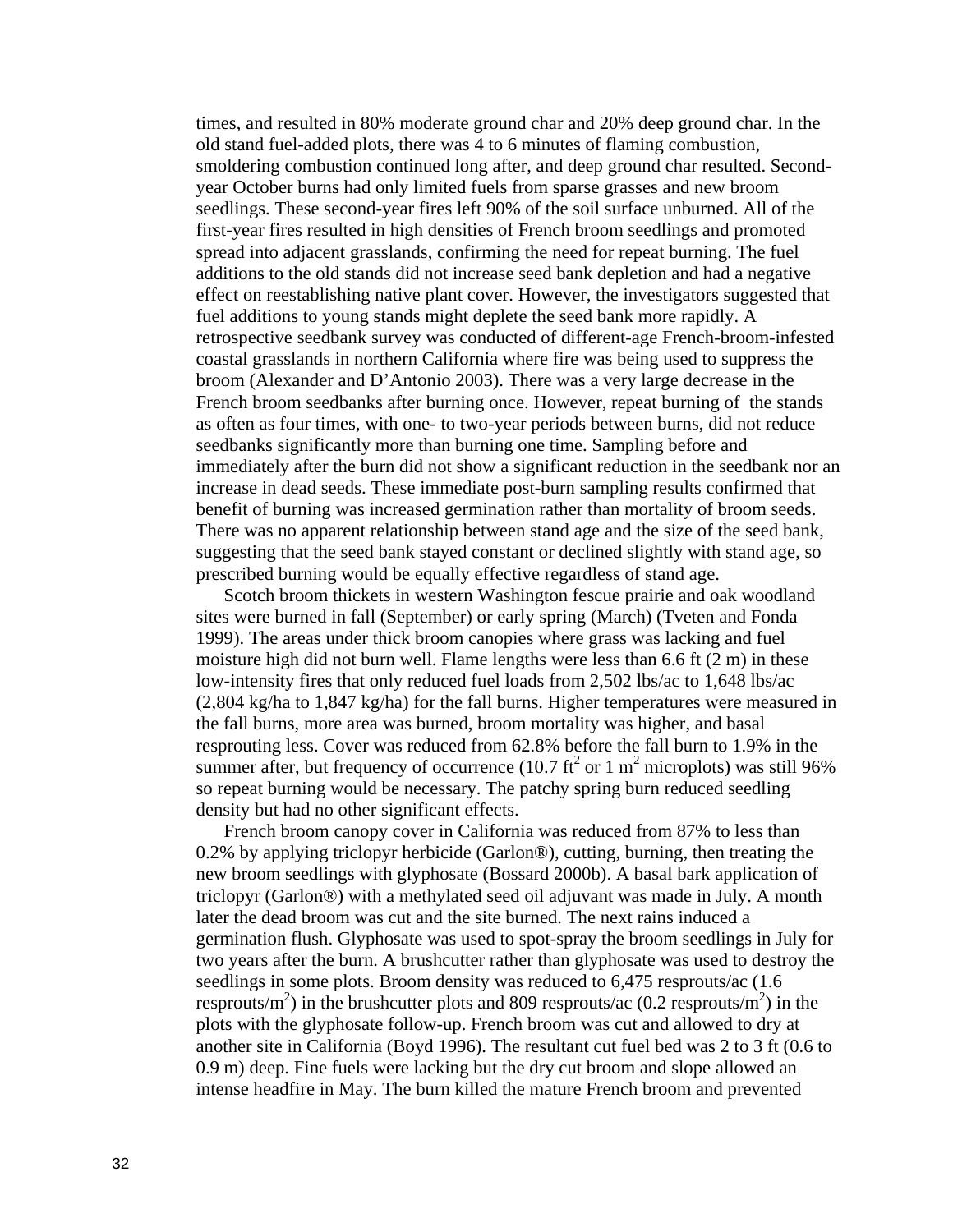resprouting. Rainfall occurred shortly after the burn and a French broom seed germination flush survived the summer drought. In late November, two exotic annual grasses [soft brome (*Bromus hordeaceus*) and rattail fescue (*Vulpia myuros*)] were broadcast-seeded into the broom seedlings in an attempt to create continuous fine fuels. An earlier seeding of grain barley (*Hordeum vulgare*) had failed to establish. Late the following July, after the seeded annual grasses had dried, the site was burned for a second time to kill the broom seedlings. An initial measurement seven weeks after the second burn indicated that only 0.4% of the broom seedlings were resprouting. A second burn-response measurement after the normal fall germination period would be necessary to evaluate the longer-term benefit of this integrated control strategy.

Managers of fire-adapted Midwest plant communities often suggest that annual or biennial repeat burning is effective in controlling buckthorns if the treatment can be maintained for five or six years (Grese 1992; Heidorn 1991). European buckthorn (*Rhamnus cathartica*) and smooth buckthorn (*Frangula alnus*) were reported to decline in an Illinois mesic oak savanna after prescribed burning of some kind, and to increase in the absence of fire in other oak savannas (Haney and Apfelbaum 1990). Mid-April burns for two years reduced European buckthorn and honeysuckle (*Lonicera* x *bella*) in a southern Wisconsin oak forest (Kline and McClintock 1994). The April fires were of low intensity with flame lengths of 6 to 12 in (15 to 30 cm) burning 50 to 70% of the area. The cover of buckthorn and honeysuckle was 85% in the year before the first burn, 56% in the year after the first burn, and 38% after the second burn. The woody exotic cover increased slightly to 41% in the third year, but the resprouts were not very vigorous. Herbaceous ground layer species, including exotics, increased after each burn in this study, probably because of the reduction in shading by overstory. Propane torch flaming was used to girdle the cut stumps of European buckthorn in Saskatchewan with the intent of suppressing resprouting (Archibold et al. 1997). The flaming was for two to three minutes at 1,832°F  $(1,000\textdegree C)$ , more severe than the 932 to 1,292°F (500 to 700°C) 20- to 30-second maximum typical of shrub fires in this area. This single-event simulated fire was ineffective. Personnel at a Minnesota riparian wood and oak savanna preserve monitored European buckthorn response to mid-April through mid-May burning (Boudreau and Willson 1992). They observed that fire could top-kill mature trees but resprouting occurs. Seedlings were susceptible to fire-induced mortality, but the seedlings were most often establishing in areas with insufficient fuel. A smooth buckthorn plot in a dry sand prairie in northwest Indiana was burned twice (Post and McCloskey 1990), first in October 1986, then in April 1988. The stems were topkilled by both fires but the number of stems increased 48% after the first burn and 59% after the second burn.

Vegetation management guidelines suggest that spring prescribed burning can be used in fire-adapted communities to kill seedlings of bush honeysuckles (*Lonicera* spp.) and top-kill mature plants, but annual or biennial burns for five or more years are necessary for adequate control (Nyboer 1990). Data were not presented to support this recommendation nor burn prescriptions. These species can invade wetlands, prairies, and forests.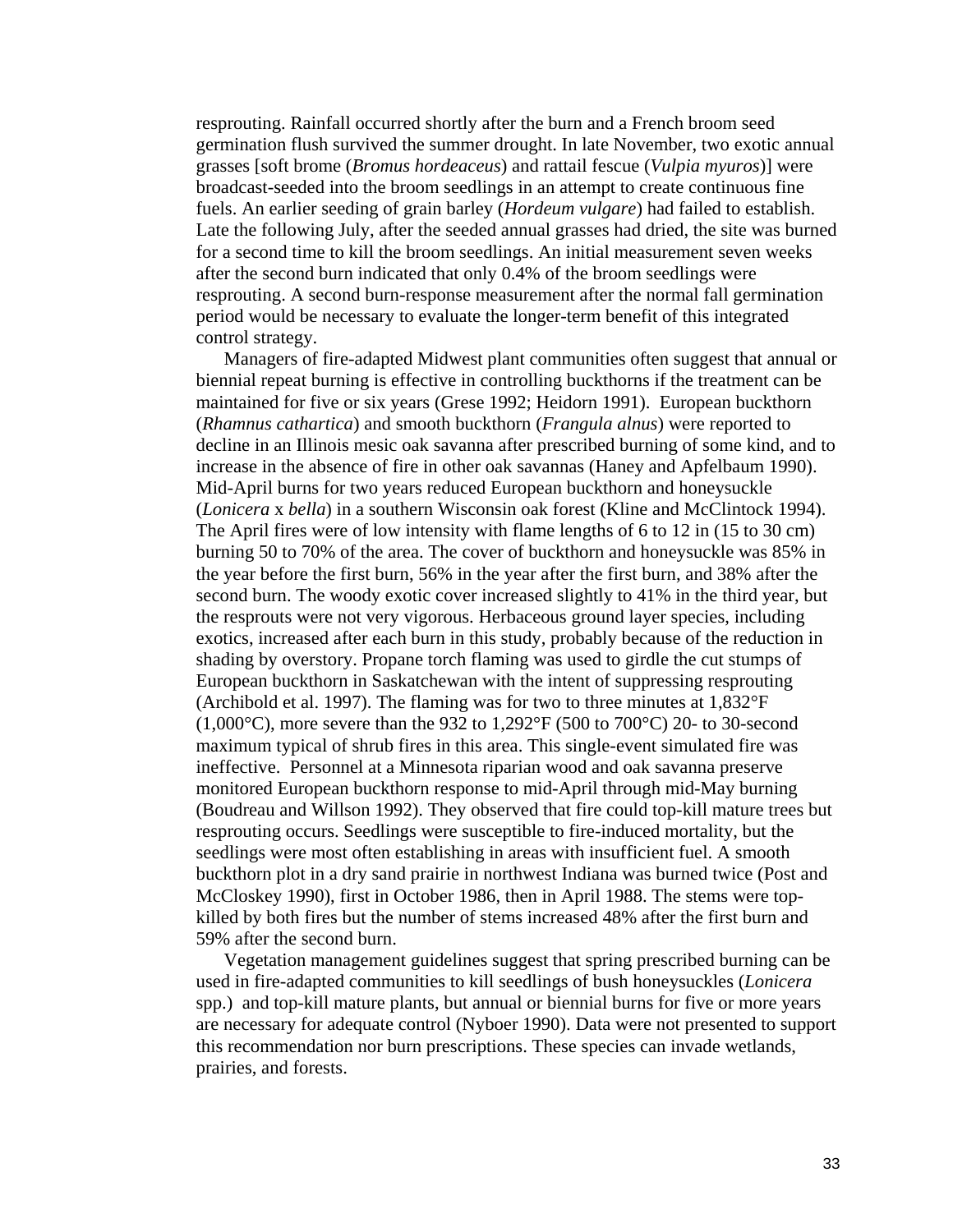The Nature Conservancy managers in Alabama reported that prescribed burning top-kills European privet (*Ligustrum vulgare*) and Chinese privet (*Ligustrum sinense*) and eliminates them over time, and that burning controls Chinese privet if done annually under droughty conditions (Batcher 2000). No data were presented.

Broadcast prescribed burning or pile burning is often incorporated in the management of saltcedar (*Tamarix* spp.), usually in conjunction with other treatments (Taylor and McDaniel 1998). Burning is sometimes used to reduce initial stand density and prepare for other types of treatments (Racher and Britton 2003). Direct fire mortality in stands along the Pecos River in New Mexico has averaged 30%. A burn-only treatment opens dense canopies for herbaceous forage supporting wildlife and livestock. This saltcedar stand-thinning by broadcast burning is a longestablished practice, but there is resprouting from many of the burnt stumps (Turner 1974). Burning can be used as an initial treatment followed by mechanical or herbicide treatments. Fire can be used after herbicide spraying to remove excessive biomass that interferes with restoration work and to kill post-spray new saltcedar plants while they are still susceptible to burning. Integration of burning with the other treatment methods can lower overall cost of saltcedar suppression. Extensive research on saltcedar fire behavior and integrating burning with other methods is being conducted in Texas and New Mexico (Racher and Mitchell 1999; Racher et al. 2001). Saltcedar (*Tamarix ramosissima*) and athel tamarisk (*Tamarix aphylla*) infesting very arid sites in southern California were cut and the debris piled around the stumps (Coffey 1990). The intense pile-burning caused complete mortality of the cut stumps and roots. Stump-root burning was not attempted on sites that still had water.

The National Park Service has been using prescribed burning for over a decade as part of their saltcedar suppression efforts in the Lake Mead (Nevada and Arizona) area (C. Deuser, personal communication). The burn objective is to implement crown fires that will consume as much aboveground biomass as possible. Early fall (September-October) timing is typical to avoid killing nesting birds but still have temperature and humidity conditions that allow crown fires. Summer burns would be more effective if birds are not a consideration. It is also beneficial to consume the saltcedar ground litter that inhibits desirable plant establishment. Sustaining heat at ground level is necessary to maximize root crown injury. Direct mortality in these fires is 10% or less. Resprouts are treated with low-volume basal sprays within six to 12 months following the burn. The post-burn herbicide treatment increases mortality to  $>95%$ .

Some managers believe fire could be used to stop Brazilian pepper (*Schinus terebinthifolius*) trees from invading fire-adapted wetlands (Wade 1988). The interaction of fine fuel amounts and size of Brazilian pepper trees was studied in the southern Florida Everglades (Doren and Whiteaker 1990). There was less fuel under the canopy of bigger Brazilian pepper trees. The larger trees were not injured or recovered rapidly from the less severe burns. More recently established smaller saplings were killed or severely retarded by initial burns when fuel loads were high under their canopies, but overall, even repeat burning would not prevent invasion. The number and density of Brazilian pepper stems increased in spite of burning every year or two, depending on fuel availability, over six years using backing fires during the spring dry season (Doren et al. 1991).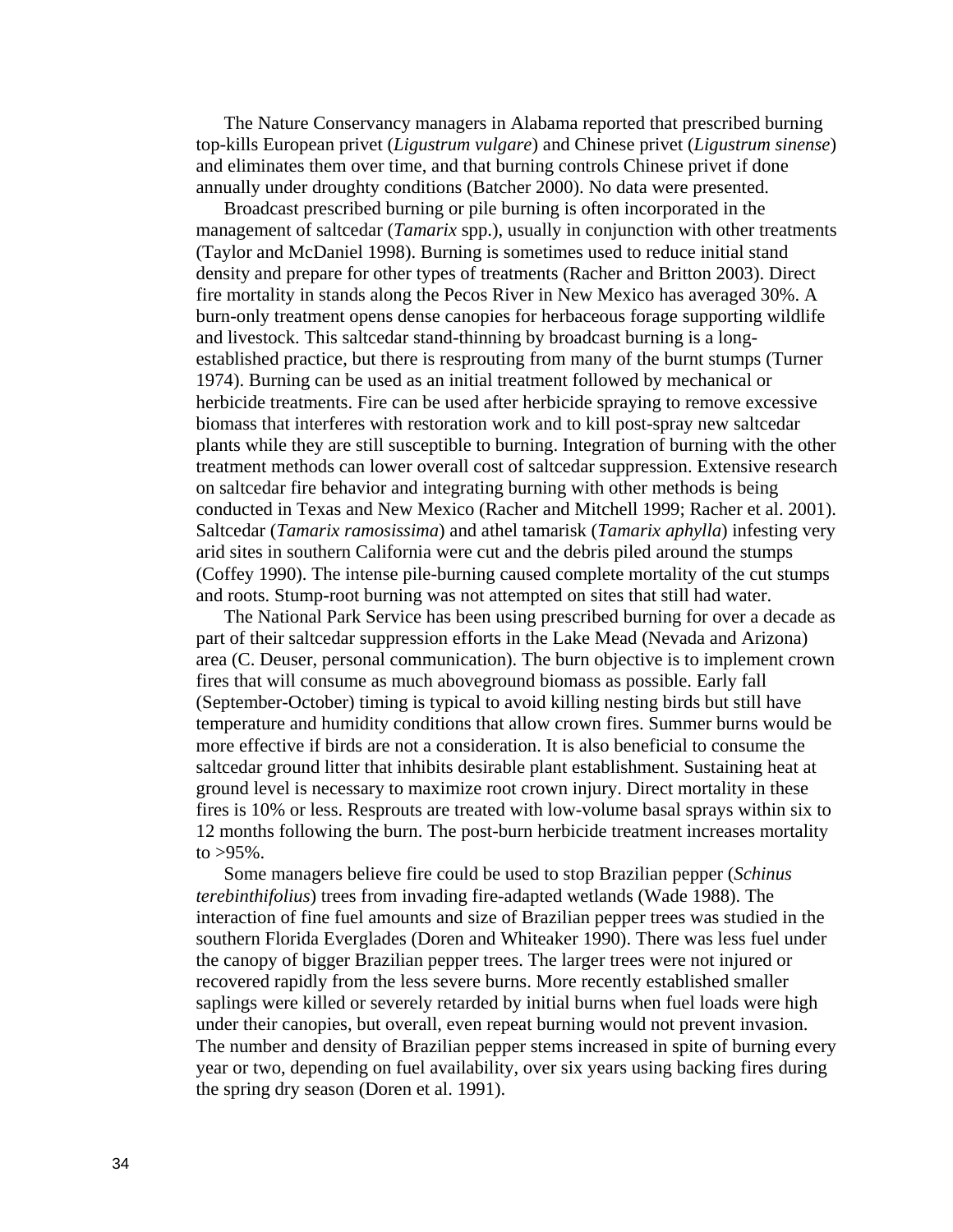Even though melaleuca (*Melaleuca quinquenervia*) is fire-adapted, prescribed burning of fire-promoted seasonal wetlands in Florida two to 12 months after a herbicide treatment can kill seedlings and small saplings (Molnar et al. 1991; Myers et al. 2001; Timmer and Teague 1991).

Wetland prairie in the Willamette Valley of Oregon has been invaded by native and exotic woody species as a consequence of fire suppression (Pendergrass et al. 1988). The major woody exotics were sweetbriar rose (*Rosa eglanteria*), Himalayan blackberry (*Rubus discolor*), cutleaf blackberry (*Rubus laciniata*), English hawthorne (*Crataegus monogyna*), and common pear (*Pyrus communis*). Sites were burned between mid-September and mid-October once or in two consecutive years. Flame lengths ranged from 3.6 to 7.2 ft (1.1 to 2.2 m) and residence times were 7 to 24 seconds. Other very detailed measurements were made of the fire behavior. The permitted low-intensity fires consumed smaller woody shoots but were not intense enough to kill belowground meristematic tissues of woody species. Common pear and the blackberries were among 14 woody exotics that increased after the burns, in part because of thatch removal. A second analysis of compositional shifts associated with initial reintroduction of burning to this wetland prairie also cautioned that fire was not significantly reducing the dominant exotic sweetbriar rose (Streatfeild and Frenkel 1997). Of mostly herbaceous species, 77% of the exotics were negatively correlated with recency of burning and number of burns. Cover of the exotics St. Johnswort (*Hypericum perforatum*), annual yellow glandweed (*Parentucellia viscosa*), and even Kentucky bluegrass increased with recency of burning in this wetland.

Winter dormant burning in Texas coastal tallgrass prairie was the best seasonal timing to reduce the topgrowth of the evergreen Macartney rose (*Rosa bracteata*) and improve herbaceous forage (Gordon and Scifres 1977). Total fuel loads in January were 5,767 lbs/ac (6,464 kg/ha). The headfires had flame lengths in excess of 26 ft (8 m), rates of spread exceeding 48 ft/min (14.5 m/min), and average maximum temperature of 639 $\degree$ F (337 $\degree$ C) at ground line. Initial Macartney rose canopy reduction was 96%. However, cane resprouting started two weeks after burning, and reburning was necessary at two- to three-year intervals. New canes on burned sites were more prostrate and canopy heights were lower than on unburned sites because the old canes acted as trellises. Burning the canes facilitated access and management of livestock, and also allowed easy entry for ground application of herbicides. Winter-burning 18 months after fall aerial spraying of a mix of picloram and 2,4,5-T increased topgrowth control over that of spraying alone and provided acceptable control for three years (Scifres 1975). Fine fuel was 3,125 lbs/ac (3,503 kg/ha), not including the Macartney rose canes. Surface soils were saturated and had standing pools of water during the February burn. Fuel moisture was high, but the ambient conditions were clear, warm, and sunny with wind speeds of 12 to 15 mph (19.3 to 20.1 km/hr). Temperatures averaged 581°F (305°C) at the soil surface and 1,160°F (627°C) at 6 in (15 cm) high. Cane burn-down was in excess of 95% on the previously sprayed plots. However, burning did not improve control beyond that from picloram pellets without burning (Gordon et al. 1982).

Chinese tallow (*Sapium sebiferum*) is a fire-adapted tree, but prescribed burning when trees are small and of limited density may prevent its dominance of southern coastal prairies (Grace 1998; Grace et al. 2001). High fine fuel loads could kill even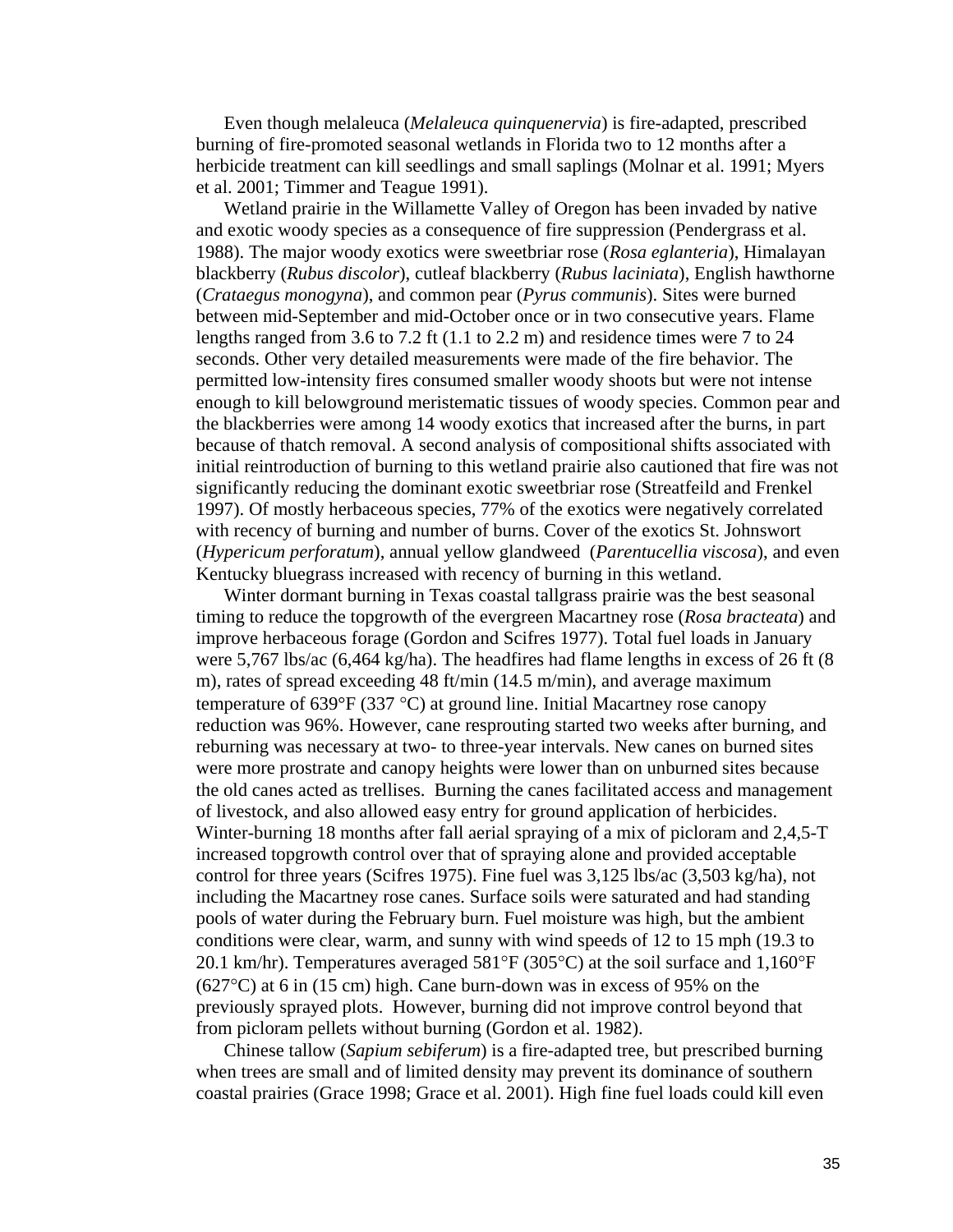<span id="page-35-0"></span>large trees if the burns can be repeated frequently. Growing-season burns appear to be more effective in suppressing basal resprouts than dormant-season fires. Research on using fire to suppress Chinese tallow is still at an early stage.

Single fires may temporarily reduce aboveground Japanese honeysuckle (*Lonicera japonica*), but this woody vine then resprouts from roots. Spring burning was tested for the suppression of Japanese honeysuckle in Illinois barrens (Anderson and Schwegman 1971). Barrens are transition zones between prairies and forests. The treatment area was first burned in mid-March, then burned again in early April of the following year. The first burn removed most of the Japanese honeysuckle vines from the overstory to heights of 10 to 15 ft (3 to 4.6 m), but frequency of occurrence was unchanged as the honeysuckle resprouted from rootstocks. The second burn was just after the buds on Japanese honeysuckle resprouts had opened, but the prairie species were still dormant. Frequency of occurrence was reduced from 24% to 12% after the second burn. Two successive low-intensity fall burns were conducted in a North Carolina pine-hardwood forest heavily infested with Japanese honeysuckle (Barden and Matthews 1980). These fires killed most of the aboveground vines. Crown volume of resprouts was reduced by 80% and cover by only 35%. Japanese honeysuckle was still the dominant groundcover after two burns. A third burn was done after a one-year period without burning (Barden 1982). Crown volume was reduced by 61% and cover by 49% after the final burn.

#### *Biocontrol Agents and Fire*

Fuel reduction burns were conducted the spring of 1982 and fall 1986 in a St. Johnswort-infested *Eucalyptus* forest in Australia (Briese 1996). The low-intensity burns increased crown density and flowering of St. Johnswort, particularly after the spring burn. Populations of the Klamath weed beetle (*Chrysolina quadrigemina*) crashed as a result of the prescribed burns. However, the biocontrol agent populations rebounded strongly because an influx of beetles from adjacent unburned areas thrived on the St. Johnswort which had nitrogen enrichment as a consequence of the burns. The investigator suggested that a mosaic of small-scale prescribed burns in big patches of the target weed could be used to build up populations of biocontrol agents. Briese also suggested that burning could be used to stimulate germination prior to application of host-specific mycoherbicides. Others have noted that intermediate heating of Scotch broom (*Cytisus scoparius*) seeds increased fungal mortality of post-burn germinates (Bossard 1993).

Leafy spurge plots in North Dakota were burned in mid-October and mid-May before the introduction of a leafy spurge flea beetle (*Aphthona nigriscutis*) (Fellows and Newton 1999). The leafy spurge was senesced for the fall burn but actively growing during the spring burn. Both burns consumed 95 to 100% of the standing vegetation and litter. Flea beetle establishment was more successful on the burned plots (87%) than the unburned plots (37%). There was a positive correspondence between bare ground and colonization. Plots where flea beetle colonies had established were then burned in mid-October or mid-May to determine whether the insect populations would be affected by fire after they had established. The adults were not active and juveniles were belowground at the time of both burns. The flea beetles were not affected by these post-establishment burns. The authors caution that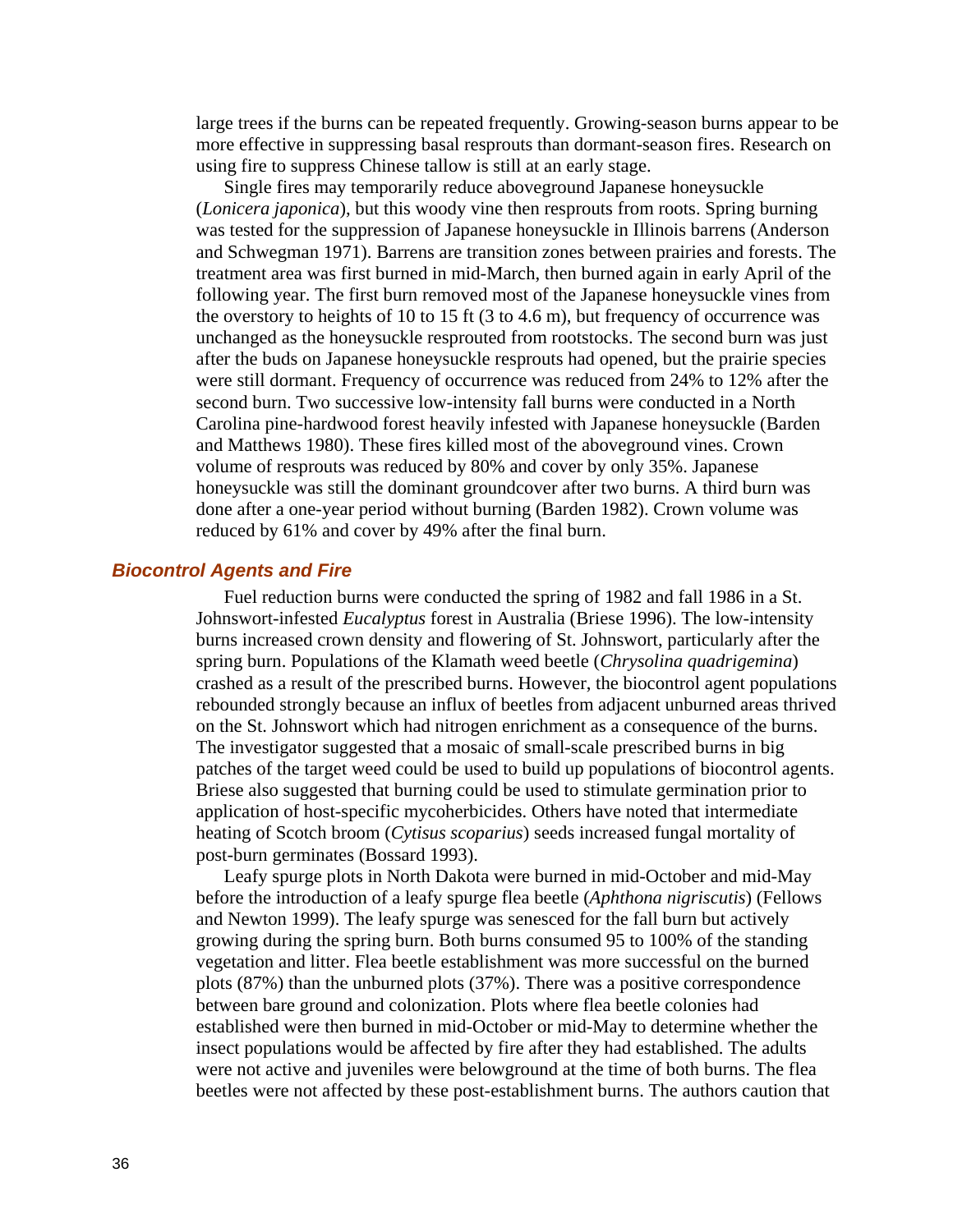spring burns of established colonies must be early enough to allow leafy spurge regrowth before adult beetles emerge. There was no reduction in leafy spurge density attributed to the flea beetles in this short-term small-plot study. However, monitoring of a large operational release showed greater leafy spurge suppression by flea beetles in the first year after release on an area that had been spring-burned prior to the beetle release than in the adjoining area that was not burned.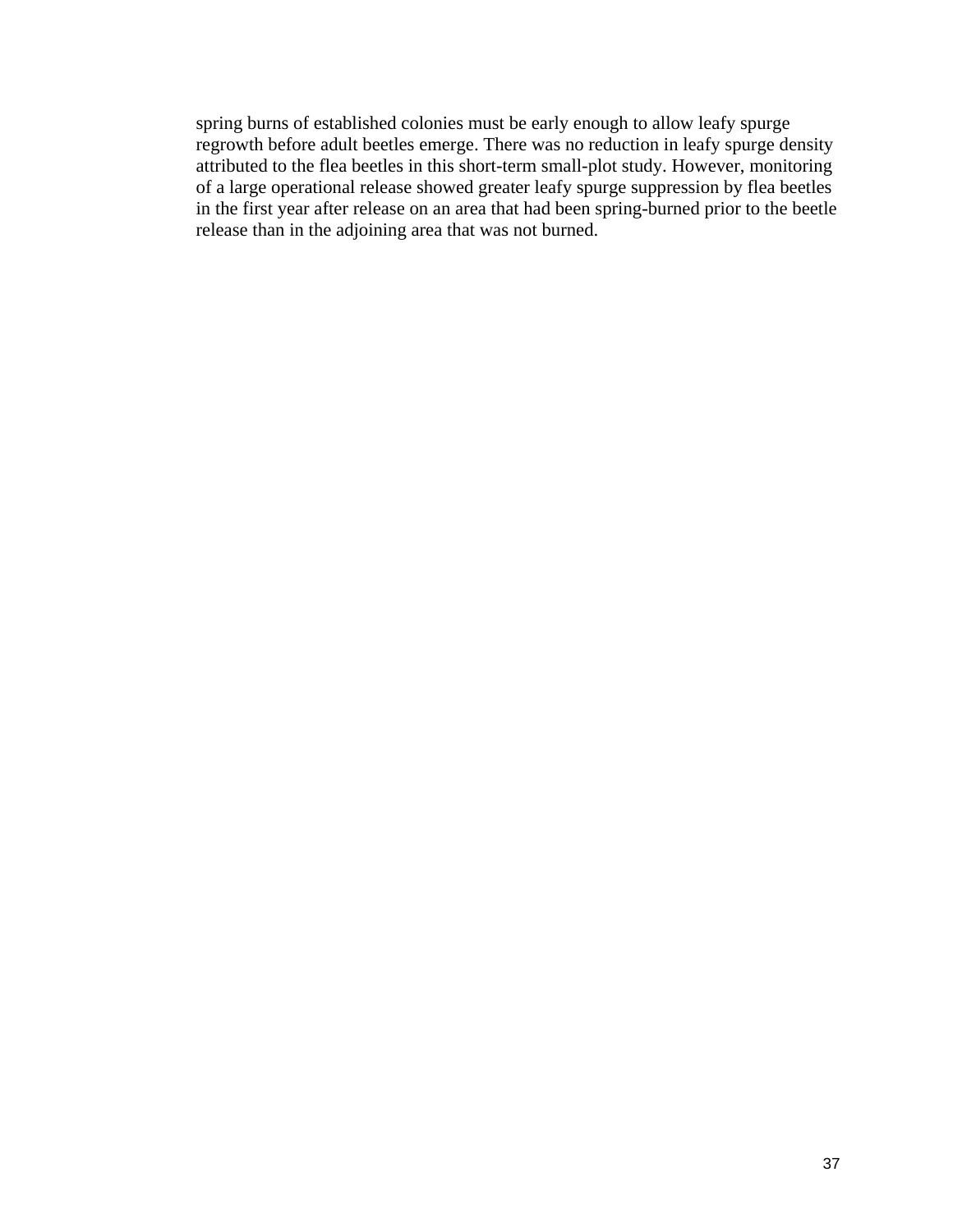# <span id="page-37-0"></span>**REFERENCES**

- Abella, S. R. 2001. Effectiveness of different management strategies for controlling spotted knapweed in remnant and restored prairies. Ecol. Restor. 19(2): 117-118.
- Abella, S. R., and N. W. MacDonald. 2000. Intense burns may reduce spotted knapweed germination. Ecol. Restor. 18: 203-205.
- Abrams, M. D. 1988. Effects of burning regime on buried seed banks and canopy coverage in a Kansas tallgrass prairie. Southwest. Nat. 33(1): 65-70.
- Abrams, M. D., and L. C. Hulbert. 1987. Effect of topographic position and fire on species composition in tallgrass prairie in northeast Kansas. Am. Midl. Nat. 117(2): 442-445.
- Alexander, J. M., and C. M. D'Antonio. 2003. Seed bank dynamics of French broom in coastal California grasslands: effects of stand age and prescribed burning on control and restoration. Restor. Ecol. 11(2): 185-197.
- Allen, E. B. 1995. Restoration ecology: limits and possibilities in arid and semiarid lands. *In*: Roundy, B. A., E. McArthur, H. Durant, J. S. Haley, and D. K. Mann, comps. Proc: Wildland shrub and arid land restoration symposium, Las Vegas, NV. Ogden, UT: U.S. Department of Agriculture, Forest Service, Gen. Tech. Rep. INT-GTR-315, pp. 7-15.
- Anderson, B. 1994. Converting smooth brome pasture to warm-season grasses. *In*: Wickett, R. G., P. D. Lewis, A. Woodliffe, and P. Pratt, eds. Proc. 13th North American prairie conference: spirit of the land, our prairie legacy. Windsor, ON. City of Windsor, ON, pp. 157-160.
- Anderson, H. G., and A.W. Bailey. 1980. Effects of annual burning on grassland in the aspen parkland of east-central Alberta. Can. J. Bot. 58: 985-996.
- Anderson, R. C., and J. Schwegman. 1971. The response of southern Illinois barren vegetation to prescribed burning. Trans. Ill. Acad. Sci. 64: 287-291.
- Antos, J. A., B. McCune, and C. Bara. 1983. The effect of fire on an ungrazed western Montana grassland. Am. Midl. Nat. 110(2): 354-364.
- Archibold, O. W., D. Brooks, and L. Delanoy. 1997. An investigation of the invasive shrub European buckthorn, *Rhamnus cathartica* L., near Saskatoon, Saskatchewan. Can. Field-Nat. 111: 617-621.
- Bainbridge, S. and C. M. D'Antonio. 2003. Prescribed fire for controlling exotics in the California grassland: factors influencing success. Proc.: Invasive plants in natural and managed systems: linking science and management [in conjunction with the] 7th international conference on the ecology and management of alien plant invasions. Ft. Lauderdale, FL.
- Barden, L. S. 1982. Effects of prescribed fire on honeysuckle and other ground flora. Restor. Manage. Notes. 1: 20.
- Barden, L. S., and J. F. Matthews. 1980. Change in abundance of honeysuckle (*Lonicera japonica*) and other ground flora after prescribed burning of a piedmont pine forest. Castanea 45(4): 257-260.
- Batcher, M. S. 2000. Element stewardship abstract for *Ligustrum* spp., privet. [http://tncweeds.ucdavis.edu/esadocs/documnts/ligu\\_sp.html.](http://tncweeds.ucdavis.edu/esadocs/documnts/ligu_sp.html) 12 p.
- Becker, D. A. 1989. Five years of annual prairie burns. *In*: Bragg, Thomas B., and Stubbendieck, James, ed. Proc.: Proc. 11th North American prairie conference -- prairie pioneers: ecology, history and culture. Lincoln, NE: University of Nebraska, pp. 163-168.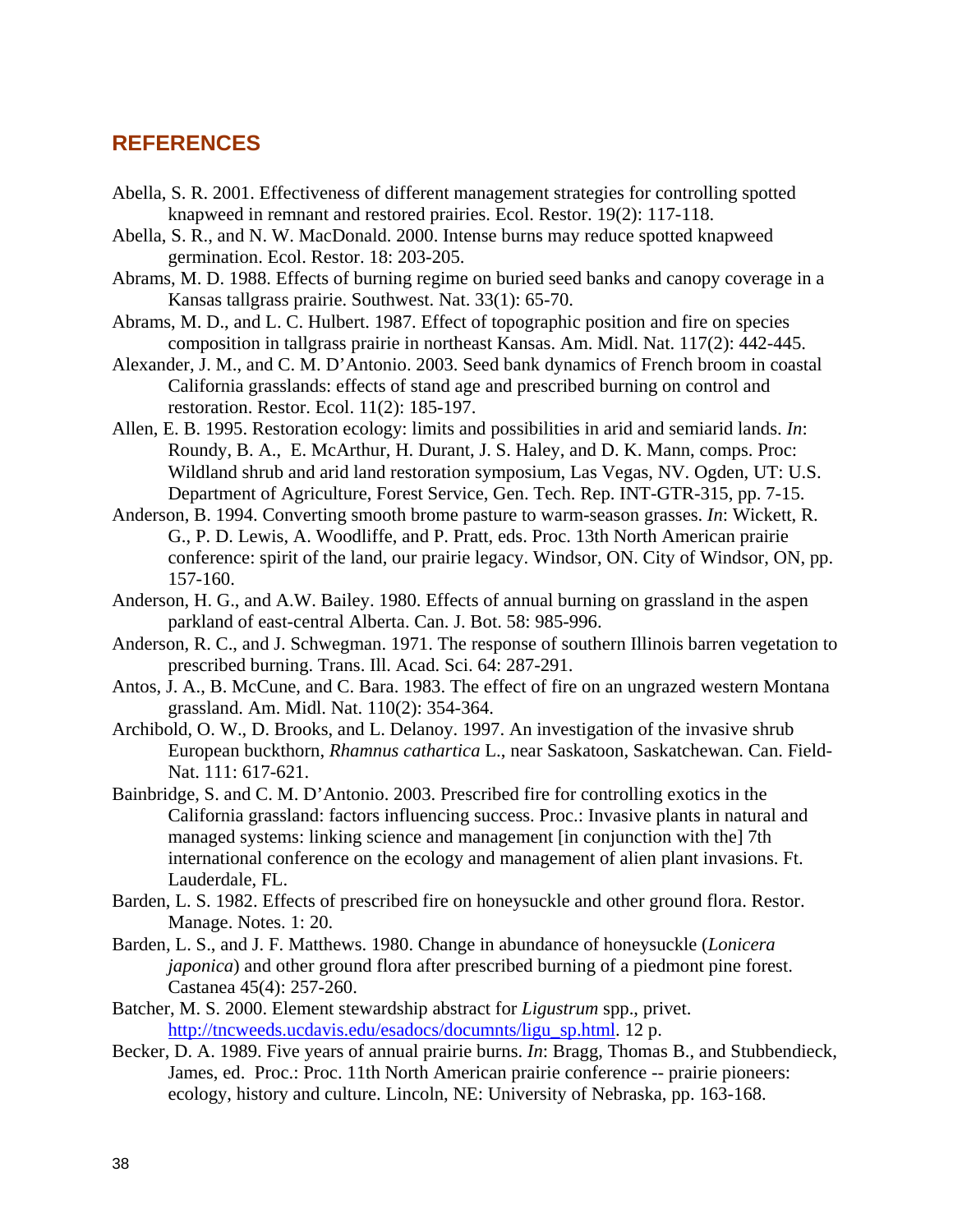- Bell, G. P. 1997. Ecology and management of *Arundo donax*, and approaches to riparian habitat restoration in southern California. *In*: Brock, J. H., M. Wade, P. Pysek, and D. Green, eds. Plant invasions: studies from North America and Europe. Leiden, The Netherlands: Backhuys Publishers, pp.103-113.
- Biedenbender, S. H., B. A. Roundy, and L. Abbott. 1995. Replacing Lehmann lovegrass with native grasses. *In*: Roundy, B. A., E. McArthur, H. Durant, J. S. Haley, and D. K. Mann, comp. Proceedings: wildland shrub and arid land restoration symposium, Las Vegas, NV. Ogden, UT: U.S. Department of Agriculture, Forest Service, Gen. Tech. Rep. GTR-INT-315, pp. 52-56.
- Biesboer, D. D., and W. L. Koukkari. 1990. Control of leafy spurge along rights-of-way with burning and herbicides. *In*: Proceedings and progress reports of the leafy spurge symposium, Gillette, WY. Great Plains Agricultural Council. 15 p.
- Blankespoor, G. W. 1987. The effects of prescribed burning on a tall-grass prairie remnant in eastern South Dakota. Prairie Nat. 19(3): 177-188.
- Blankespoor, G. W., and B. S. Bich. 1991. Kentucky bluegrass response to burning: interactions between fire and soil moisture. Prairie Nat. 23(4): 181-192.
- Blankespoor, G. W., and E. A. Larson. 1994. Response of smooth brome (*Bromus inermis* Leyss.) to burning under varying soil moisture conditions. Am. Midl. Nat. 131(2): 266- 272.
- Bossard, C. 2000a. *Cytisus scoparius*. *In*: Bossard, C. C., J. M. Randall, and M. C. Hoshovsky, eds. Invasive plants of California's wildlands. Berkeley, CA: University of California Press, pp. 145-150.
- Bossard, C. 2000b. *Genista monspessulana*. *In*: Bossard, C. C., J. M. Randall, and M. C. Hoshovsky, eds. Invasive plants of California's wildlands. Berkeley, CA: University of California Press, pp. 203-208.
- Bossard, C. C. 1993. Seed germination in the exotic shrub *Cytisus scoparius* (scotch broom) in California. Madrono 40(1): 47-61.
- Boudreau, D., and G. Willson. 1992. Buckthorn research and control at Pipestone National Monument (Minnesota). Restor. Manage. Notes 10(1): 94-95.
- Boyd, D. 1996. Use of fire to control French broom. *In*: Lovich, J., J. Randall, and M. Kelly, eds. California Exotic Pest Plant Council 1995 symposium proceedings. Pacific Grove, CA. Berkeley, CA: California Exotic Pest Plant Council, pp. 9-12.
- Brender, E. V. 1961. Control of honeysuckle and kudzu. Asheville, NC: U.S. Department of Agriculture, Forest Service, Southeastern Forest Experiment Station Paper No. 120. 9 p.
- Briese, D. T. 1996. Biological control of weeds and fire management in protected natural areas: Are they compatible strategies? Biol. Conserv. 77: 135-141.
- Brooks, M. 2001. Fire and invasive plants in the wildlands of California. Noxious Times. 3(4): 4- 5.
- Brooks, M. L. 2002. Peak fire temperatures and effects on annual plants in the Mojave Desert. Ecol. Appl. 12(4): 1088-1102.
- Brooks, M. L., and D. A. Pyke. 2001. Invasive plants and fire in the deserts of North America. *In*: Galley, K.E.M, and T. P. Wilson, eds. Proc. invasive species workshop: the role of fire in the control and spread of invasive species, San Diego, CA. Tallahassee, FL: Tall Timbers Research Station Misc. Pub. No. 11, pp. 1-14.
- Burke, W. J. 1990. Tamarisk and its control at Lake Mead Recreation Area. *In*: Kunzmann, M. R., R. R. Johnson, and P. S. Bennett, eds. Tamarisk control in southwestern United States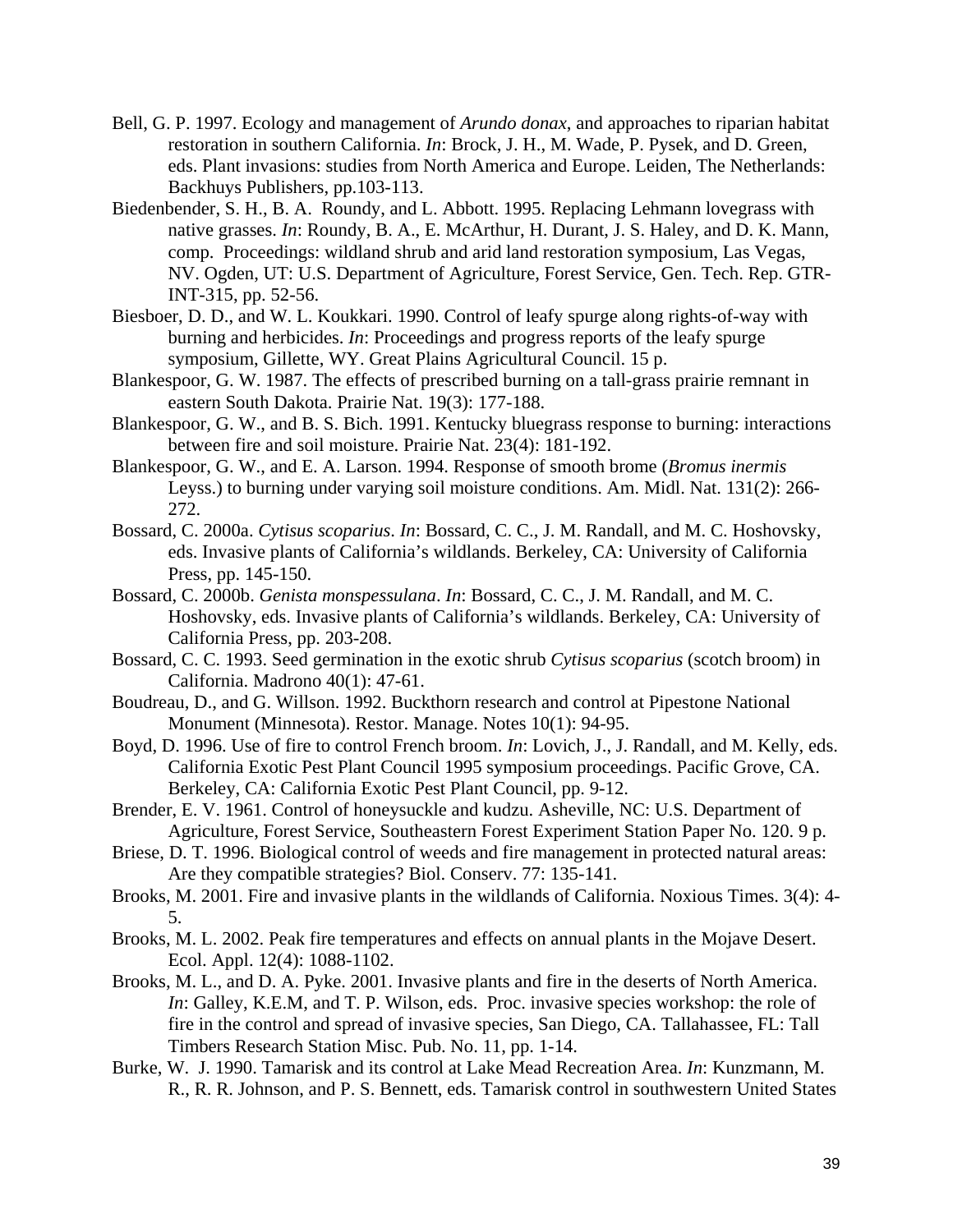-- proceedings of tamarisk conference. Tucson, AZ: Cooperative National Park Resources Studies Unit, University of Arizona, pp. 17-19.

- Bushey, C. L. 1985. Summary of results from the Galena Gulch 1982 spring burns (Units 1b). Missoula, MT: Systems for Environmental Management. 9 p.
- Carpenter, J. L. 1986. Responses of three plant communities to herbicide spraying and burning of spotted knapweed (*Centaurea maculosa)* in western Montana. Master's thesis. Missoula, MT: University of Montana. 110 p.
- Choi, Y. D., and N. D. Pavlovic. 1994. Comparison of fire, herbicide, and sod removal to control exotic vegetation. Nat. Areas J. 14(3): 217-218.
- Cione, N. K., P. E. Padgett, and E. B. Allen. 2002. Restoration of a native shrubland impacted by exotic grasses, frequent fire, and nitrogen deposition in southern California. Restor. Ecol. 10(2): 376-384.
- Clark, K. H. 1998. Use of prescribed fire to supplement control of an invasive plant, *Phragmites australis*, in marshes of southeast Virginia. *In*: Pruden, T. L., and L. A. Brennan, eds. Fire in ecosystem management: shifting the paradigm from suppression to prescription. Tall Timbers Fire Ecology Conference Proceedings. Tallahassee, FL: Tall Timbers Research Station. 140 p.
- Coffey, J. 1990. Summary report on tamarisk control: Joshua Tree National Monument. *In*: Kunzmann, M. R., R. R. Johnson, and P. S. Bennett, eds. Tamarisk control in southwestern United States -- proceedings of tamarisk conference. Tucson, AZ: Cooperative National Park Resources Studies Unit, University of Arizona, pp. 25-27.
- Cole, M.A.R. 1991. Vegetation management guideline: white and yellow sweet clover [*Melilotus alba* Desr. and *Melilotus officialis* (L.) Lam.]. Nat. Areas J. 11(4): 214-215.
- Curtis, J. T., and M. L. Partch. 1948. Effect of fire on the competition between blue grass and certain prairie plants. Am. Midl. Nat. 39(2): 437-443.
- D'Antonio, C., S. Bainbridge, C. Kennedy, J. W. Bartolome, and S. Reynolds. 2003. Ecology and restoration of California grasslands with special emphasis on the influence of fire and grazing on native grassland species. Unpubl. manuscript. University of California – Berkeley. 99 p.
- D'Antonio, C. M. 2000. Fire, plant invasions, and global changes. *In*: Mooney, H. A., and R. J. Hobbs, eds. Invasive Species in a Changing World. Washington, D.C.: Island Press, pp. 65-93.
- D'Antonio, C. M.; D. C. Odion, and C. M. Tyler. 1993. Invasion of maritime chaparral by the introduced succulent *Carpobrotus edulis*. Oecologia 95: 14-21.
- Daubenmire, R. 1968a. Ecology of fire in grasslands. Advances in Ecol. Res. 5: 209-266.
- Daubenmire, R. 1968b. Plant Communities: A Textbook of Plant Synecology. New York: Harper & Row Publishers, Inc. 300 p.
- Deuser, C. 2004. [Personal communication]. Lake Mead Exotic Plant Management Team, National Park Service, 601 Nevada Hwy, Boulder City, NV 89005.
- Dewey, S. A., R. W. Mace, L. A. Buhler, and K. Andersen. 2000. The interaction of fire and herbicides in the control of squarrose knapweed [Abstract]. Proc. Western Society of Weed Science. 53: 8-9.
- Diboll, N. 1986. Mowing as an alternative to spring burning for control of cool season exotic grasses in prairie grass plantings. *In*: Clambey, G. K., and R. H. Pemble, eds. The prairie: past, present and future. Proc. 9th North American prairie conference. Moorhead, MN. Fargo, ND: Tri-College University Center for Environmental Studies, pp. 204-209.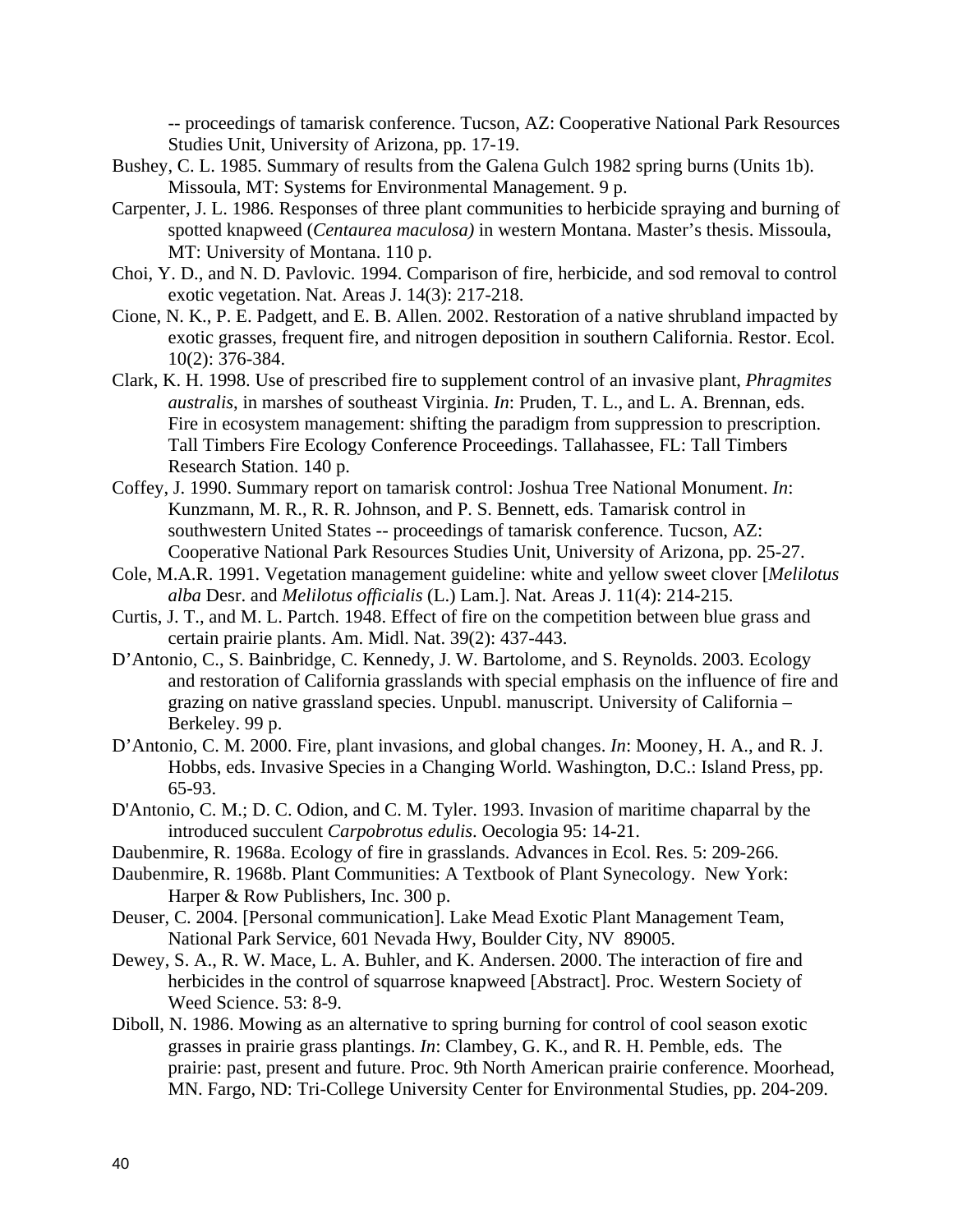- DiTomaso, J. 2001. Yellow starthistle information. [http://wric.ucdavis.edu/yst/.](http://wric.ucdavis.edu/yst/) Accessed Nov 2003.
- DiTomaso, J. M., and J. D. Gerlach, Jr. 2000. *Centaurea solstitialis*. *In*: Bossard, C. C., J. M. Randall, and M. C. Hoshovsky, eds. Invasive plants of California's wildlands. Berkeley, CA: University of California Press, pp. 101-106.
- DiTomaso, J. M., K. L. Heise, G. B. Kyser, A. M. Merenlender, and R. J. Keiffer. 2001. Carefully timed burning can control barb goatgrass. California Agric. 55(6): 47-53.
- DiTomaso, J. M., G. B. Kyser, and M. S. Hastings. 1999. Prescibed burning for control of yellow starthistle (*Centaurea solstitialis*) and enhanced native plant diversity. Weed Sci. 47(2): 233-242.
- DiTomaso, J. M., G. B. Kyser, S. Sweet, M. Doran, N. McDougald, R. Vargas, R. Wilson, and S. Orloff. 2003. Effect of grazing, prescribed burning, and herbicides on medusahead (*Taeniatherum caput-medusae*) control. Proc.: Invasive plants in natural and managed systems: Linking science and management [in conjunction with the] 7th international conference on the ecology and management of alien plant invasions. Ft. Lauderdale, FL.
- Dix, R. L. 1960. The effects of burning on the mulch structure and species composition of grasslands in western North Dakota. Ecology 41(1): 49-56.
- Doren, R. F., and L. D. Whiteaker. 1990. Effects of fire on different size individuals of *Schinus terebinthifolius*. Nat. Areas J. 10(3): 107-113.
- Doren, R. F., L. D. Whiteaker, and A. M. LaRosa. 1991. Evaluation of fire as a management tool for controlling *Schinus terebinthifolius* as secondary successional growth on abandoned agricultural land. Environ. Manage. 15(1): 121-129.
- Downey, P. O. 1999. Fire and weeds: a management option or Pandora's box? *In*: Lunt, I., D. Green, and B. Lord, eds. Proc.: Bushfire 99: Australian Bushfire Conference. Albury, NSW, Australia: Charles Sturt University: [http://www.csu.edu.au/special/bushfire99/papers/downey/index.html.](http://www.csu.edu.au/special/bushfire99/papers/downey/index.html) Accessed 2004.
- Dudley T. L. 2003. Noxious wildland weeds of California: *Arundo donax*. [http://ceres.ca.gov/tadn/ecology\\_impacts/arundo\\_ww.html.](http://ceres.ca.gov/tadn/ecology_impacts/arundo_ww.html) Accessed March 2004.
- Dyer, A. R., and K. J. Rice. 1997. Intraspecific and diffuse competition: the response of *Nassella pulchra* in a California grassland. Ecol. Appl. 7(2): 484-492.
- Eckardt, N. 1987. Element stewardship abstract for *Pastinaca sativa*, wild parsnip. [http://tncweeds.ucdavis.edu/esadocs/documnts/pastsat.pdf.](http://tncweeds.ucdavis.edu/esadocs/documnts/pastsat.pdf) Accessed 2004.
- Egan, T. B. 1999. Afton Canyon riparian restoration project fourth year status report. Proc. California Weed Science Society. California Weed Science Society. [http://www.cwss.org/pub.htm.](http://www.cwss.org/pub.htm) Accessed 2004.
- Ehrenreich, J. H. 1959. Effect of burning and clipping on growth of native prairie in Iowa. J. Range Manage. 12: 133-137.
- Emery, S. M., and K. L. Gross. 2003. Demographic responses of *Centaurea maculosa* to a seasonal variation in prescribed fire in a Midwest prairie restoration. Proc.: Invasive plants in natural and managed systems: linking science and management [in conjunction with the] 7th international conference on the ecology and management of alien plant invasions. Ft. Lauderdale, FL.
- Engle, D. M., and P. M. Bultsma. 1984. Burning of northern mixed prairie during drought. J. Range Manage. 37(5): 398-401.
- Evans, J. E. 1982. Japanese honeysuckle (*Lonicera japonica*): a literature review of management practices. Nat. Areas J. 4(2): 4-10.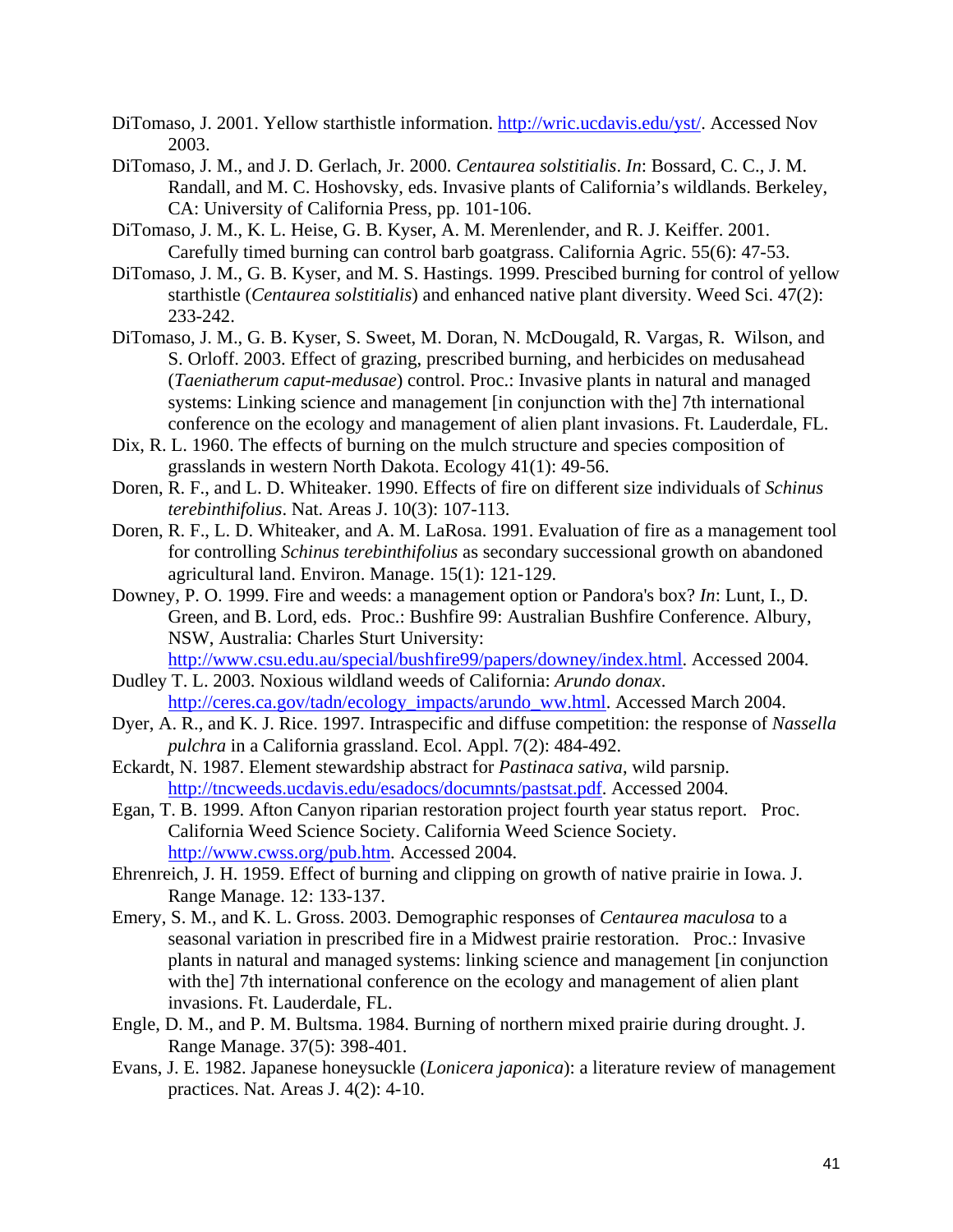- Evans, R. A., and J. A. Young. 1987. Seedbed modification with weed control and seeding. *In*: Frasier, G. W., and R. A. Evans, eds. Proc. Seed and seedbed ecology of rangeland plants. Tucson, AZ: U. S. Department of Agriculture, Agricultural Research Service, pp. 52-56.
- Everest, J. W., J. H. Miller, D. M. Ball, and M. G. Patterson. 1991. Kudzu in Alabama: history, uses, and control.<http://www.aces.edu/department/ipm/kudzu.htm>. Accessed 2004.
- Fellows, D. P., and W. E. Newton. 1999. Prescribed fire effects on biological control of leafy spurge. J. Range Manage. 52: 489-493.
- Friederici, P. 1995. The alien saltcedar. Am. Forests 101(1-2): 45-47.
- Furbush, P. 1953. Control of medusa-head on California ranges. J. Forestry 51: 118-121.
- Galley, K. M., and T. P. Wilson, eds. 2001. Proc. of the invasive species workshop: the role of fire in the control and spread of invasive species. Tallahassee, FL: U.S. Department of Agriculture Forest Service, Tall Timbers Research Station. Misc. Pub. No. 11.
- Gartner, F. R., R. I. Butterfield, W. W. Thompson, and L. R. Roath. 1979. Prescribed burning of range ecosystems in South Dakota. *In*: Hyder, D. N., ed. Proc. of the first international rangeland congress, Denver, CO. Lakewood, CO: Society of Range Management, pp. 687-690.
- Gartner, F. R.; J. R. Lindsey, and E. M. White. 1986. Vegetation responses to spring burning in western South Dakota. *In*: Clambey, G. K., and R. H. Pemble, eds. The prairie: past, present and future: Proceedings of the ninth North American prairie conference, Moorhead, MN. Fargo, ND: Tri-College University Center for Environmental Studies, pp. 143-146.
- Gartner, F. R. 1975. Wind Cave grassland ecology: final report. Unpub. paper on file at U.S. Department of Agriculture, Forest Service, Intermountain Research Station Intermountain Fire Sciences Laboratory, Missoula, MT. 46 p.
- George, M. R. 1992. Ecology and management of medusahead. Range Sci. Rep., University of California Dept. of Agronomy and Range, Davis, CA. 32 p.
- Gibson, D. J., and L. C. Hulbert. 1987. Effects of fire, topography and year-to-year climatic variation on species composition in tallgrass prairie. Vegetatio 72: 175-185.
- Gibson, D. J., T. R. Seastedt, and J. M. Briggs. 1993. Management practices in tallgrass prairie: large- and small-scale experimental effects on species composition. J. Appl. Ecol. 30: 247-255.
- Glass, W. D. 1991. Vegetation management guideline: cut-leaved teasel (*Dipsacus laciniatus* L.) and common teasel (*Dipsacus sylvestris* L.). Nat. Areas J. 11(4): 213-214.
- Goodrich, S., and D. Rooks. 1999. Control of weeds at a pinyon-juniper site by seeding grasses. *In*: Monsen, S. B., and R. Stevens, comp. Proc.: Ecology and management of pinyonjuniper communities within the interior West, Provo, UT. Ogden, UT: U.S. Department of Agriculture, Forest Service, Rocky Mountain Research Station RMRS-P-9, pp. 403- 407.
- Gordon, R. A., and C. J. Scifres. 1977. Burning for improvement of Macartney rose-infested coastal prairie. Texas Agric. Exp. Sta. Bull. 1183: pp. 4-15.
- Gordon, R. A., C. J. Scifres, and J. L. Mutz. 1982. Integration of burning and picloram pellets for Macartney rose control. J. Range Manage. 35(4): 427-430.
- Grace, J. B. 1998. Can prescribed fire save the endangered coastal prairie ecosystem from the Chinese tallow invasion? Endangered Species Update 15(5): 70-76.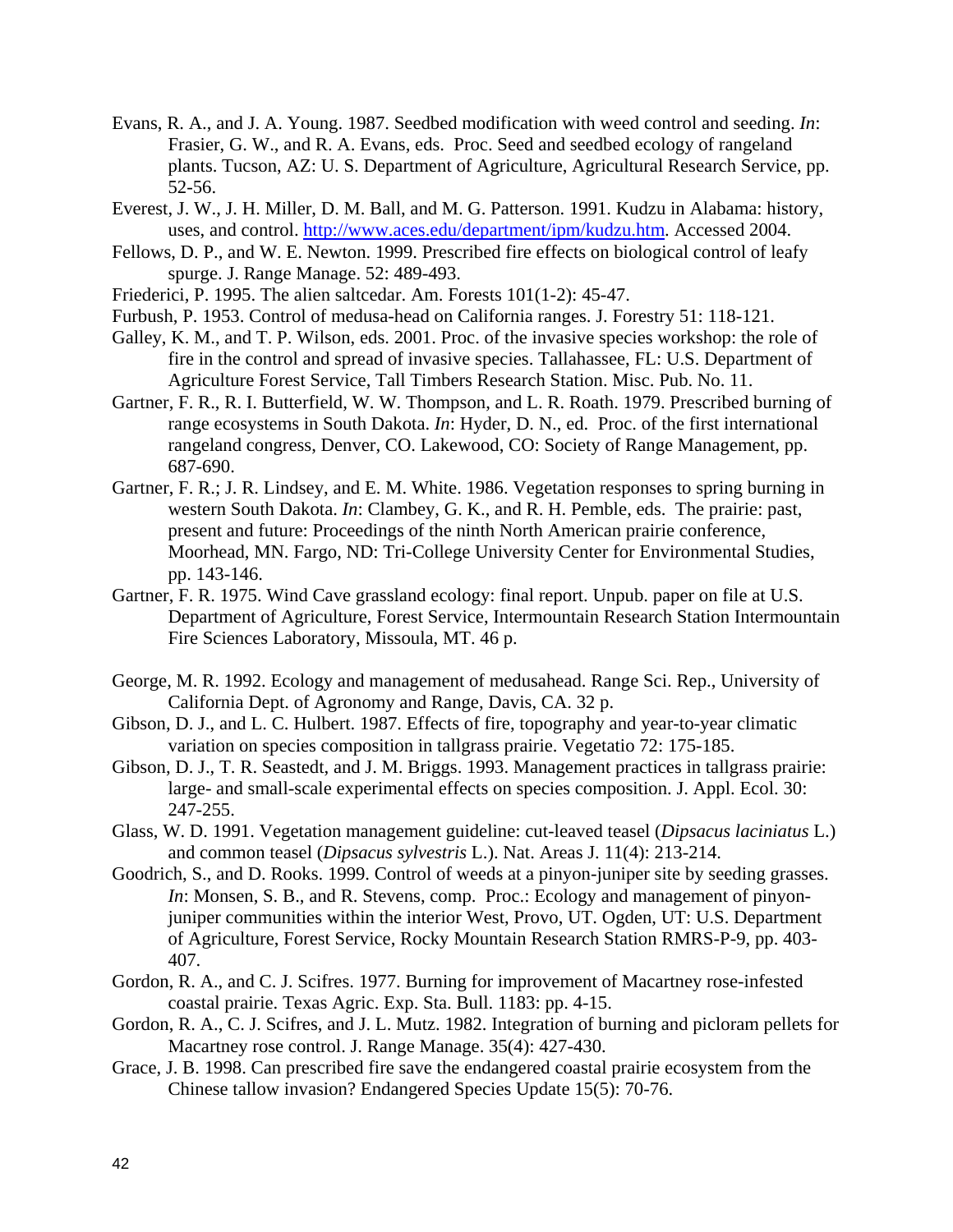- Grace, J. B., M. D. Smith, S. L. Grace, S. L. Collins, and T. J. Stohlgren. 2001. Interactions between fire and invasive plants in temperate grasslands of North America. *In*: Galley, K. E.M., and T. P. Wilson, eds. Proceedings of the invasive species workshop: the role of fire in the control and spread of invasive species, San Diego, CA. Tallahassee, FL: Tall Timbers Research Station Misc. Pub. No. 11, pp. 40-65.
- Grese, R. E. 1992. The landscape architect and problem exotic plants. *In*: Burley, J. B., ed. Proceedings of the American Society of Landscape Architects' Open Committee on Reclamation: reclamation diversity, San Diego, CA. Am. Soc. Landscape Architects, pp. 7-15.
- Grilz, P. L., and J. T. Romo. 1994. Water relations and growth of *Bromus inermis* Leyss (smooth brome) following spring or autumn burning in a fescue prairie. Am. Midl. Nat. 132(2): 340-348.
- Hadley, E. B. 1970. Net productivity and burning responses of native eastern North Dakota prairie communities. Am. Midl. Nat. 84(1): 121-135.
- Haney, A. and S. I. Apfelbaum. 1990. Structure and dynamics of midwest oak savannas. *In*: Sweeney, J. M., ed. Proceedings: Management of dynamic ecosystems, Springfield, IL. West Lafayette, IN: The Wildlife Society, pp. 20-30.
- Hansen, R. B. 1986. The effect of fire and fire frequency on grassland species composition in California's Tulare Basin. Fresno, CA: California State University, Fresno. 133 p.
- Harrod, R. J., and S. Reichard. 2001. Fire and invasive species within the temperate and boreal coniferous forests of western North America. *In*: Galley, K.E.M, and T. P. Wilson, eds. Proceedings of the invasive species workshop: the role of fire in the control and spread of invasive species, San Diego, CA. Tallahassee, FL: Tall Timbers Research Station Misc. Pub. No. 11, pp. 95-101.
- Hartnett, D. C., K. R. Hickman, and L.E.F. Walter. 1996. Effects of bison grazing, fire, and topography on floristic diversity in tallgrass prairie. J. Range Manage. 49(5): 413-420.
- Hastings, M. S., and J. M. DiTomaso. 1996. Fire controls yellow star thistle in California grasslands: test plots at Sugarloaf Ridge State Park. Restor. Manage. Notes 14(2): 124- 128.
- Hatcher, P. E., and B. Melander. 2003. Combining physical, cultural and biological methods: prospects for integrated non-chemical weed management strategies. Weed Res. 43: 303- 322.
- Heady, H. F. 1956. Changes in a California annual plant community induced by manipulation of natural mulch. Ecology 37(4): 798-811.
- Heidorn, R. 1991. Vegetation management guideline: exotic buckthorns -- common buckthorn (*Rhamnus cathartica* L.), glossy buckthorn (*Rhamnus frangula* L.), Dahurian buckthorn (*Rhamnus davurica* Pall.). Nat. Areas J. 11(4): 216-217.
- Heim J. 1990. Vegetation management guideline: trailing crown vetch (*Coronilla varia* L.) <http://www.inhs.uiuc.edu/chf/outreach/VMG/tcvetch.html>. Accessed 2004.
- Heitlinger, M. E. 1975. Burning a protected tallgrass prairie to suppress sweetclover, *Melilotus alba* Desr. *In*: Wali, M. K., ed. Prairie: a multiple view. Grand Forks, ND: The University of North Dakota Press, pp. 123-132.
- Henderson, R. A. 1990. Controlling reed canary grass in a degraded oak savanna (Wisconsin). Restor. Manage. Notes 8(2): 123-124.
- Henderson, R. A. 1992. Ten-year response of a Wisconsin prairie remnant to seasonal timing of fire. *In*: Smith, D. D., and C. A. Jacobs, eds. Proceedings of the 12th North American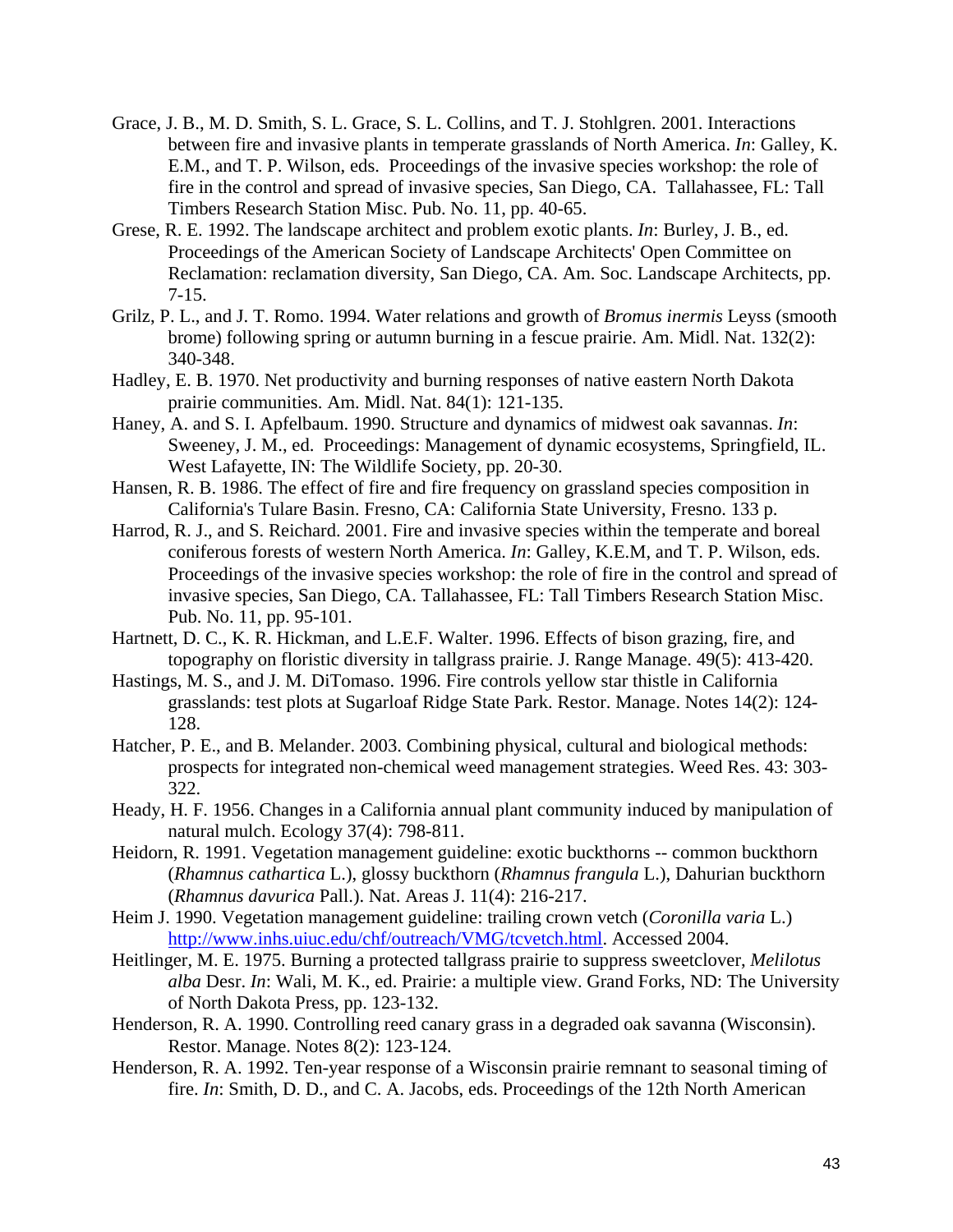prairie conference: recapturing a vanishing heritage, Cedar Falls, IA. Cedar Falls, IA: University of Northern Iowa, pp. 121-125.

- Hill, G. R., and W. J. Platt. 1975. Some effects of fire upon a tall prairie plant community in northwestern Iowa. *In*: Wali, M. K., ed. Prairie: a multiple view -- proceedings of the 4th Midwest Prairie Conference University of North Dakota, Grand Forks, ND. Grand Forks, ND: University of North Dakota Press, pp. 103-113.
- Hogenbirk, J. C., and R. W. Wein. 1991. Fire and drought experiments in northern wetlands: a climate change analogue. Can. J. Bot. 69: 1991-1997.
- Hopkinson, P., J. S. Fehmi, and J. W. Bartolome. 1999. Summer burns reduce cover, but not spread, of barbed oatgrass in California grassland. Ecol. Restor. 17(3): 168-169.
- Hover, E. I., and T. B. Bragg. 1981. Effect of season of burning and mowing on an eastern Nebraska *Stipa-Andropogon* prairie. Am. Midl. Nat. 105(1): 13-18.
- Hulbert, L. C. 1988. Causes of fire effects in tallgrass prairie. Ecology 69(1): 46-58.
- Hutchison, M. 1992. Vegetation management guideline: Canada thistle (*Cirsium arvense* (L) Scop.). Nat. Areas J. 12(3): 160-161.
- Jacobs, J. S., and R. L. Sheley. 2003a. Prescribed fire effects on dalmatian toadflax. J. Range Manage. 56: 193-197.
- Jacobs, J. S., and R. L. Sheley. 2003b. Testing the effects of herbicides and prescribed burning on dalmatian toadflax (Montana). Ecol. Restor. 21(2): 138-139.
- Johnson, R. W., and R. W. Purdie. 1981. The role of fire in the establishment and management of agricultural systems. *In*: Gill, A. M., R. H. Groves, and I. R. Noble, eds. Fire and the Australian biota. Canberra, Australia: Australian Academy of Science, pp. 497-528.
- Kan, T., and O. Pollak. 2000. *Taeniatherum caput-medusae*. *In*: C. C. Bossard, J. M. Randall, and M. C. Hoshovsky, eds. Invasive plants of California's wildlands. Berkeley, CA: University of California Press, pp. 309-312.
- Keeley, J. E. 2001. Fire and invasive species in Mediterranean-climate ecosystems of California. *In*: Galley, K.E.M., and T. P. Wilson, eds. Proceedings of the invasive species workshop: the role of fire in the control and spread of invasive species, San Diego, CA. Tallahassee, FL: Tall Timbers Research Station Misc. Pub. No. 11, pp. 81-94.
- Kirsch, L. M., and A. D. Kruse. 1973. Prairie fires and wildlife. *In*: Komarek, E. V. Sr., Conf. Chair. Proceedings of the annual Tall Timbers fire ecology conference, Lubbock, TX. Tallahassee, FL: Tall Timbers Research Station, pp. 289-303.
- Klemmedson, J. O., and J. G. Smith. 1964. Cheatgrass (*Bromus tectorum* L.). Bot. Rev. 30: 226- 261.
- Kline, V. M. 1983. Control of sweet clover in a restored prairie (Wisconsin). Restor. Manage. Notes 1(4): 30-31.
- Kline, V. M. 1984. Response of sweet clover (*Melilotus alba* Desr.) and associated prairie vegetation to seven experimental burning and mowing treatments. *In*: Clambey, G. K., and R. H. Pemble, eds. Proceedings of the 9th North American prairie conference, Moorhead, MN. Fargo, ND: Tri-College University Center for Environmental Studies, pp. 149-152.
- Kline, V. M., and T. McClintock. 1994. Effect of burning on a dry oak forest infested with woody exotics. *In*: Wickett, R. G., P. D. Lewis, A. Woodliffe, and P. Pratt, eds. Proceedings of the 13th North American Prairie Conference: spirit of the land, our prairie legacy, Windsor, ON. City of Windsor, ON, pp. 207-213.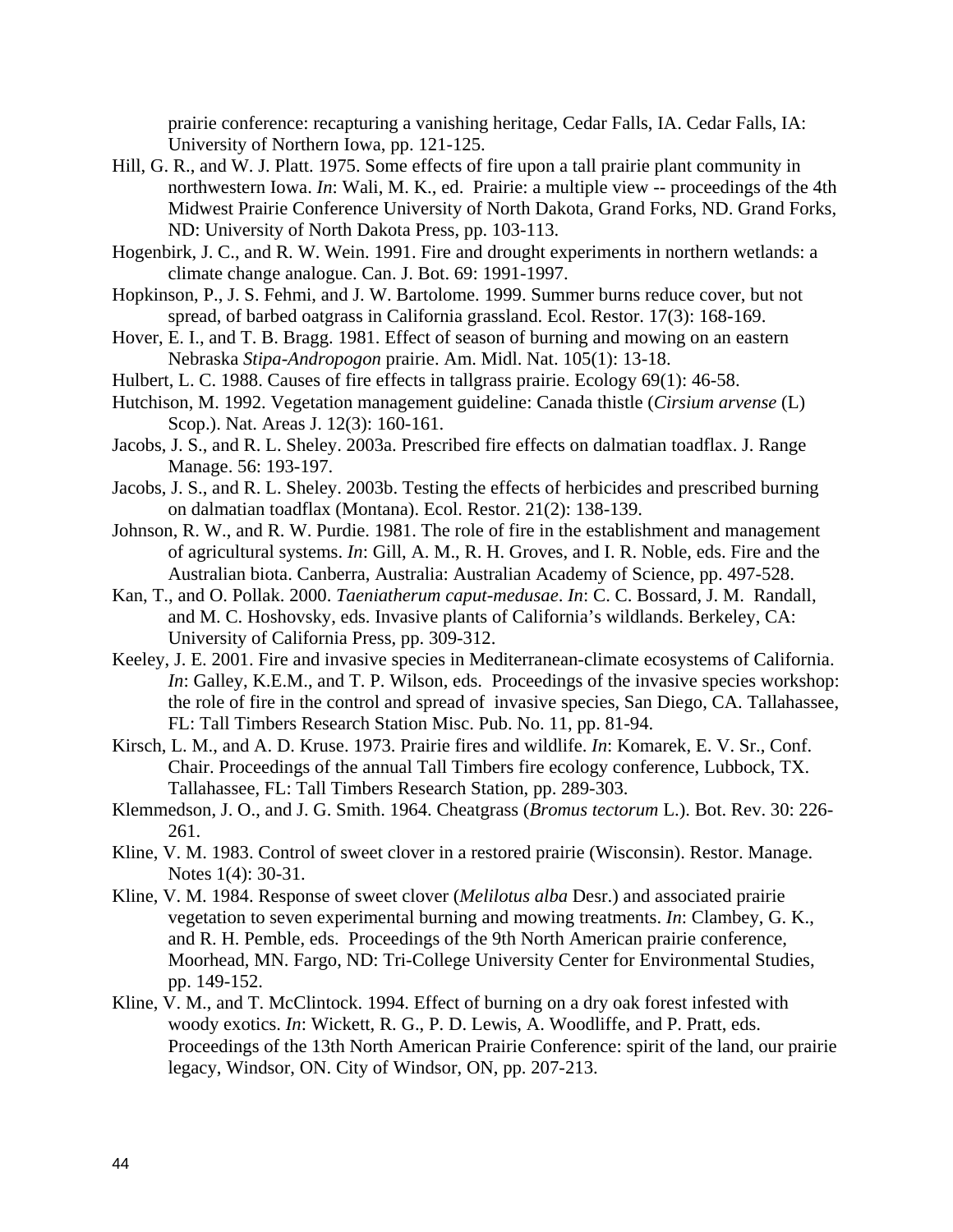- Klinger, R. C., and B. Brenton. 2000. The relative effectiveness of prescribed burning and herbicide application for controlling fennel on Santa Cruz Island, California. *In*: Moser, W. K., and C. F. Moser, eds. Proceedings: Fire and forest ecology: innovative silviculture and vegetation management. Tall Timbers Fire Ecology Conference, Tallahassee, FL. Tallahassee, FL: Tall Timbers Research Station Pub. No. 21.
- Kyser, G. B., and J. M. DiTomaso. 2002. Instability in a grassland community after the control of yellow starthistle (*Centaurea solstitialis*) with prescribed burning. Weed Sci. 50: 648- 657.
- Leatherman, T. 2004. [Personal communication]. National Park Service Pinnacles National Monument, 5000 Hwy 146, Paicines, CA 95043.
- Lesica, P., and B. Martin. 2003. Effects of prescribed fire and season of burn on recruitment of the invasive exotic plant, *Potentilla recta*, in a semiarid grassland. Restor. Ecol. 11(4): 516-523.
- Luken, J. O., and M. Shea. 2000. Repeated prescribed burning at Dinsmore Woods State Nature Preserve (Kentucky, USA): responses of the understory community. Nat. Areas J. 20(2): 150-158.
- MacDonald, N., P. J. Bosscher, C. A. Mieczkowski, E. M. Sauter, and B. J. Tinsley. 2001. Preand post-burning reduces establishment of spotted knapweed seedlings (Michigan). Ecol. Restor. 19(4): 262-263.
- Major, J., C. M. McKell, and L. J. Berry. 1960. Improvement of medusahead-infested rangeland. California Agricultural Experiment Station, Davis, CA: University of California Coop. Ext. Leaflet No. 123. 6 p.
- Maret, M. P., and M. V. Wilson. 2000. Fire and seedling population dynamics in western Oregon prairies. J. Veg. Sci. 11: 307-314.
- Marks, M., B. Lapin, and J. Randall. 1993. Element stewardship abstract for *Phragmites australis*, common reed. <http://tncweeds.ucdavis.edu/esadocs/phraaust.html>. Accessed 2004.
- Marks, M., B. Lapin, and J. Randall. 1994. *Phragmites australis* (*P. communis*): threats, management, and monitoring. Nat. Areas J. 14(4): 285-294.
- Martin, C. A., and G. R. Parker. 2003. Response of garlic mustard (*Alliaria petiolata*) and central hardwood forest understory to herbicide and prescribed burning. Invasive plants in natural and managed systems: linking science and management [in conjunction with the] 7th international conference on the ecology and management of alien plant invasions. Ft. Lauderdale, FL.
- Martin, E. L., and I. D. Martin. 1999. Prescribed burning and competitive reseeding as tools for reducing yellow starthistle (*Centaurea solstitialis*) at Pinnacles National Monument. *In*: Kelly, M., M. Howe, and B. Neill, eds. Proc. California Exotic Pest Plant Council Symposium, Vol. 5, Sacramento, CA. Berkeley, CA: California Exotic Pest Plant Council, pp. 51-56.
- Masters, R. A. 1992. Leafy spurge: threat to central plains grasslands. *In*: Smith, D. D., and C. A. Jacobs, eds. Proceedings of the 12th North American prairie conference, Cedar Falls, IA. Cedar Falls, IA: University of Northern Iowa, pp. 101-106.
- Masters, R. A., and S. J. Nissen. 1998. Revegetating leafy spurge (*Euphorbia esula*)-infested rangeland with native tallgrasses. Weed Technol. 12(2): 381-390.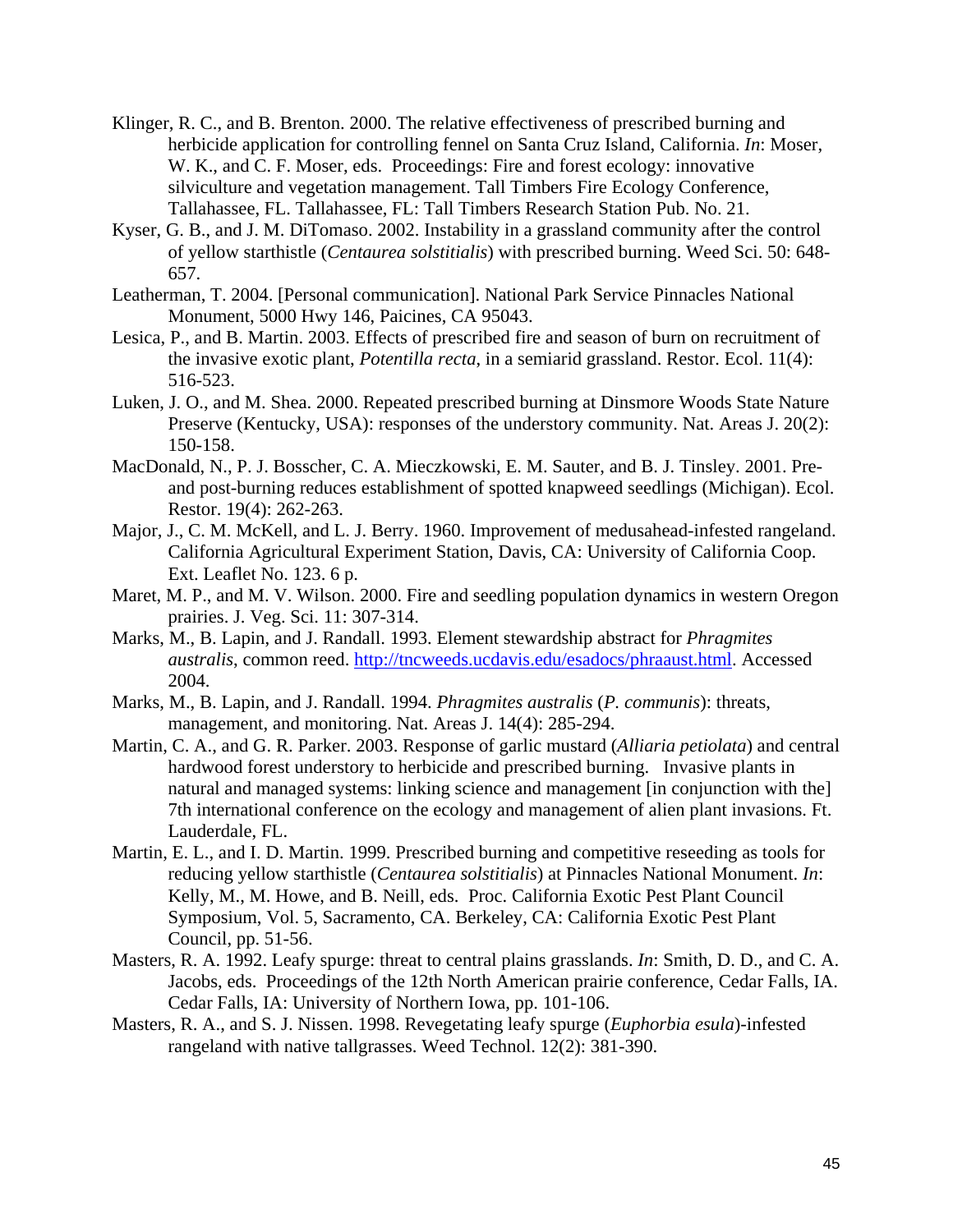- Masters, R. A., S. J. Nissen, R. E. Gaussoin, D. D. Beran, and R. N. Stougaard. 1996. Imidazolinone herbicides improve restoration of Great Plains grasslands. Weed Technol. 10(2): 392-403.
- Masters, R. A., K. P. Vogel, and R. B. Mitchell. 1992. Response of Central Plains tallgrass prairies to fire, fertilizer, and atrazine. J. Range Manage. 45(3): 291-295.
- McKell, C. M., B. L. Kay, and J. Major. 1959. Herbicides on rangeland forage. Calif. Agric. 13(4): 7-9, 15.
- McKell, C. M., A. M. Wilson, and B. L. Kay. 1962. Effective burning of rangelands infested with medusahead. Weeds 10(2): 125-131.
- McMurphy, W. E., and K. L. Anderson. 1965. Burning Flint Hills range. J. Range Manage. 18: 265-269.
- McPherson, G. R. 1995. The role of fire in the desert grasslands. *In*: McClaran, M. P., and T. R. Van Devender, eds. The desert grassland. Tucson, AZ: University of Arizona Press, pp. 130-151.
- Menke, J. W. 1992. Grazing and fire management for native perennial grass restoration in California grasslands. Fremontia 20(2): 22-25.
- Meyer, M. D., and P. M. Schiffman. 1999. Fire season and mulch reduction in a California grassland: a comparison of restoration strategies. Madrono 46(1): 25-37.
- Miller, H. C., D. Clausnitzer, and M. M. Borman. 1999. Medusahead. *In*: Sheley, R. L., and J. K. Petroff, editors. Biology and Management of Noxious Rangeland Weeds. Corvallis, OR: Oregon State University Press, pp. 271-281.
- Missouri Department of Conservation. 2003. Vegetation management guideline: kudzu [*Pueraria lobata* (Willd.) Ohwi]

<http://www.conservation.state.mo.us/nathis/exotic/vegman/fifteen.htm>. Accessed 2004.

- Molnar, G., R. H. Hofstetter, R. F. Doren, L. D. Whiteaker, and M. T. Brennan. 1991. Management of *Melaleuca quinquenervia* within East Everglades wetlands. *In*: Center, T. D., R. F. Doren, R. L. Hofstetter, R. L. Myers, and L. D. Whiteaker, eds. Proceedings of the symposium on exotic pest plants, Miami, FL. Washington, D.C.: U.S. Department of the Interior, National Park Service Tech. Rep. NPS/NREVER/NRTR-91/06, pp. 237-249.
- Moorhead, D. J., and K. D. Johnson. 2002. Controlling kudzu in CRP stands. [http://www.bugwood.org/crp/kudzu.html.](http://www.bugwood.org/crp/kudzu.html) Accessed 2004.
- Morghan, K.J.R., T. R. Seasted, and P. J. Sinton. 2000. Frequent fire slows invasion of ungrazed tallgrass prairie by Canada thistle (Colorado). Ecol. Restor. 18(2): 194-195.
- Murphy, A. H., and W. C. Lusk. 1961. Timing medusahead burns. Calif. Agric. 15: 6-7.
- Murphy, A. H., and D. Turner. 1959. A study on the germination of Medusa-head seed. Calif. Dept. of Agric. Bull. 48: 6-10.
- Myers, R. L., H. A. Belles, and J. R. Snyder. 2001. Prescribed fire in the management of *Melaleuca quinquenervia* in subtropical Florida. *In*: Galley, K.E.M., and T. P. Wilson, eds. Proceedings of the invasive species workshop: the role of fire in the control and spread of invasive species, San Diego, CA. Tallahassee, FL: Tall Timbers Research Station Misc. Pub. No. 11, pp. 132-140.
- Nagel, H. G. 1980. Effect of spring burning date on mixed-prairie soil moisture, productivity and plant species composition. *In*: Kucera, C. L., ed. Proceedings of the 7th North American prairie conference, Springfield, MO. Springfield, MO: Southwest Missouri State University, pp. 259-263.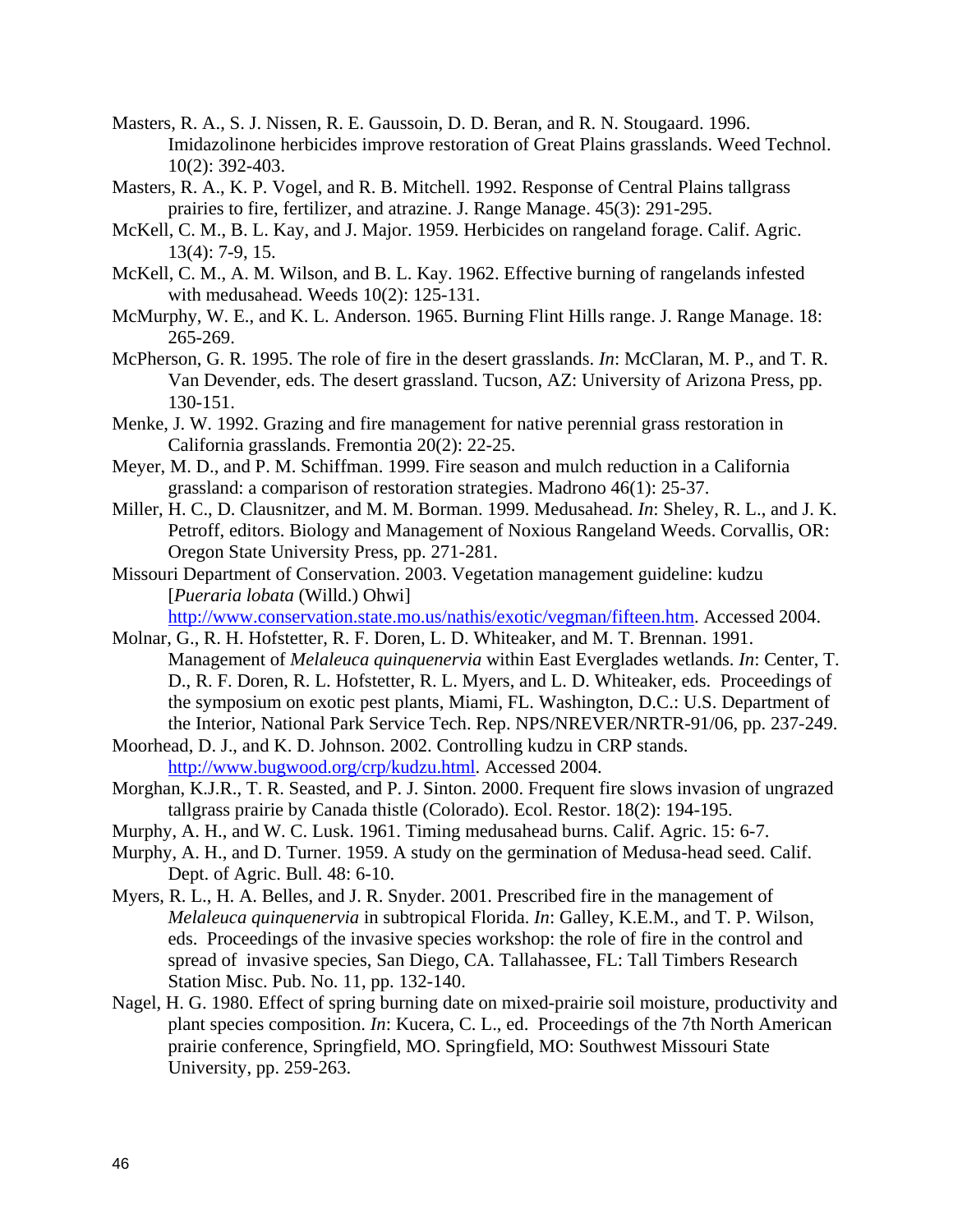- Nuzzo, V. A. 1991. Experimental control of garlic mustard [*Alliaria petiolata* (Bieb.) Cavara & Grande] in northern Illinois using fire, herbicide, and cutting. Nat. Areas J. 11(3): 158- 167.
- Nuzzo, V. A., W. McClain, and T. Strole. 1996. Fire impact on groundlayer flora in a sand forest 1990-1994. Am. Midl. Nat. 136(2): 207-221.
- Nyboer, R. 1990. Vegetation management guideline -- bush honeysuckles: Tatarian, Morrow's, belle, and Amur honeysuckle (*Lonicera tatarica* L., *L. morrowii* Gray, *L. x bella* Zabel, and *L. maackii* (Rupr.) Maxim.)

<http://www.inhs.uiuc.edu/chf/outreach/VMG/bhnysckl.html>. Accessed 2004.

- Odion, D. C., and K. A. Haubensak. 1997. Response of French broom to fire. *In*: Morales, M., and Morales, T., eds. Proceedings: Fire in California ecosystems: integrating ecology, prevention and management, San Diego, CA. Davis, CA: Assoc. Fire Ecol., pp. 296-307.
- Old, S. M. 1969. Microclimates, fire, and plant production in an Illinois prairie. Ecol. Monogr. 39: 355-384.
- Olson, W. W. 1975. Effects of controlled burning on grassland within the Tewaukon National Wildlife Refuge. Fargo, ND: North Dakota State University of Agriculture and Applied Science. 137 p.
- Parker, I. M. 2001. Safe site and seed limitation in *Cytisus scoparius* (Scotch broom): invasibility, disturbance, and the role of cryptogams in a glacial outwash prairie. Biol. Invasions 3: 323-332.
- Parsons, D. J. and S. DeBenedetti. 1984. Effects of prescribed fire on annual grasslands in Sequoia National Park [abstract]. Bull. Ecol. Soc. Am. 65(2): 258.
- Parsons, D. J., and T. J. Stohlgren. 1989. Effects of varying fire regimes on annual grasslands in the southern Sierra Nevada of California. Madrono 36(3): 154-168.
- Pendergrass, K. L., P. M. Miller, and J. B. Kauffman. 1988. Prescribed fire and the response of woody species in Willamette Valley wetland prairies. Restor. Ecol. 6(3): 303-311.
- Platt, B., and L. Stanton. 2003. Managing invasions of fire-frequented ecosystems: hardwoods and graminoids in southeastern savannas, prairies, and marshes. Proceedings: Invasive plants in natural and managed systems: linking science and management [in conjunction with the] 7th international conference on the ecology and management of alien plant invasions. Ft. Lauderdale, FL.
- Pollak, O., and T. Kan. 1998. The use of prescribed fire to control invasive exotic weeds at Jepson Prairie Preserve. *In*: Witham, C. W., E. T. Bauder, D. Belk, W. R. Ferren Jr., and R. Ornduff, eds. Ecology, conservation, and management of vernal pool ecosystems - proceedings from a 1996 conference, Sacramento, CA. Sacramento, CA: California Native Plant Society, pp. 241-249.
- Ponzetti, J. M. 1997. Assessment of medusahead and cheatgrass control techniques at Lawrence Memorial Grassland Preserve: 1996 annual report. Portland, OR: The Nature Conservancy. 17 p.
- Post, T. W., and E. McCloskey. 1990. Glossy buckthorn resists control by burning (Indiana). Restor. Manage. Notes 8(1): 52-53.
- Price, C. A., and J. F. Weltzin. 2003. Managing non-native plant populations through intensive community restoration in Cades Cove, Great Smoky Mountains National Park, U.S.A. Restor. Ecol. 11(3): 351-358.
- Prosser, C. W., K. K. Sedivec, and W. T. Barker. 1999. Effects of prescribed burning and herbicide treatments on leafy spurge (*Euphorbia esula*). *In*: Proceedings of the 20th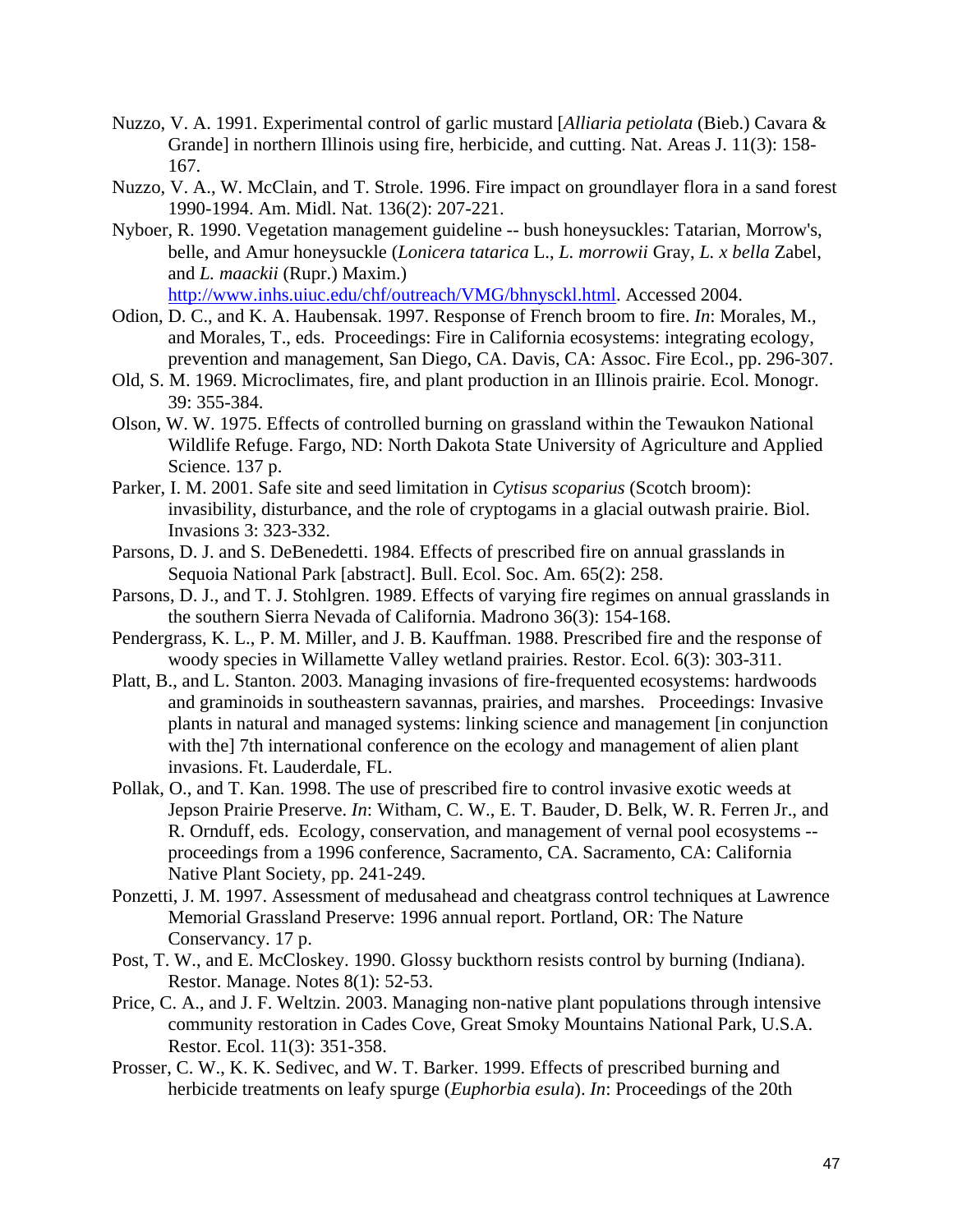anniversary leafy spurge symposium, Medora, ND. Sidney, MT: USDA Agric. Research Service TEAM Leafy Spurge.

- Pyke, D. A., M. Brooks, and C. D'Antonio. 2003. What we know and where we need to go with the use of fire to control invasive plants. Proc.: Invasive plants in natural and managed systems: linking science and management [in conjunction with the] 7th international conference on the ecology and management of alien plant invasions. Ft. Lauderdale, FL.
- Racher, B., and C. Britton. 2003. Fire as part of an integrated management approach for saltcedar. Proc.: Invasive plants in natural and managed systems: linking science and management [in conjunction with the] 7th international conference on the ecology and management of alien plant invasions. Ft. Lauderdale, FL.
- Racher, B. J., and R. B. Mitchell. 1999. Management of saltcedar in eastern New Mexico and Texas. Research highlights 1999: Noxious brush and weed control. Vol. 30. Lubbock, TX: Texas Tech University College of Agricultural Sciences and Natural Resources, pp. 14-15
- Racher, B. J., R. B. Mitchell, C. Schmidt, and J. Bryan. 2001. Prescribed burning prescriptions for saltcedar in New Mexico. Research highlights 2001: Noxious brush and weed control. Vol. 32. Lubbock, TX: Texas Tech University College of Agricultural Sciences and Natural Resources, p. 25.
- Rasmussen, G. A. 1994. Prescribed burning considerations in sagebrush annual grassland communities. *In*: Monsen, S. B., and S. G. Kitchen, eds. Proceedings: ecology and management of annual rangelands. Ogden, UT: U.S. Department of Agriculture, Forest Service, Gen. Tech. Rep. GTR-INT-313, pp. 69-70.
- Redmann, R. E., J. T. Romo, B. Pylypec, and E. A. Driver. 1993. Impacts of burning on primary productivity of *Festuca* and *Stipa-Agropyron* grasslands in central Saskatchewan. Am. Midl. Nat. 130: 262-273.
- Renney, A. J., and E. C. Hughes. 1969. Control of knapweed *Centaurea* species in British Columbia with Tordon herbicides. Down to Earth 24: 6-8.
- Rhoades, C., T. Barnes, and B. Washburn. 2002. Prescribed fire and herbicide effects on soil processes during barrens restoration. Restor. Ecol. 10(4): 656-664.
- Rice, B. M., and J. Randall. 2001. Weed report: *Cirsium arvense*, Canada thistle. Wildland weeds management and research: 1998-99 weed survey. The Nature Conservancy Wildland Invasive Species Program, University of California, Davis, CA -- Weeds on the Web. <http://tncweeds.ucdavis.edu/survey.html>.
- Richards, M. S., and R. Q. Landers. 1973. Responses of species in Kaslow Prairie, Iowa, to an April fire. Proceedings of the Iowa Academy of Science 80(4): 159-161.
- Richburg, J. A., A. Dibble, and W.A.I. Patterson. 2001. Woody invasive species and their role in altering fire regimes of the northeast and mid-Atlantic states. *In*: Galley, K.E.M., and T. P. Wilson, eds. Proceedings of the Invasive Species Workshop: the Role of Fire in the Control and Spread of Invasive Species -- Fire Conference 2000: the First National Congress on Fire Ecology, Prevention and Management, San Diego, CA. Tallahassee, FL: Tall Timbers Research Station Misc. Pub. No. 11, pp. 104-111.
- Richburg, J. A., and W.A.I. Patterson. 2003a. Timing cutting and prescribed fire treatments for the control of northeastern woody invasive plants. Proc.: Invasive plants in natural and managed systems: linking science and management [in conjunction with the] 7th international conference on the ecology and management of alien plant invasions. Ft. Lauderdale, FL.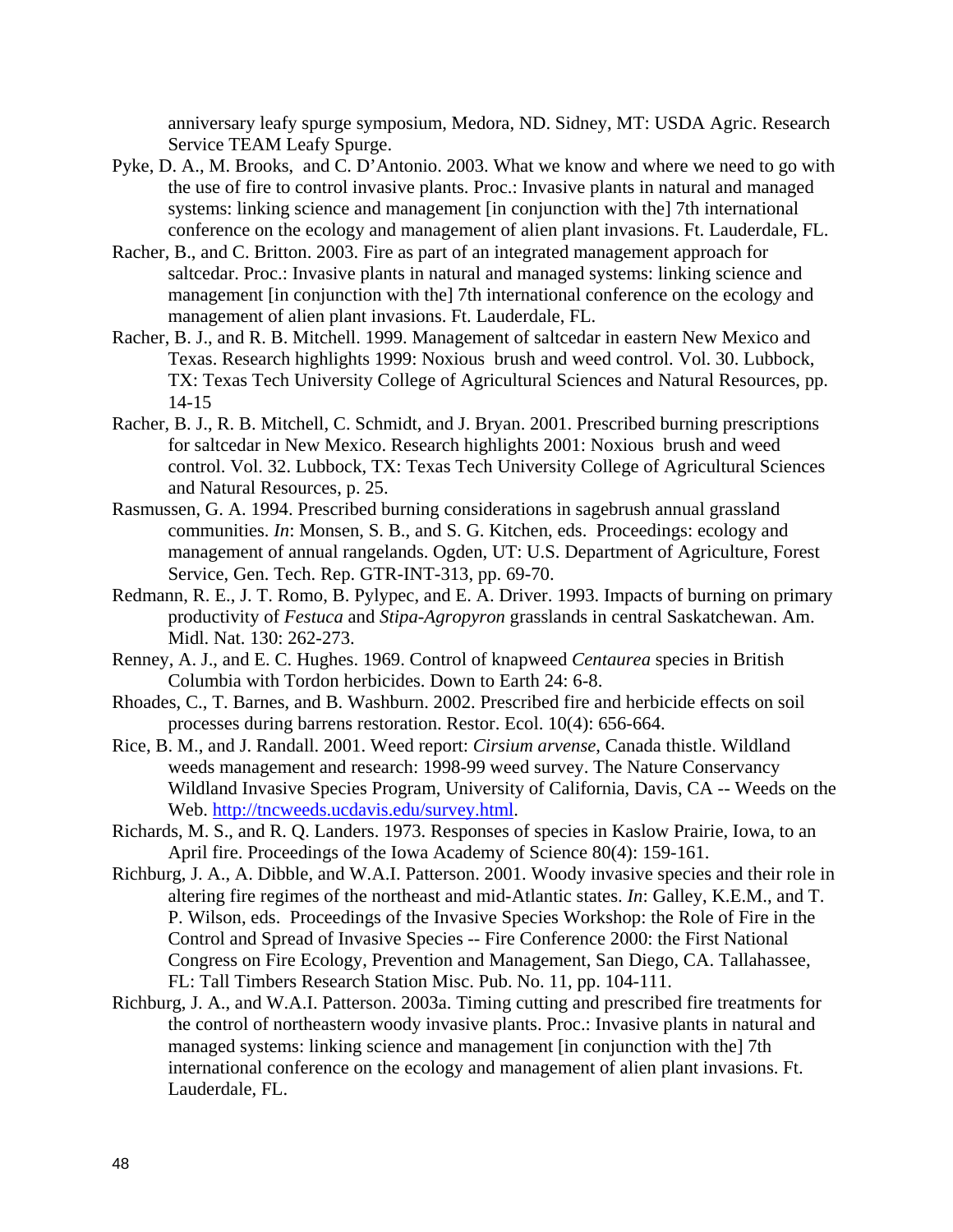- Richburg, J. A., and W.A.I. Patterson. 2003b. Can northeastern woody invasive plants be controlled with cutting and burning treatments? *In*: Bennett, K. P., A. C. Dibble, and W. A. Patterson III, comp. Proceedings: Using fire to control invasive plants: what's new, what works in the Northeast? Portsmouth, NH. Durham, NH: University of New Hampshire Coop. Ext., pp. 1-3.
- Robocker, W. C., and B. J. Miller. 1955. Effects of clipping, burning and competition on establishment and survival of some native grasses in Wisconsin. J. Range Manage. 8: 117-120.
- Rolston, M. P., and J. Talbot. 1980. Soil temperature and regrowth of gorse burnt after treatment with herbicides. New Zealand J. Exper. Agric. 8(1): 55-61.
- Romo, J. T., P. L. Grilz, and L. Delanoy. 1994. Selective control of crested wheatgrass (*Agropyron cristatum* [L.] Gaertn. and *A. desertorum* Fisch.) in the northern Great Plains. Nat. Areas J. 14(4): 308-309.
- Rosburg, T. R. 2001. Iowa's non-native graminoids. J. Iowa Acad. Sci. 108(4): 142-153.
- Rosburg, T. R., and D. C. Glenn-Lewin. 1992. Effects of fire and atrazine on pasture and remnant prairie plant species in southern Iowa. *In*: Smith, D. D., and C. A. Jacobs, eds. Proceedings of the 12th North American prairie conference: recapturing a vanishing heritage, Cedar Falls, IA. Cedar Falls, IA: University of Northern Iowa, pp. 107-112.
- Rusmore, J. T. 1996. Use of fire and cutting to control yellow starthistle (preliminary results of a yellow starthistle control experiment). *In*: Lovich, J., J. Randall, and M. Kelly, eds. Proceedings of the California Exotic Pest Plant Council, Pacific Grove, CA. Davis, CA: California Exotic Pest Plant Council, pp. 13-19.
- Ruyle, G. B., B. A. Roundy, and J. R. Cox. 1988. Effects of burning on germinability of Lehmann lovegrass. J. Range Manage. 41(5): 404-406.
- Schacht, W., and J. Stubbendieck. 1985. Prescribed burning in the Loess Hills mixed prairie of southern Nebraska. J. Range Manage. 38(1): 47-51.
- Schramm, P. 1978. The "do's and don'ts" of prairie restoration. *In*: Glenn-Lewin, D. C., and R. Q. Landers Jr., eds. 5th Midwest prairie conference proceedings, Midwest prairie conference, Ames, IA. Ames, IA: Iowa State University, pp. 139-150.
- Schwartz, M. W., and J. R. Heim. 1996. Effects of a prescribed fire on degraded forest vegetation. Nat. Areas J. 16(3): 184-191.
- Schwarzmeier, J. A. 1984. Sweet clover control in planted prairies: refined mow / burn prescription tested (Wisconsin). Restor. Manage. Notes 2(1): 35-36.
- Scifres, C. J. 1975. Systems for improving Macartney rose infested Coastal Prairie rangeland: Texas Agricultural Experiment Station MP-1225. 12 p.
- Sharp, L. A., M. Hironaka, and E. W. Tisdale. 1957. Viability of medusa-head (*Elymus caputmedusae* L.) seed collected in Idaho. J. Range Manage. 10: 123-126.
- Sheley, R. L., and B. F. Roché, Jr. 1982. Rehabilitation of spotted knapweed infested rangeland in northeastern Washington. Denver, CO: Western Society of Weed Science, p. 31.
- Sheley, R. L., J. S. Jacobs, and M. F. Carpinelli. 1998. Distribution, biology, and management of diffuse knapweed (*Centaurea diffusa*) and spotted knapweed (*Centaurea maculosa*). Weed Technol. 12: 353-362.
- Shipman, R. D. 1962. Establishing forest plantations on areas occupied by kudzu and honeysuckle. South Carolina Agric. Exp. Sta., Forest Res. Series No. 5. 21 p.
- Smith, M. D., and A. K. Knapp. 1999. Exotic plant species in a  $C_4$ -dominated grassland: invasibility, disturbance, and community structure. Oecologia 120(4): 605-612.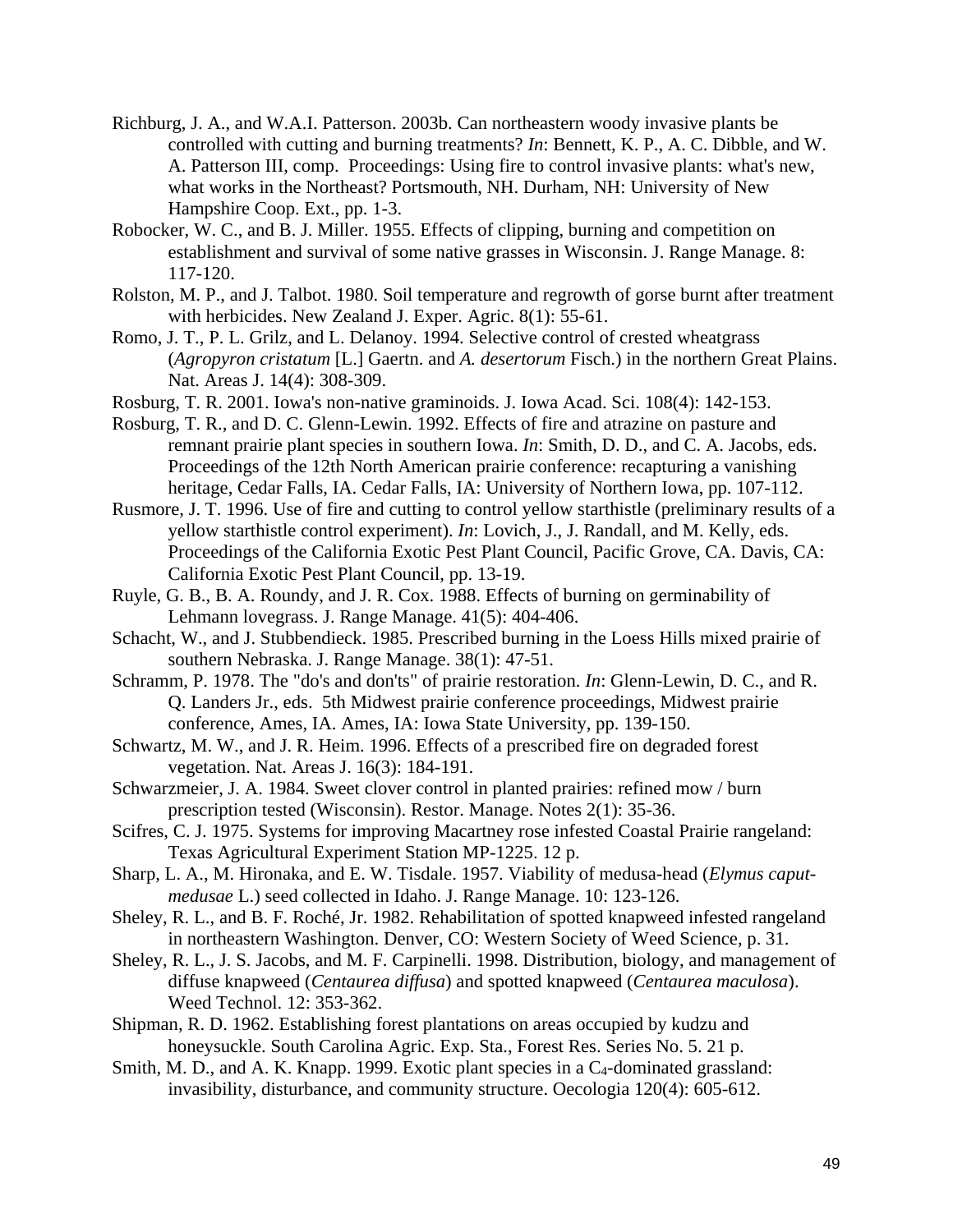- Smith, M. D., and A. K. Knap. 2001. Size of the local species pool determines invasibility of a C4-dominated grassland. Oikos 92(1): 55-61.
- Smith, T. A. 1970. Effects of disturbance on seed germination in some annual plants. Ecology 51(6): 1106-1108.
- Solecki, M. K. 1997. Controlling invasive plants. *In*: Packard, S., and C. F. Mutel, eds. The tallgrass restoration handbook for prairies, savannas, and woodlands. Covelo, CA: Island Press, pp. 251-278.
- Solecki, M. K., and J. Taft. 1989. Control of daylily in a tallgrass prairie remnant (Illinois). Restor. Manage. Notes 7(1): 34.
- Steuter, A. A. 1981. Nonchemical control of leafy spurge and wormwood sage: study initiated (South Dakota). Restor. Manage. Notes 1(4): 30.
- Steuter, A. A. 1988. Wormwood sage controlled by spring fires (South Dakota). Restor. Manage. Notes 6(1): 35.
- Streatfeild, R., and R. E. Frenkel. 1997. Ecological survey and interpretation of the Willamette Floodplain Research Natural Area, W. L. Finley National Wildlife Refuge, Oregon, USA. Nat. Areas J. 17(4): 346-354.
- Sumrall, L. B., B. A. Roundy, J. R. Cox, and V. K. Winkel. 1991. Influence of canopy removal by burning or clipping on emergence of *Eragrostis lehmannianna* seedlings. Internatl. J. Wildland Fire 1(1): 35-40.
- Svedarsky, W. D., P. E. Buckley, and T. A. Feiro. 1986. The effect of 13 years of annual burning on an aspen-prairie ecotone in northwestern Minnesota. *In*: Clambey, G. K., and R. H. Pemble, eds. Proceedings of the 9th North American prairie conference -- the prairie: past, present and future, Moorhead, MN. Fargo, ND: Tri-College University, pp. 118- 122.
- Swezy, M., and D. C. Odion. 1998. Fire on the mountain: a land manager's manifesto for broom control. *In*: Kelly, M., E. Wagner, and P. Warner, eds. California Exotic Pest Plant Council symposium proceedings Vol. 3,. Concord, CA. California Exotic Pest Plant Council.
- Taylor, J. P., and K. C. McDaniel. 1998. Restoration of saltcedar (*Tamarix* sp.)-infested floodplains on the Bosque del Apache National Wildlife Refuge. Weed Technol. 12: 345- 352.
- Thompson, D. J., and J. M. Shay. 1989. First-year response of a *Phragmites* marsh community to seasonal burning. Can. J. Bot. 67: 1448-1455.
- Thomsen, C. D., M. E. Robbins, and S. Larson. 1991. Yellow starthistle control. Davis, CA: University of California Coop. Ext. Range Sci. Rep. No. 30. 6 p.
- Timmer, C. E., and S. S. Teague. 1991. Melaleuca eradication program: assessment of methodology and efficacy. *In*: Center, T. D., R. F. Doren, R. L. Hofstetter, R. L. Myers, and L. D. Whiteaker, eds. Proceedings of the symposium on exotic pest plants, Miami, FL. Washington, D.C.: U.S. Department of the Interior, National Park Service Tech. Rep. NPS/NREVER/NRTR-91/06, pp. 339-351.
- Torell, P. J., L. C. Erickson, and R. H. Haas. 1961. The medusahead problem in Idaho. Weeds 9: 124-131.
- Towne, G., and C. Owensby. 1984. Long-term effects of annual burning at different dates in ungrazed Kansas tallgrass prairie. J. Range Manage. 37(5): 392-397.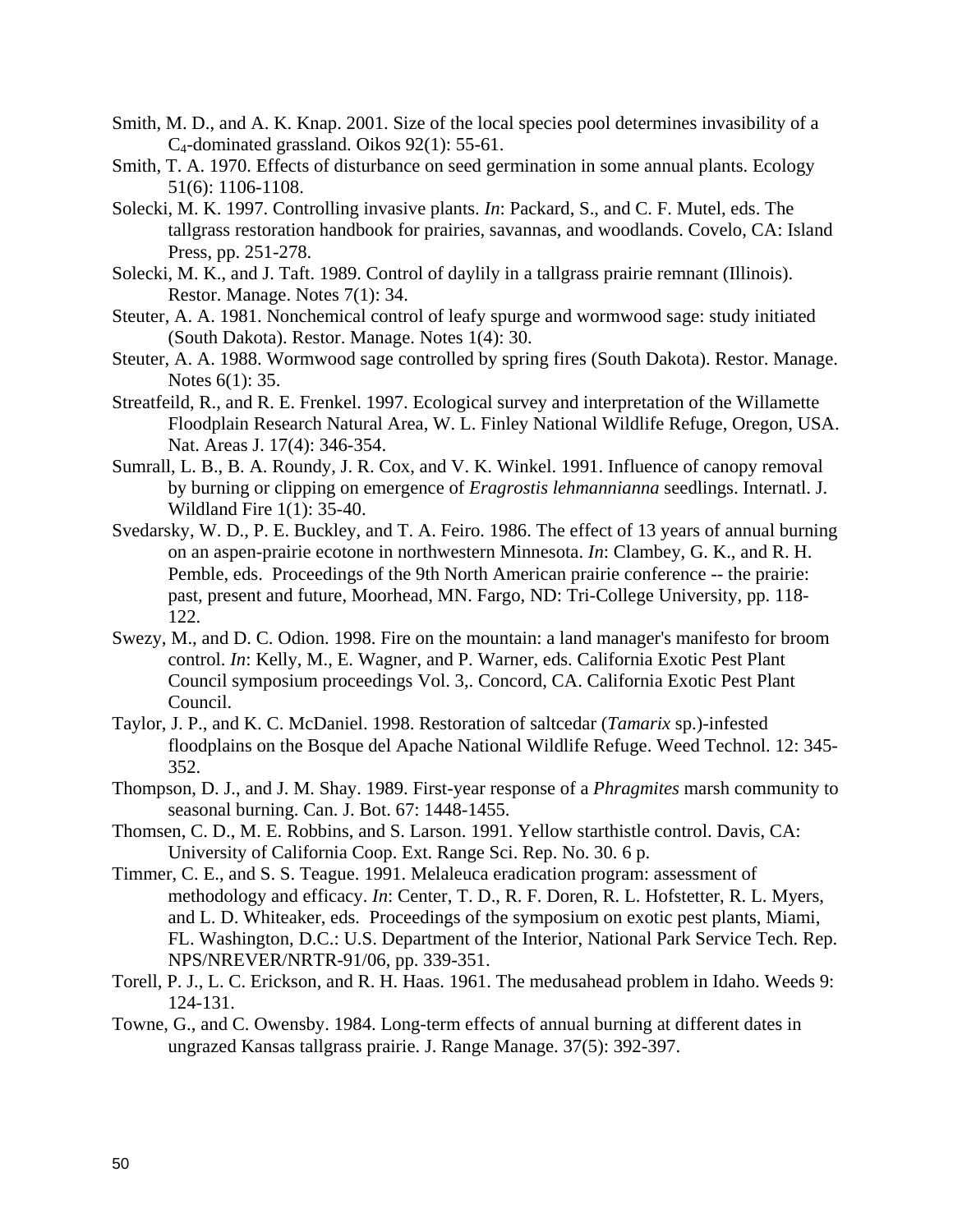- Tu, M., C. Hurd, and J. M. Randall. 2001. Prescribed fire. *In*: The Nature Conservancy Weed control methods handbook: tools and techniques for use in natural areas. [http://tncweeds.ucdavis.edu/handbook.html.](http://tncweeds.ucdavis.edu/handbook.html)
- Turner, M. G., W. H. Romme, R. H. Gardner, and W. W. Hargrove. 1997. Effects of fire size and pattern on early succession in Yellowstone National Park. Ecol. Monogr. 67(4): 411-433.
- Turner, R. M. 1974. Gila River Phreatophyte Project. Quantitative and historical evidence of vegetative changes along the upper Gila River, Arizona. Washington, D.C.: U.S. Department of the Interior, Geological Survey, Professional Paper 655-H.
- Tveten, R. K., and R. W. Fonda. 1999. Fire effects on prairies and oak woodlands on Fort Lewis, Washington. Northwest Sci. 73(3): 145-158.
- Van Horn, K., M. A. Van Horn, R. C. Glancy, J. Goodwin, and R. D. Driggers. 1995. Fire management in wetland restoration [poster abstract]. *In*: Cerulean, S. I., and R. T. Engstrom, eds. Proceedings of the 19th Tall Timbers fire ecology conference -- fire in wetlands: a management perspective, Tallahassee, FL. Tallahassee, FL: Tall Timbers Research Station, pp. 169-170.
- Vencill, W. K., ed. 2002. Herbicide Handbook: Eighth Edition. Lawrence, KS: Weed Science Society of America. 493 p.
- Vogl, R. J. 1974. Effects of fire on grasslands. Fire and Ecosystems. New York: Academic Press, pp. 139-194.
- Vollmer, J., and J. Vollmer. 2004. [Personal communication]. BASF Corporation, 2166 N 15th Street, Laramie, WY 82072.
- Wade, D. 1988. Burning controls Brazilian pepper, brush on Sanibel Island (Florida). Restor. Manage. Notes 6(1): 49-50.
- Washburn, B. E., T. G. Barnes, C. C. Rhoades, and R. Remington. 2002. Using imazapic and prescribed fire to enhance native warm-season grasslands in Kentucky, USA. Nat. Areas J. 22(1): 20-27.
- Washburn, B. E., T. G. Barnes, and J. D. Sole. 1999. No-till establishment of native warmseason grasses in tall fescue fields: first-year results indicate value of new herbicide. Ecol. Restor. 17(3): 144-149.
- Weddell, B. J. 2001. Fire in steppe vegetation of the northern intermountain region. Boise, ID: USDI Bureau of Land Management, Idaho State Office, Tech. Bull. No. 01-14. [http://www.id.blm.gov/techbuls/01\\_14/index.htm.](http://www.id.blm.gov/techbuls/01_14/index.htm)
- Wendtland, K. J. 1993. Fire history and effects of seasonal prescribed burning on northern mixed prairie, Scotts Bluff National Monument, Nebraska. Master's thesis. Laramie, WY: University of Wyoming. 188 p.
- Whisenant, S. G., and W. R. Bulsiewicz. 1986. Effects of prescribed burning on Japanese brome population dynamics. Proceedings of the XV international grassland conference, Kyoto, Japan. Nishi-nasuno, Japan: Science Council of Japan and the Japanese Society for Grassland Science, pp. 803-804.
- Whisenant, S. G., D. N. Ueckert, and C. J. Scifres. 1984. Effects of fire on Texas wintergrass communities. J. Range Manage. 37(5): 387-391.
- Whisenant, S. G. 1990. Postfire population dynamics of *Bromus japonicus*. Am. Midl. Nat. 123(2): 301-308.
- Whisenant, S. G., and D. W. Uresk. 1990. Spring burning Japanese brome in a western wheatgrass community. J. Range Manage. 43(3): 205-208.